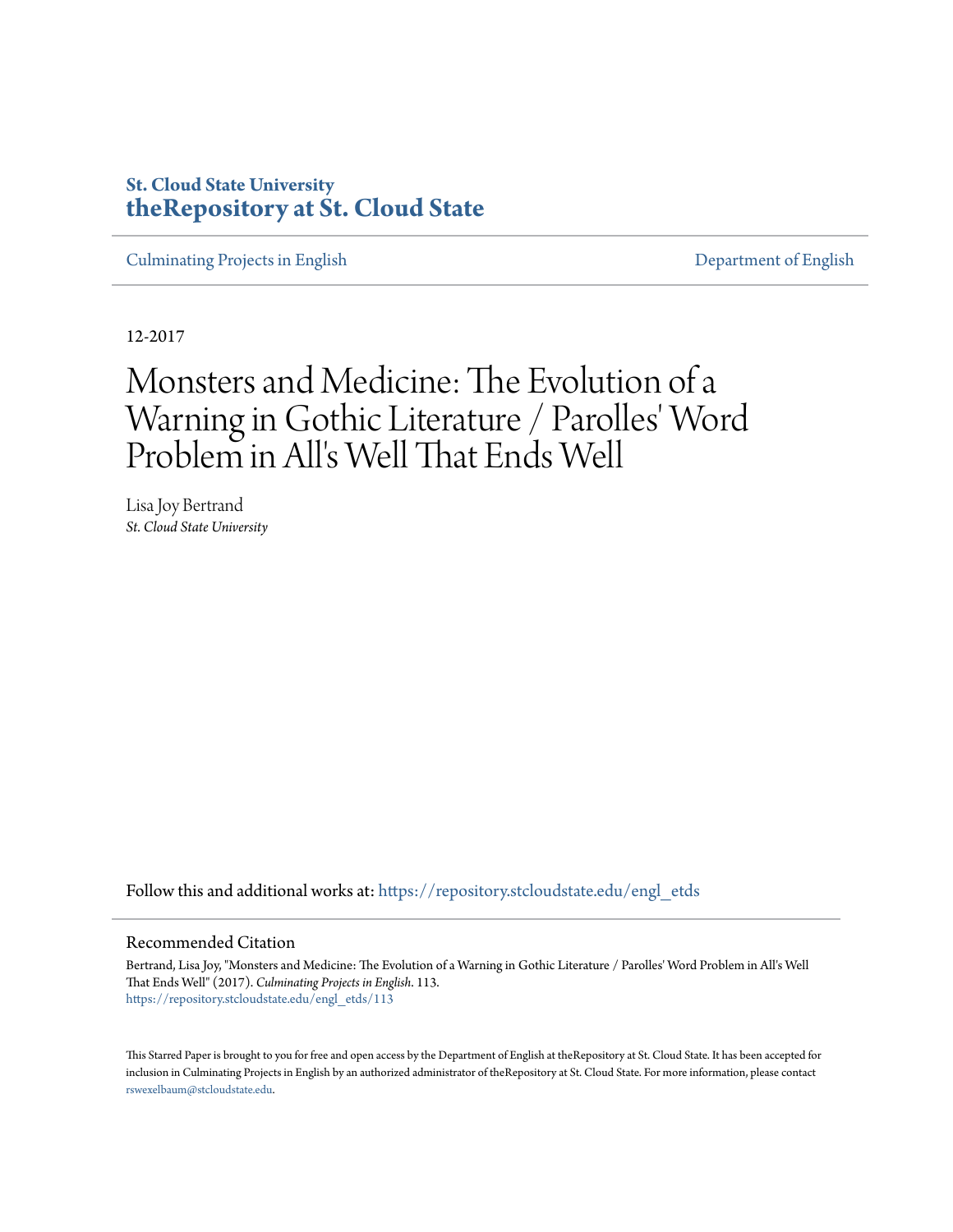## **Monsters and Medicine: The Evolution of a Warning in Gothic Literature**

**\*\*\*\*\*\*\*\*\*\*\*\*\*\*\*\*\*\*\*\*\*\*\*\*\*\*\*\*\*\*\*\*\*\*\*\*\*\*\*\*\*\*\*\*\***

**Parolles' Word Problem in** *All's Well That Ends Well*

by

Lisa Joy Bertrand

Starred Papers

Submitted to the Graduate Faculty of

St. Cloud State University

In Partial Fulfillment of the Requirements

For the Degree

Master of Arts in

English Studies

December, 2017

Starred Paper Committee: Judith Dorn, Chairperson Sharon Cogdill Brenda Wentworth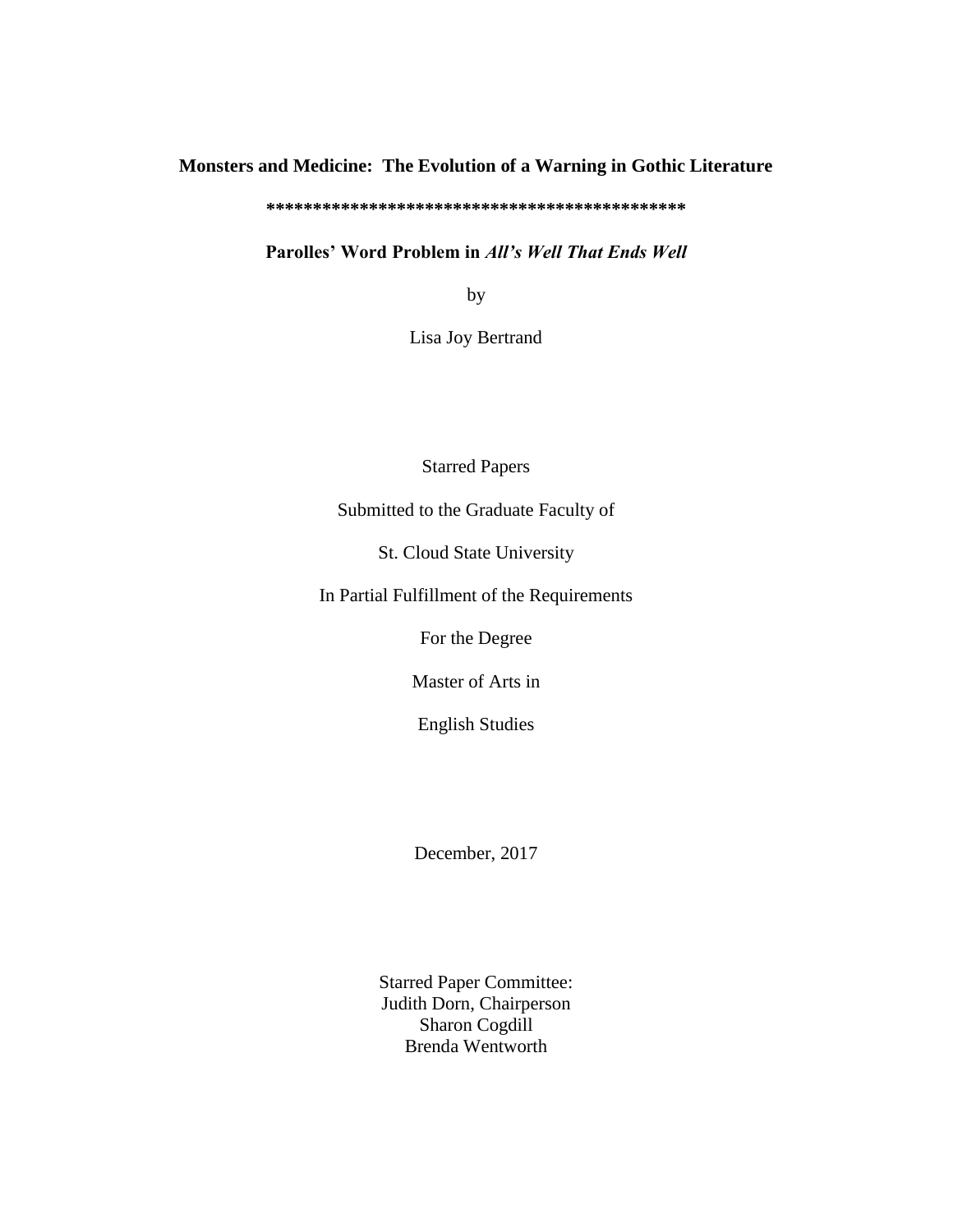## **Monsters and Medicine: The Evolution of a Warning in Gothic Literature**

By

Lisa Joy Bertrand

## Starred Paper

Submitted to the Graduate Faculty of

St. Cloud State University

In Partial Fulfillment of the Requirements

For the Degree

Master of Arts in

English Studies

December, 2017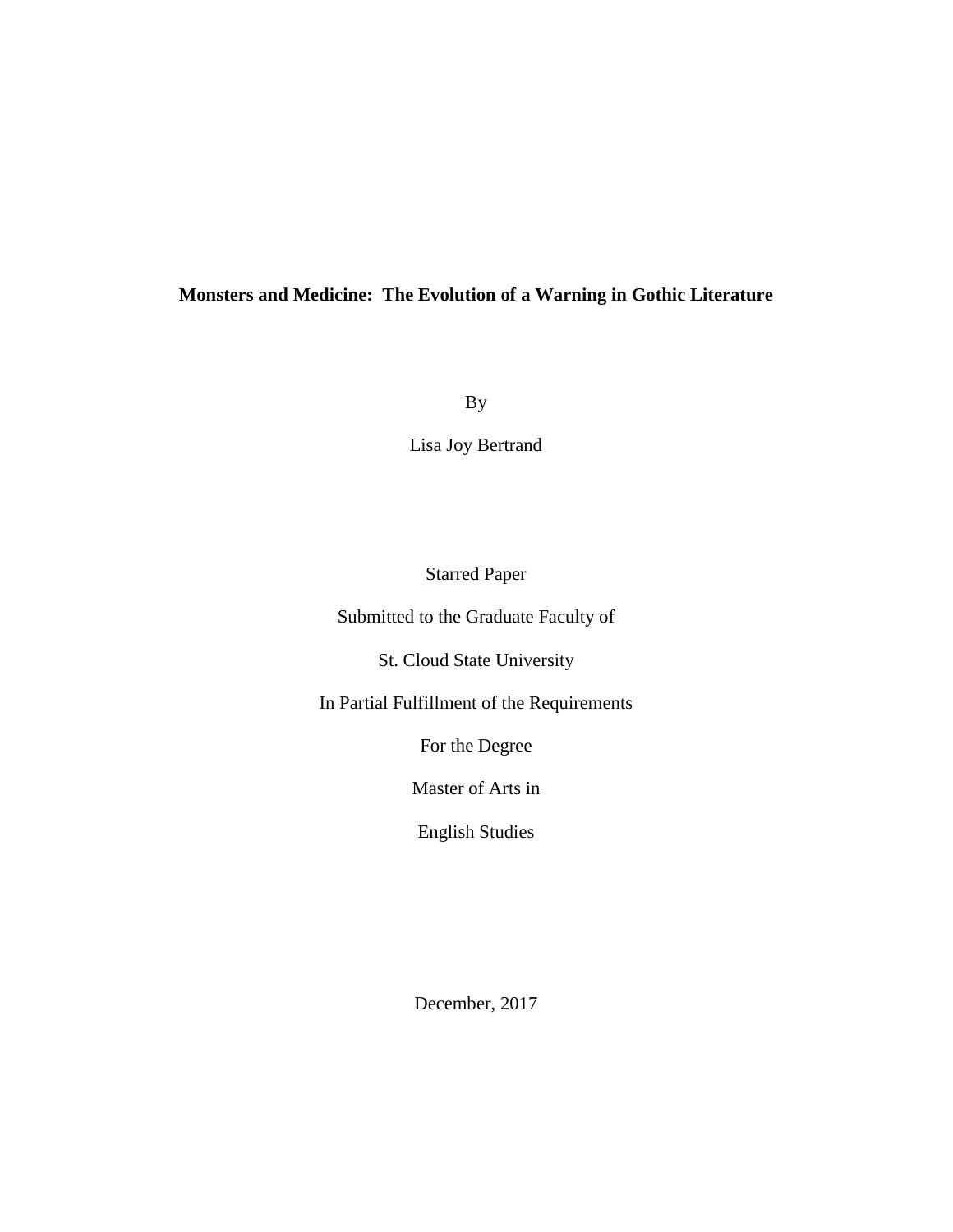## **Table of Contents**

| Section                                                                     | Page |
|-----------------------------------------------------------------------------|------|
| Mary Shelley's <i>Frankenstein</i> and Out of Control Scientific            |      |
|                                                                             |      |
| Robert Louis Stevenson's Strange Case of Dr. Jekyll and Mr. Hyde and the    |      |
|                                                                             |      |
| Bram Stoker's <i>Dracula</i> and Scientific Medicine and its Practitioners, |      |
|                                                                             |      |
|                                                                             |      |
|                                                                             |      |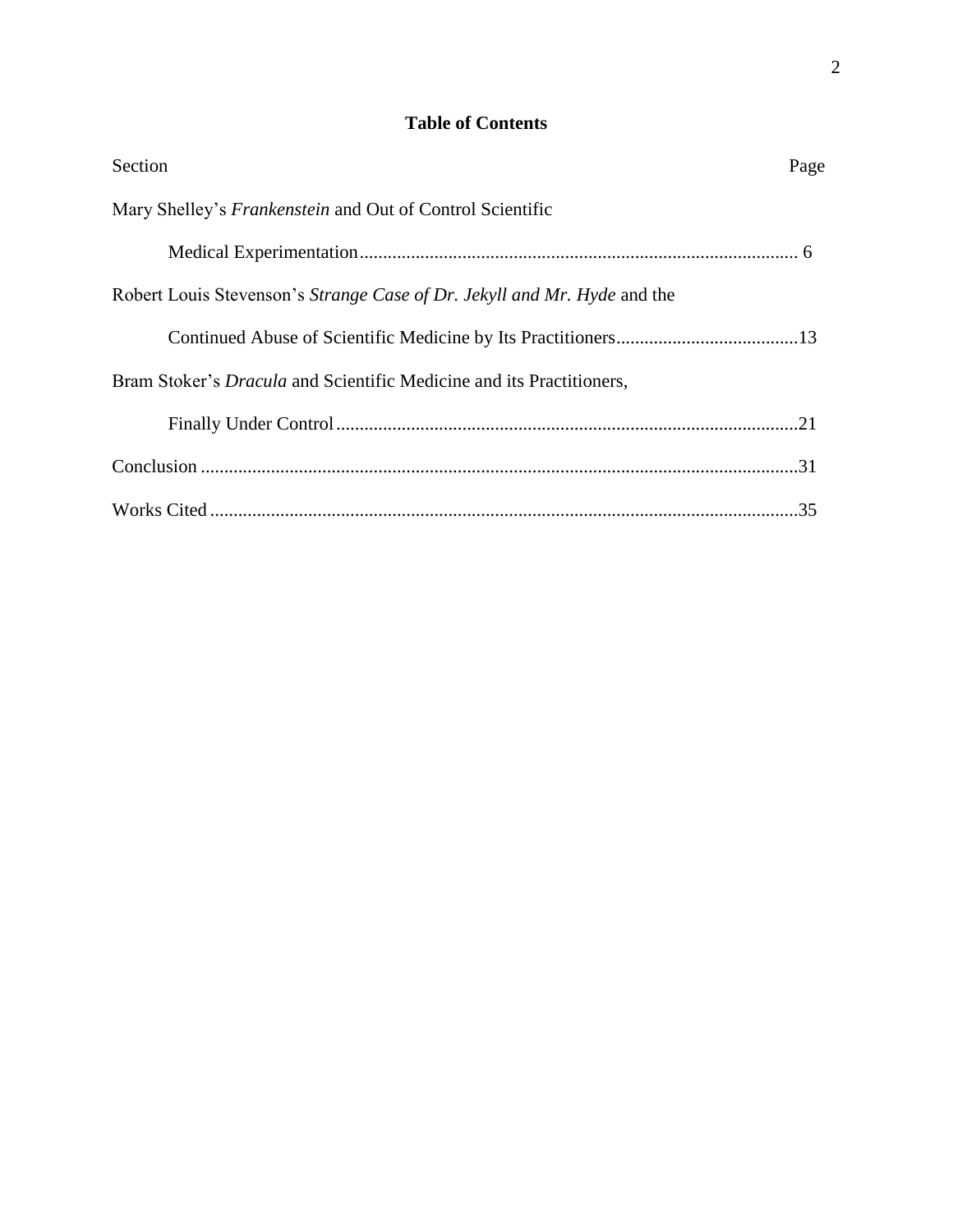#### **Monsters and Medicine: The Evolution of a Warning in Gothic Literature**

A preliminary definition of the complex term "monster" comes from *The Oxford English Dictionary*, which states that this word derives from the Latin *monere*, meaning "to warn." An invaluable text for defining and understanding monstrous beings is Gilmore's *Monsters: Evil Beings, Mythical Beasts, and All Manner of Imaginary Terrors*. Gilmore's authoritative text on monsters operates with the understanding that monsters are "supernatural, mythical, or magical products of the imagination" (6). The supernatural monsters present in Gothic fiction who have endured in popularity so much so that they continue to remain relevant hundreds of years later each seem to bear multiple meaningful warnings. The most famous monsters in English Gothic literature are Frankenstein's monster, Dr. Jekyll's alternate personality Mr. Hyde, and Dracula, and each of these monsters bears a similar, common warning.

The Gothic monster fiction of Shelley, Stevenson, and Stoker, the stories that made these monsters famous, all prominently feature doctors and scientific medicine<sup>1</sup>. The time when Gothic monster fiction began to enjoy popularity was also a time of significant scientific and medical advancements. Davies writes that before the time of these Gothic monster stories, "It was not evident that medicine or science had improved any aspect of life at the start of the 18<sup>th</sup> century" (33). However, as medicine evolved during the eighteenth and nineteenth centuries, the medicine that professional medical practitioners at that time practiced was something entirely foreign to the public who could neither understand nor wanted to understand these medical and scientific advancements. In fact, people often viewed scientific medicine and its practitioners

 $\overline{a}$ 

<sup>&</sup>lt;sup>1</sup> The phrase "scientific medicine" will intentionally appear in this research rather than simply "medicine" to distinguish this form of medicine from both earlier, more primitive forms of medicine prior to this time of scientific medical advancements as well as the holistic medicine that remains popular today. As well, this paper will refer to practitioners of scientific medicine to include not just physicians and surgeons and traditional doctors, not only because official medical degrees are not necessary for scientific medical practice but also to encompass the wide variety of people in literature and history who could and did practice scientific medicine in various scholarly and practical forms.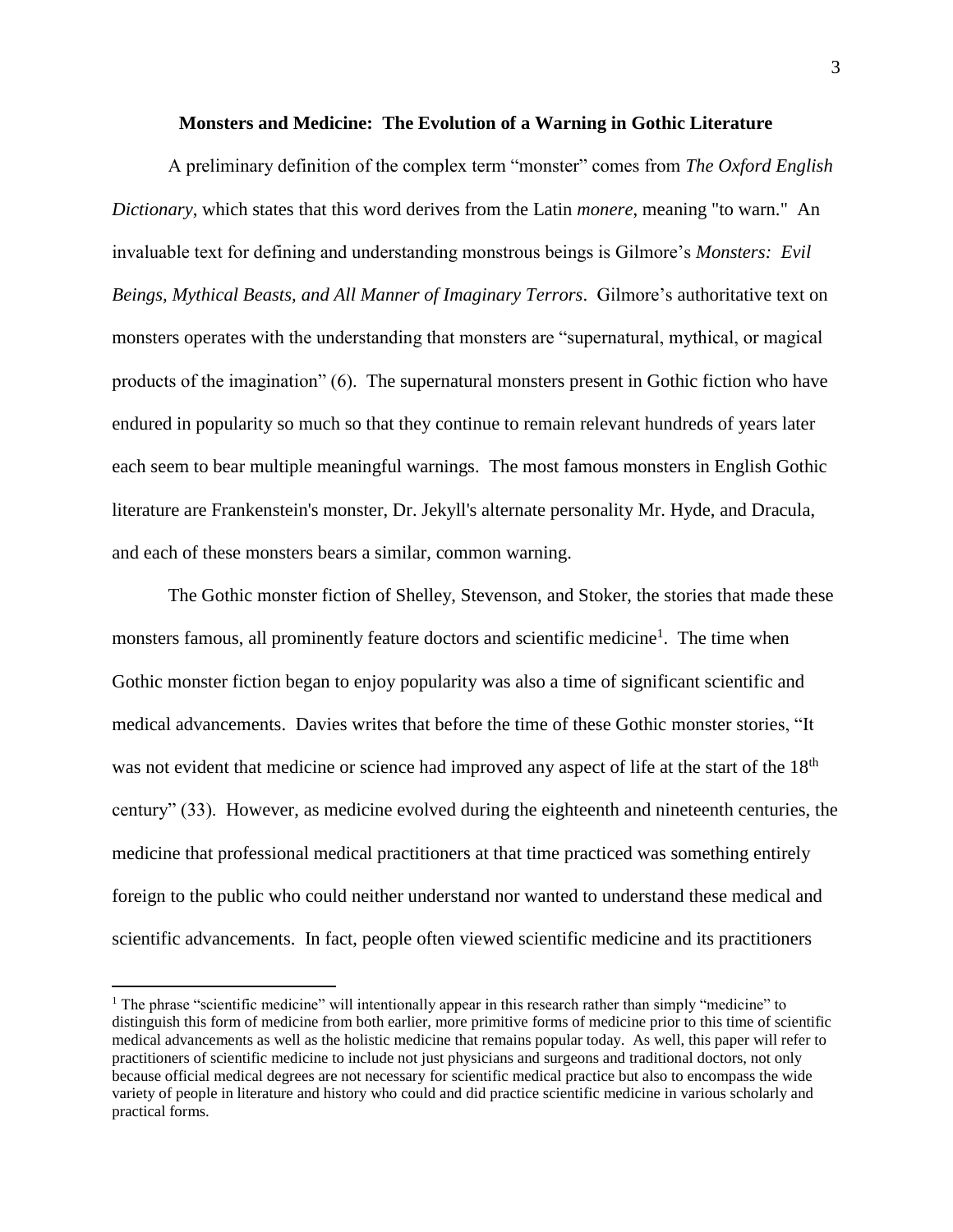somewhat with fear and awe. Not until the " $19<sup>th</sup>$  century is the historical moment when scientific medicine takes hold" (Huelman 816), becoming an acceptable, necessary, respectable part of life more than it had been prior to this time. What made Gothic monster fiction an appropriate place to address the public's ambivalent feelings towards scientific medicine and its practitioners was that during the nineteenth century, the Gothic allowed "the expression of fear and anxiety in the face of medical or scientific advances" (Horner and Zlosnik 331). Not only were medical advances rather overwhelming for the average person, but medical practitioners themselves were also formidable in the eyes of the public. Gothic monster fiction expressed some of the public's unease and fear regarding scientific medical advancements and its practitioners.

Gothic monster fiction reflects the fact that both scientific medicine and its practitioners became increasingly powerful during the nineteenth century. According to Harrison, "The second half of the nineteenth century witnessed the rise of the medical practitioner as a coherent and powerful professional class" (54). One example of the public's reaction to this rise is that people often called surgeons such derogatory terms like "sawbones" (as in Stevenson's *Strange Case of Dr. Jekyll and Mr. Hyde*, for example) to both communicate their intimidation and doubt regarding the nature of medical practice and attempt to limit the ever-increasing power medical practitioners wielded. Harrison also writes,

Accounts by medical historians, including Roy Porter and M. Jeanne Peterson, of the growth of the medical professional's influence in the mid- to late-Victorian period points to key legislation that formalised the profession's rapidly developing cohesion and its authority within the lay community with reference to its increasing power over patients whose 'sins' and aberrant behaviours they redefined as medical conditions, which doctors alone could cure. (54-55)

For the public, then, the power of scientific medicine and medical practitioners grew so that their power apparently knew no bounds, neither religiously nor legally. During the nineteenth century, the power of medical practitioners grew to match more closely the fearsome, awesome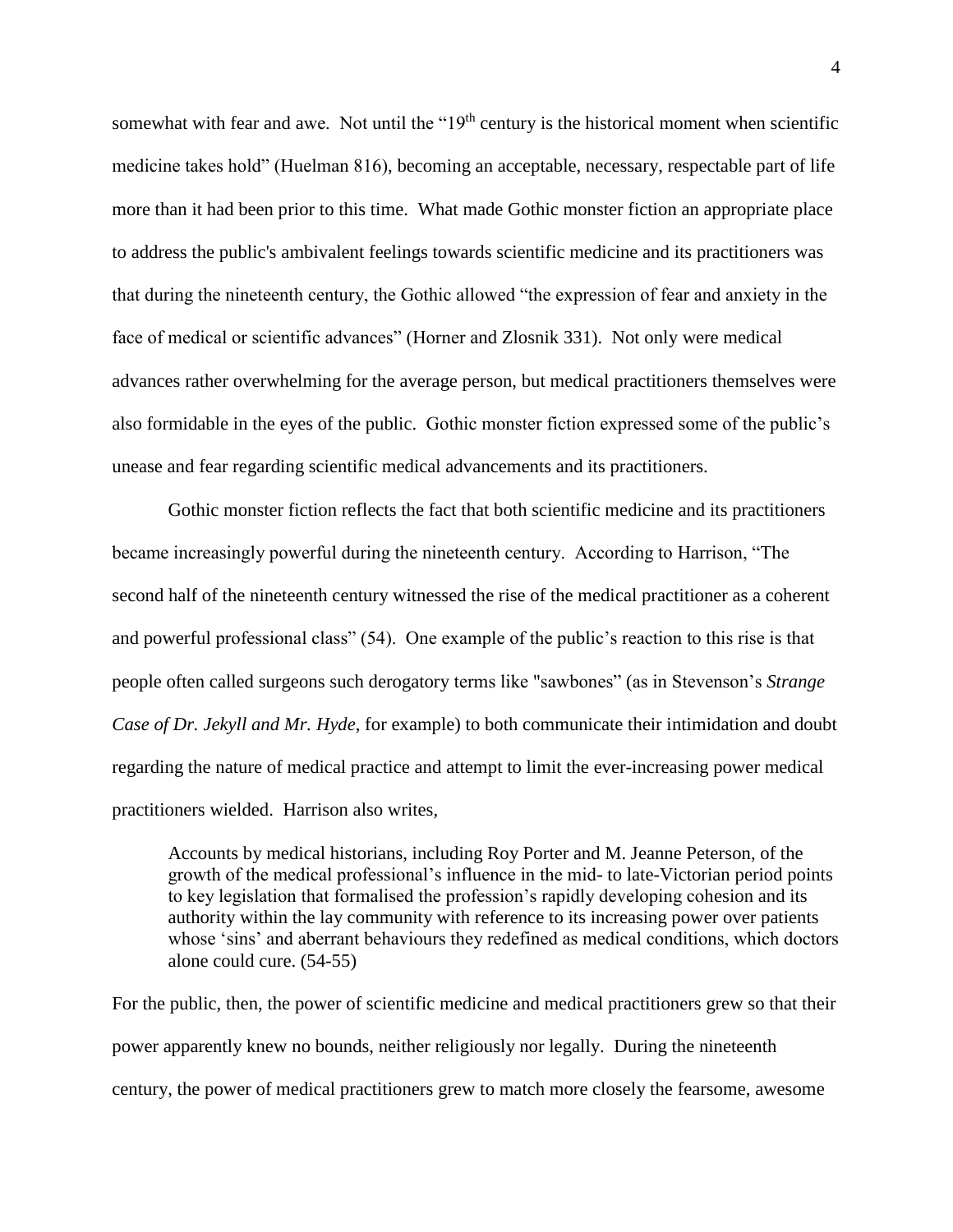authority of religious leaders. Medical practitioners had the ability to improve people's lives, but they could and did often also use that power in ways that completely mystified both their patients and the public at large, neither always, obviously, nor irrefutably for improving a person's quality of life. Gothic monster fiction shows that the work of nineteenth century medical practitioners encompassed not just healing but also (and significantly) scientific experimentation, sometimes on patients who may not have had a need for medical care. The fear and trepidation of the public regarding scientific medicine and its practitioners manifests itself in the monsters of the following three pieces of Gothic fiction.

Mary Shelley's *Frankenstein; or the Modern Prometheus*, Robert Louis Stevenson's *Strange Case of Dr. Jekyll and Mr. Hyde*, and Bram Stoker's *Dracula* provide a deeper understanding of people's concerns regarding scientific medicine and its practitioners during the nineteenth century, visible in the interactions of and between monsters and medicine in their fiction. Gothic monster fiction is especially useful in a study of the interaction between scientific medicine and monsters because, as Bishop points out, "Monster is a term with real and tragic meaning as a medical definition" ("2" 753). Medicine and monstrosity have long had a relationship famous for its complexity. In fact, as Marcus writes, "Irresponsible medicine . . . turns the scientist-physician and the patient as well, both of them, into isolates and monsters" (199). Focusing on the interaction of and between monsters and scientific medicine can illustrate what these monsters communicate about nineteenth century scientific medicine and its practitioners. In a chronological progression through their fiction, the relationship of and between monsters and scientific medicine and its practitioners demonstrates a grudgingly increasing recognition of and appreciation for scientific medical advancements and practitioners, so long as their work lies primarily within healing rather than experimentation.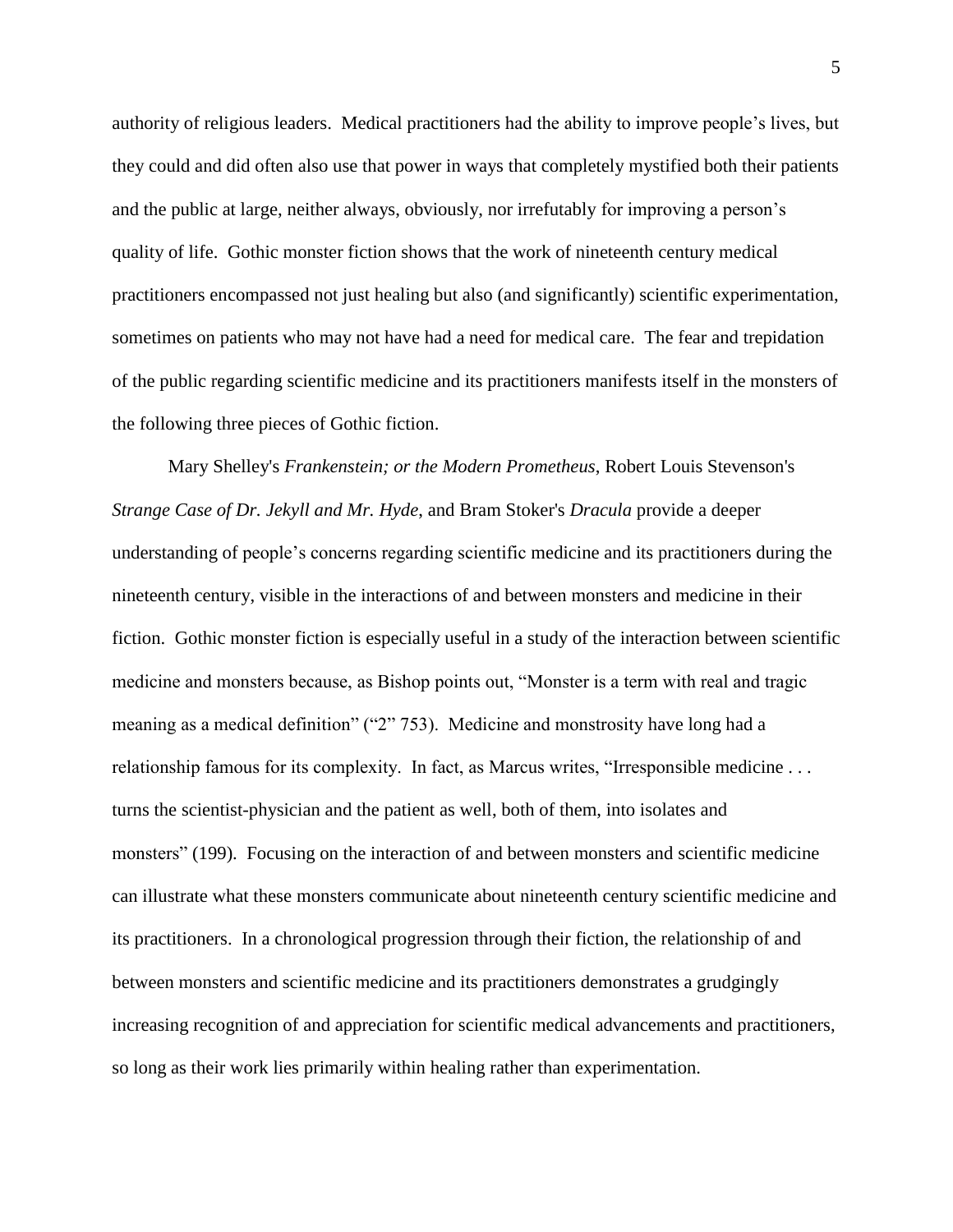#### **Mary Shelley's** *Frankenstein* **and Out of Control Scientific Medical Experimentation**

First of these monster fiction case studies is Shelley's *Frankenstein*, originally published in 1818. Borne out of a ghost story writing challenge, the most enduring of that challenge's products continues to captivate audiences to this day. Before examining this monster's warnings, it is necessary to acknowledge that to call Frankenstein's creature a monster can be potentially contestable because some arguments do exist in favor of eliminating "monster" as the most appropriate title for Frankenstein's creation. These arguments bear a degree of validity; however, there exists significant support in both popular and scholarly opinion to permit labeling his creation a "monster."

Knowing monsters in literature provide abundant opportunity for literary critics to discern fears and the associated warnings of the time during which the author lived and wrote, readers will find that Victor Frankenstein's monster bears multiple warnings. One famous example of these warning found in *Frankenstein* concerns the ways that a motherless child will struggle throughout his or her life due to lack of a maternal influence. Another traditional monster warning in *Frankenstein* regards exploring the questions of human nature and divine entities, suggesting that human beings who dare to meddle in affairs more appropriately suited for higher powers will create and hasten their own tragic demises.

More specifically related to the scope of this research, some scholars have studied the medical aspects of *Frankenstein*. Their studies usually note that though Frankenstein is certainly a scholar of science, he is not a doctor of any kind, much less a medical doctor. These readings are correct in noting this detail; however, significant evidence nevertheless exists regarding the influence and presence of medicine in the novel, even if (and perhaps more specifically because) the novel's character lacks official medical certification or credentials. A review of some of the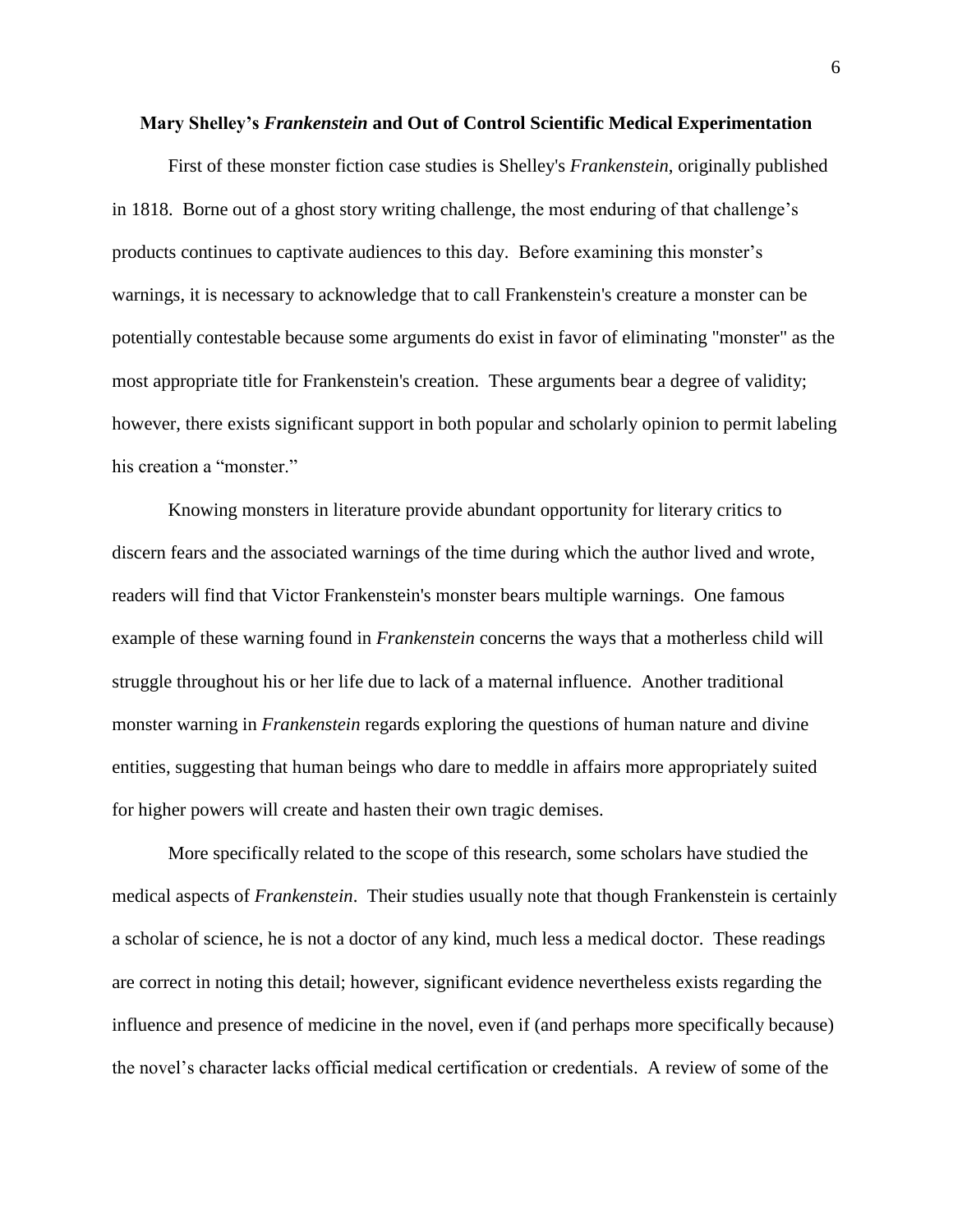literature containing such medical references will further justify the inclusion of *Frankenstein* in this study.

*Frankenstein*'s readers agree that because of her connections, medical knowledge was something to which Shelley had greater exposure than the average person. As a child, Shelley experienced an early induction into circles that included prominent and well-respected medical practitioners. Shelley's father Godwin

encouraged [the children] to meet the many distinguished writers, artists, scientists, and medical men - such as Anthony Carlisle, Coleridge, [and] Humphry Davy . . . who visited him at home. The Godwin household thus provided Mary Shelley with an unusually wide-ranging education, in which different forms of knowledge, scientific as well as literary, were equally available as intellectual and literary resources. (Clemit 29)

Before the age of nineteen Shelley met and mingled with some of the finest minds of her time, learning from medical pioneers who had significant impact in the field of scientific medicine. Such knowledge of science and medicine enabled Shelley to infuse her own novel with medicine by way of an accurate and intentional portrayal that realistically reflected the scientific attitudes and medical advancements of her time.

As a young adult, Shelley's friendships with men including Dr. John William Polidori<sup>2</sup> furthered her diverse education. Cementing the relevance of scientific medicine to *Frankenstein*, Self notes that "it is not outlandish to claim that Polidori's medical knowledge contributed to Shelley's 'hideous, transgressive experiments'" (61-2) in *Frankenstein*. Self succinctly asserts, "The influence of science and medical literature is very apparent in *Frankenstein*" (1). Not only is it a prominently influential force on Shelley in writing *Frankenstein*, but medical science is also an essential element of the novel's plot.

 $\overline{a}$ 

<sup>&</sup>lt;sup>2</sup> Though Polidori's work is not within the scope of this research, it is interesting to note that the medical doctor's work included a vampire tale, which he wrote for the same ghost challenge prompt that inspired Shelley to write *Frankenstein*, offering yet another connection between medicine and Gothic monster fiction in the late eighteenth and nineteenth centuries.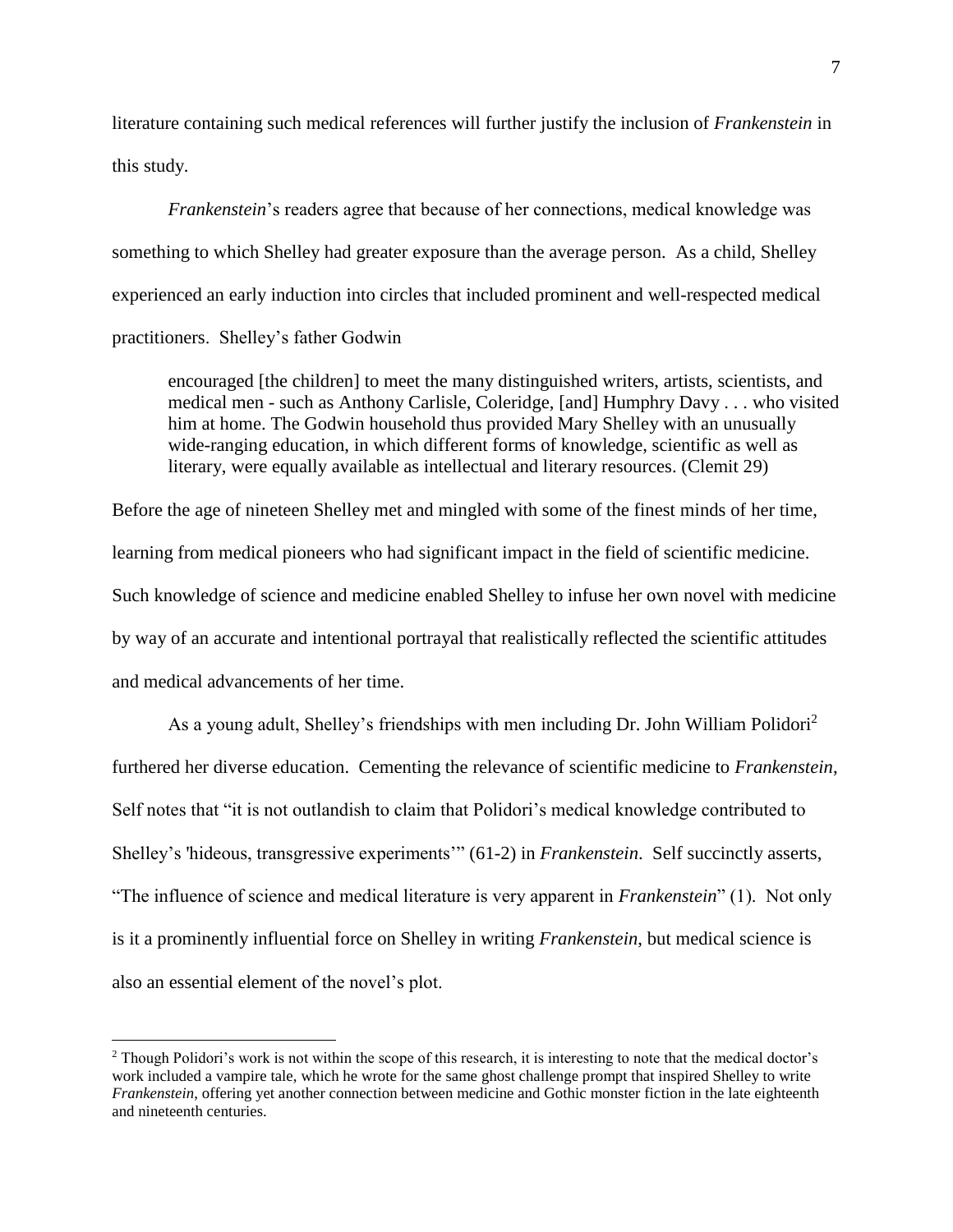Self writes about medicine beyond author Shelley's life within the novel itself, recognizing that *Frankenstein* explores "medical and scientific based questions" (62). Bishop further acknowledges that *Frankenstein*'s medical tale

should be taken seriously, for it seems very likely that transplant and eugenic aspects of medical research and surgical practice will forever be associated in the popular press with her novel *Frankenstein, or the Modern Prometheus*.

For medicine to be linked with this fine work, which Shelley published in 1818, is by itself no problem. ("1" 749)

Bishop's articles on *Frankenstein* and medicine recognize Shelley's medical knowledge as not merely accurate but actually, and further, advanced for her time. His work also points out the relevance of the questions *Frankenstein* raises for medicine, science, and technology that still almost 200 years later in scientific and medical advancements yet lack satisfactory answers. Davies recognizes that "whatever her ultimate reasons and personal beliefs, Mary Shelley provides us with a novel that explores the problems consequent upon medical experimentation" (35). In other words, *Frankenstein* requires its readers to consider medicine as an important and meaningful factor of her Gothic tale.

Accepting the influence of medicine on Shelley's novel as well as its importance to the plot itself, the monster's interactions with medicine within the story illustrate for Shelley's readers the monster's warning about medicine in her novel *Frankenstein*. Frankenstein's desire to create a living being stems from his medical and biological scholarly interests. In his studies, Frankenstein acknowledges that he is "determined thenceforth to apply [himself] more particularly to those branches of natural philosophy which relate to physiology" (Shelley 30). The earlier death of Frankenstein's mother in the novel encourages in young Frankenstein an obsession with death; his studies of living things derive from this heartbreak and lead him "[t]o examine the causes of life" (30). As was the case for eighteenth-century students of medicine,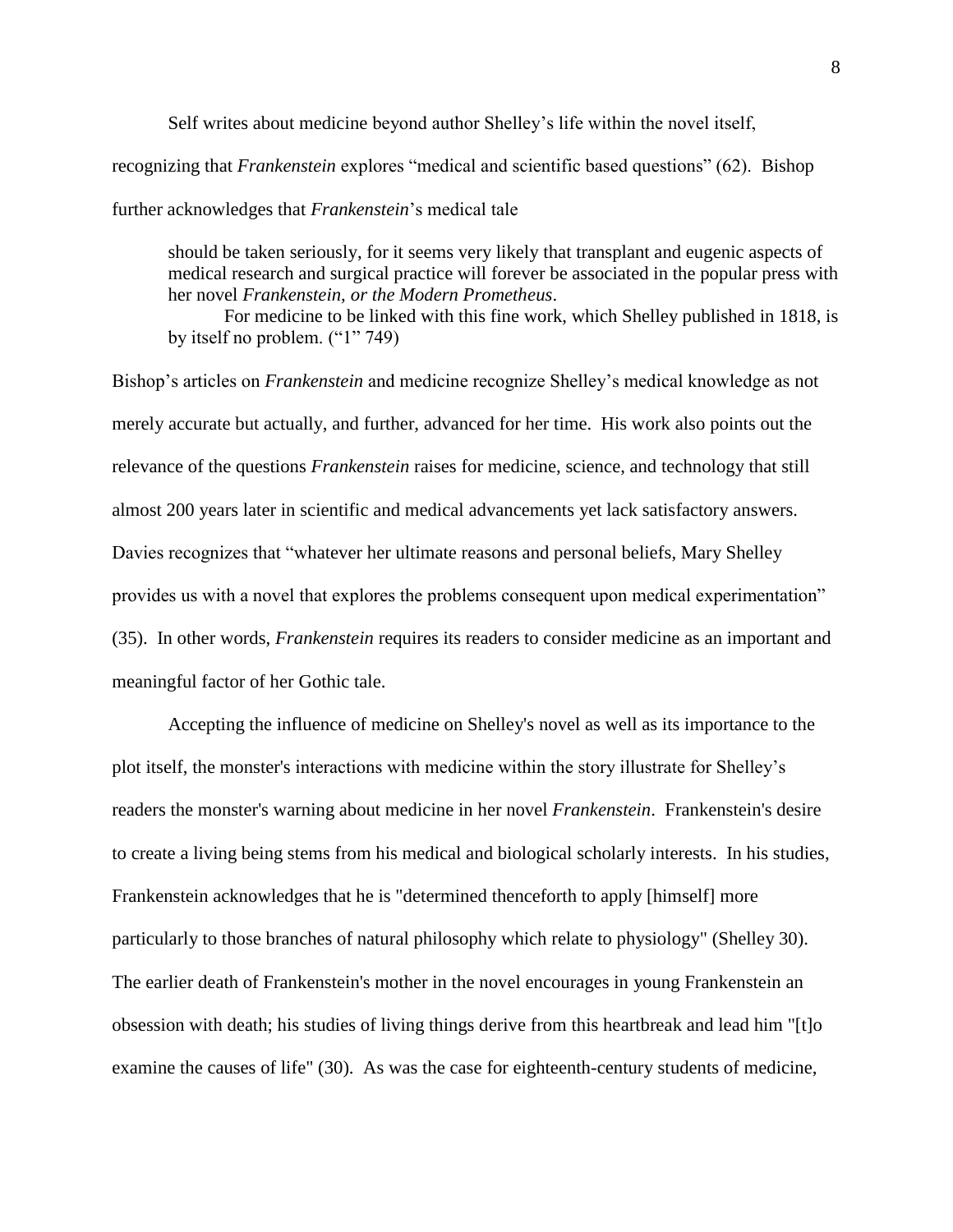Frankenstein's self-directed course of study also requires him to spend time in "vaults and charnel houses" (30) to collect specimens.

For Frankenstein, the danger of this scientific medical experimentation lies in the startling lack of humanity Frankenstein perceives in the being he will create from once-animated body parts. An example of his reprehensible attitude is present in his description of a graveyard, which to Frankenstein is "merely the receptacle of bodies deprived of life" (Shelley 30). Frankenstein's comment suggests that to him, what is important to humankind as well as what defines it is not humanity itself but rather animation or the lack thereof. In other words, for Frankenstein a corpse ceases to bear any relationship with or similarity to humanity. Frankenstein further demonstrates his carelessness through his experimentation and after his success. He discovers "the cause of generation and life; nay, more, [becomes himself] capable of bestowing animation upon lifeless matter" (30); unsurprisingly, Frankenstein's dangerous experimentation will become more sinister than even it is thus far.

It is reasonable to guess that Frankenstein, who suffered the utterly devastating loss of his mother, would attempt to gain the ability to restore life to a deceased person. This loss has been a primary motivating factor in Frankenstein's life. However, once he determines to use his medical knowledge, Frankenstein begins not the restoration of life to a deceased person but rather "the creation of a human being" (Shelley 31). At no time during his work in his laboratory does he give any thought to the humanity of this experimental creature he builds from vault and charnel house and graveyard spoils. In fact, he refers to his medical experiment with decidedly dehumanizing terms. Frankenstein mentions "collecting and arranging materials" (32) but neglects to identify that these materials once belonged to living human beings or how they will contribute to a new human being for whom Frankenstein will necessarily bear responsibility.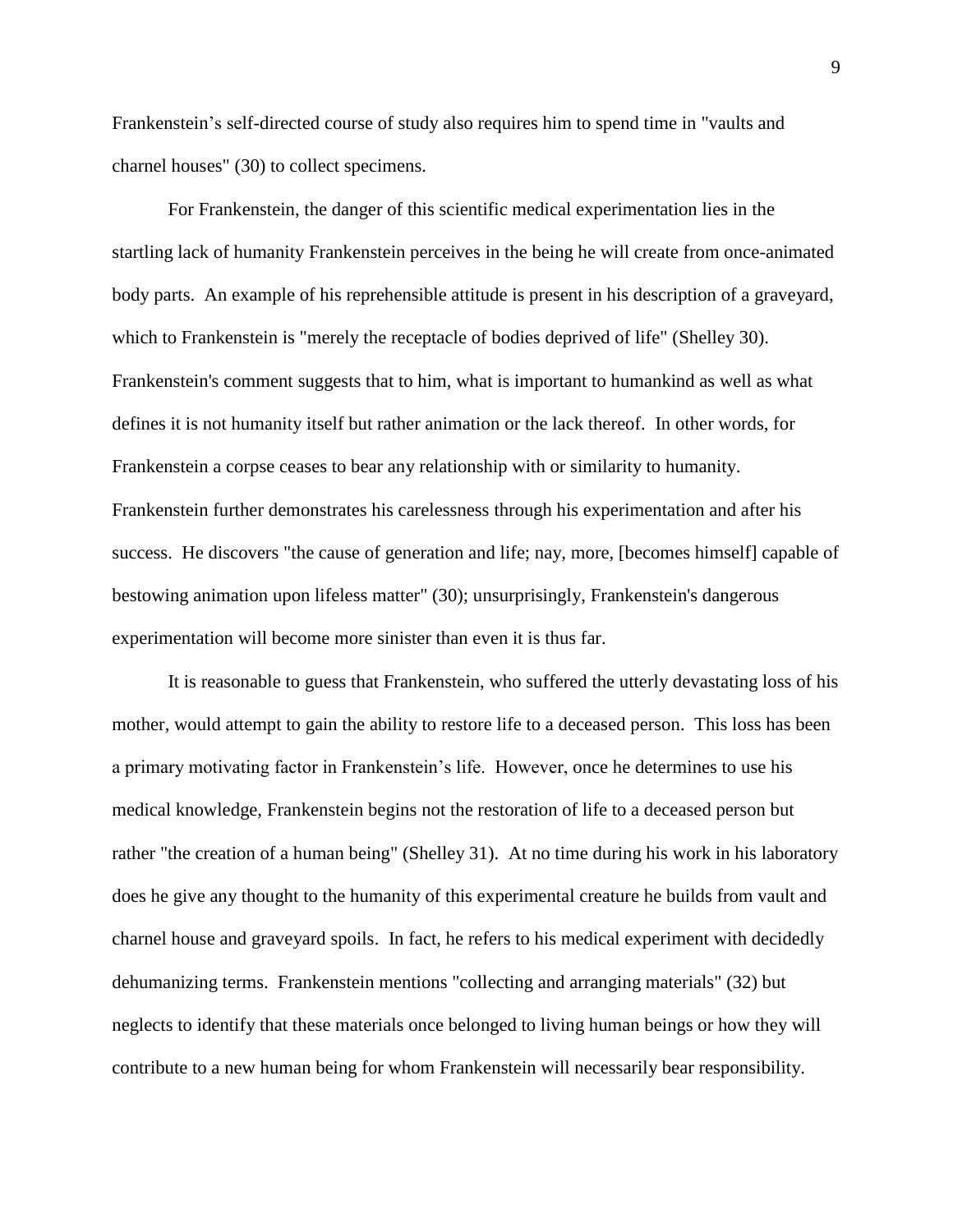The only thought Frankenstein gives to the intellect of his creation is to dream that his medical experiment would "bless [him] as its creator and source; many happy and excellent natures would owe their being to [him]" (Shelley 32). Notable are Frankenstein's pronouns in this process. Instead of gendered pronouns that would humanize his medical experiment of assembling a new creature out of human body parts, "it" and "the creature" are Frankenstein's words of choice for his creation. At this moment readers see what Stubber acknowledges: "Frankenstein represents science and medicine in a form that contains no checks and balances" (133). In his self-directed course of study, so secret that he does not even tell family or friends about his experimentation unless they independently learn of the creature and require explanation, no one is present to serve either as educational guidance or moral compass. Part of Frankenstein's monster's warning, therefore, is evident in his lack of control over and accountability for his medical scientific experimentation and its implications.

Frankenstein continues to err regarding his scientific medical experimentation in his reception of his own creation, the monster. Frankenstein's work horrifies him during the process, and then upon the monster's awakening, the inevitable result of his experiment, Frankenstein rushes "out of the room, and continue[s] a long-time traversing [his] bed-chamber, unable to compose [his] mind to sleep" (Shelley 34). Though he has sacrificed time and his own mental and physical health for this experiment, the medical success of creating life only inspires in Frankenstein cowardly, negligent flight and attempted unconsciousness (which Frankenstein desired to achieve through sleep). Such a reaction is problematic, to say the least. As Stubber says,

Although Frankenstein labels his own creature a 'miserable monster' his failure to adhere to any moral or ethical standards in both the creation and then abandonment of the Creature is clearly the monstrous act. (25)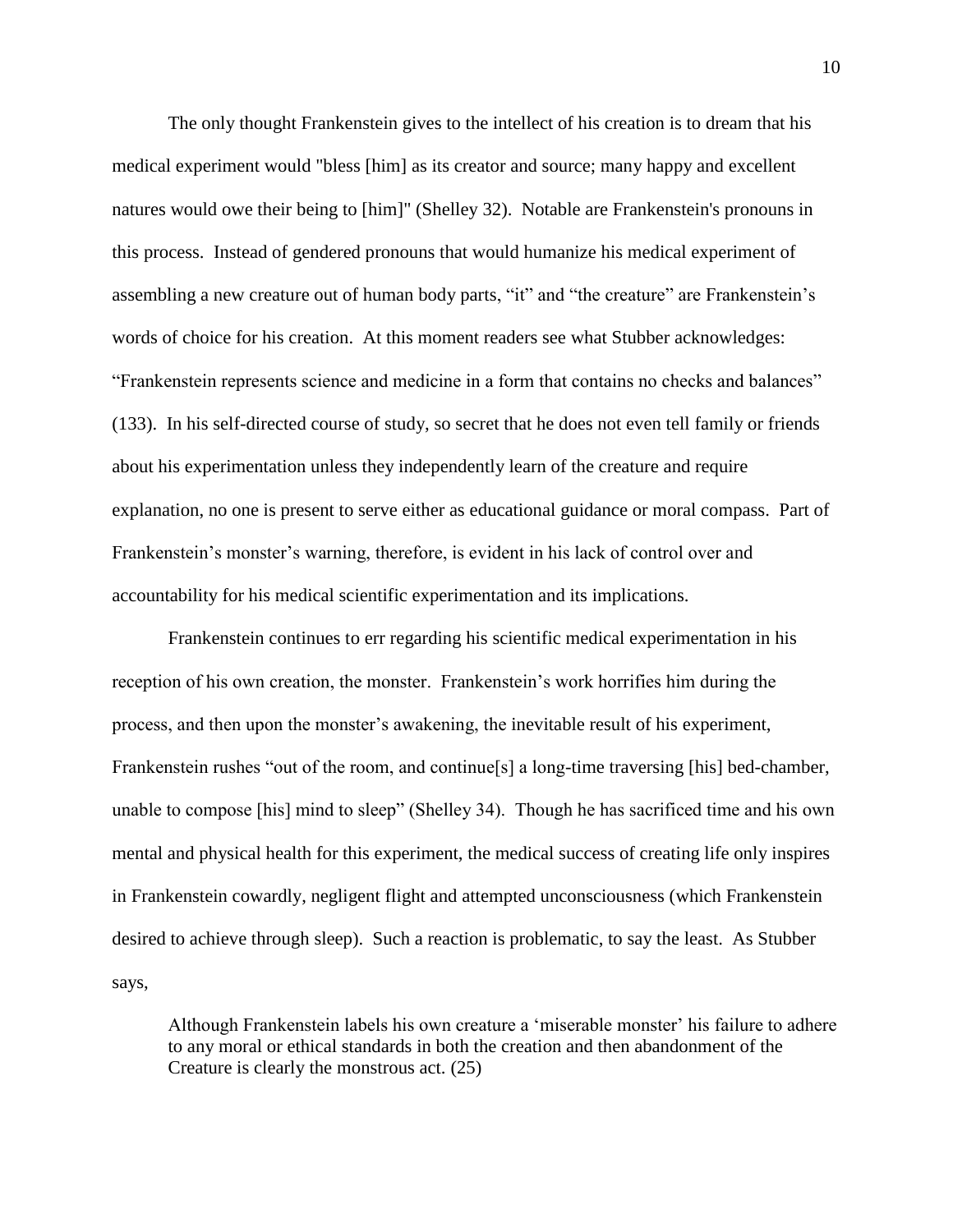Frankenstein's rejection of the monster shows more of the problem with Frankenstein's medical power: he is unwilling to face negative consequences or assume responsibility for his own actions.

Further, Marcus recognizes the issues that arise from Frankenstein's conduct specifically regarding medical issues:

Because the creature is a being for whom Frankenstein must (as his creator) assume some *responsibility*, but from whom, at the same time, he feels the necessity or has the overriding impulse to withhold whatever ameliorating resources are available, the novel contemplates very early on the model of medical care. (197)

Frankenstein's failure to acknowledge his responsibility to and for the monster, his own scientific medical creation, shows that he does not appropriately utilize his medical knowledge in practice, justifying Shelley's audience's fear of scientific medicine and its practitioners. Marcus further writes that "it is Frankenstein's refusal to take personal responsibility for what he has as a natural or biological scientist created and brought into being that connects him with certain problems of medical science and practice" (197). Scholars who treat the topic of medicine in their analyses of Shelley's novel agree that Frankenstein abuses his medical power. Frankenstein deliberately creates life with no thought to potential consequences, and then as his monster devotes his efforts to ruining his creator's life, Frankenstein spends the rest of the novel unreasonably mourning and bemoaning his own tragic, victimized fate. He gives no genuine, heartfelt consideration, medical or otherwise, to the monster for which he is fully responsible.

If any can exist, the only character trait which at best partially vindicates Frankenstein is his refusal to share his sinister life-giving secrets with anyone else. On some level, Frankenstein is aware that this animating information should only be in the hands of someone who can responsibly deploy these ideas, unlike himself as he discovers.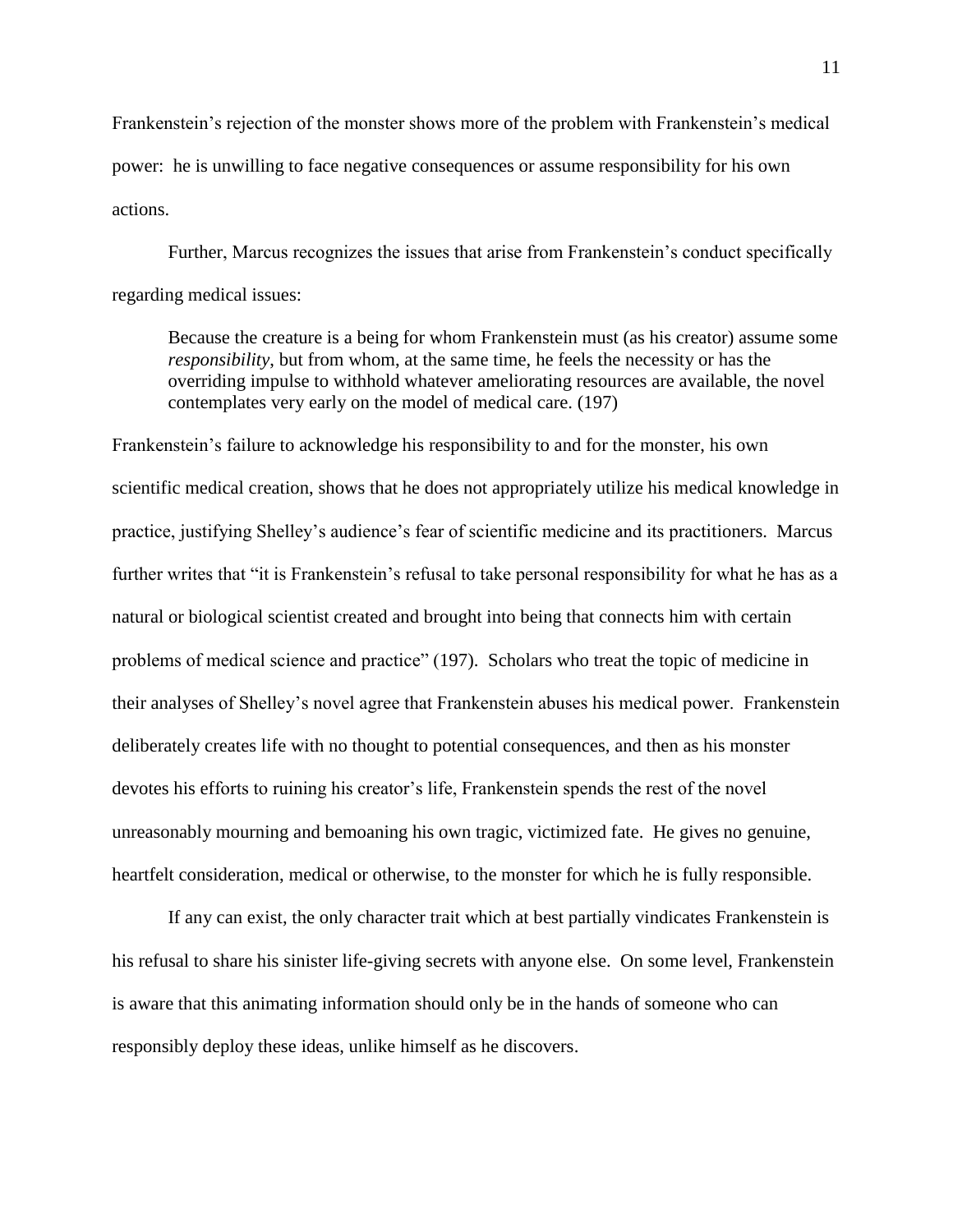The idea that *Frankenstein* serves as a warning applicable even today to certain extents in multiple ways for the field of medicine is generally an accepted idea, as research shows. For example, Chin-Yee writes that *Frankenstein* "reveals a prescient reflection on science's social dimension, with important lessons for medical technology" (42). Huelman sums up *Frankenstein* by noting that the novel "was and remains a touchstone for conversations about scientific and medical ethics" (816). The monster in *Frankenstein* is the requisite vehicle for the novel's warnings about medical technology and ethics. Had Frankenstein engaged in any other scientific study, his experimentation probably would have been much more innocuous than the devastation his monster wreaks. Even had Frankenstein chosen to carry out his medical exploration differently – reanimating someone instead of creating an entirely unique creature, for example – the novel could have had a completely different meaning. Through creation of the monster and subsequent conversations in which the monster makes Frankenstein aware of the monster's perspective, both Frankenstein and Shelley's readers must grapple with Frankenstein's responsibility (and assumed lack thereof) for his medical experimentation, something Shelley's audience feared could become a factor of their own lives.

The monster's warning in *Frankenstein*'s case is against the abuse of the power of medicine. Clearly, the ability to affect the quality of life (especially regarding creating or facilitating life) is a fantastic power that comes with weighty responsibilities. Through his interactions with his monster, Frankenstein proves unworthy for the task. Frankenstein is a selfish creator who pays no mind to the consequences of his actions. He has significant medical power and abuses that power without regard for the possible consequences before his experimentation or after. *Frankenstein*'s monster provides a clear warning for those who have a medical inclination to recognize the magnitude of the power they desire to wield and understand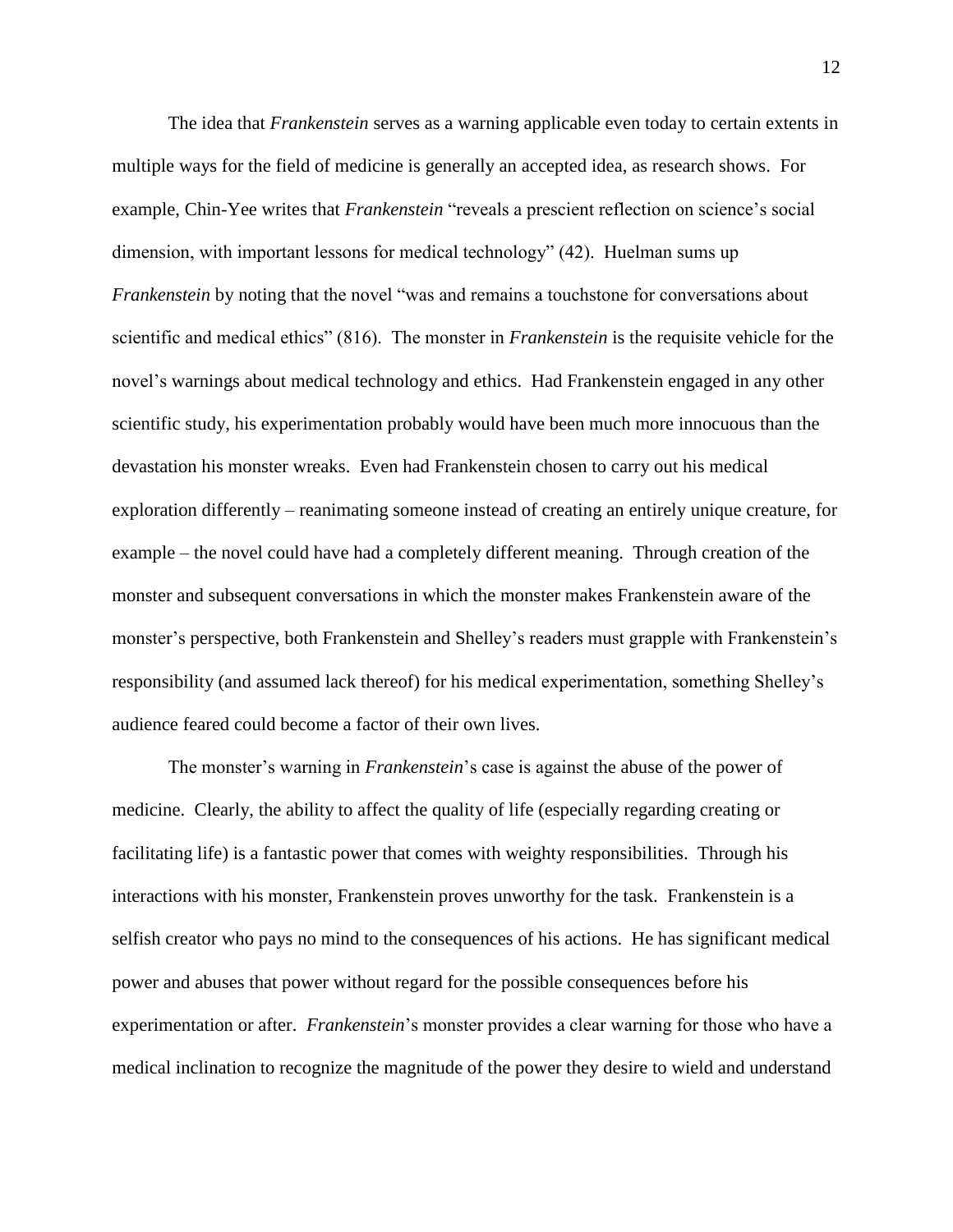the responsibilities that accompany such power, even (maybe especially) today. As Butler acknowledges, *Frankenstein* "does after all have historical implications, for it can be read as an allegorical account of the progress of mankind over aeons of time" (309). While Shelley's audience could draw meager comfort that dangerous abuse of scientific medical experimentation was not extensive then, the existence of any abuse at all instilled in Shelley's contemporary audiences fear of scientific medical advancements and practitioners. Frankenstein's medically affiliated monster illustrates the existence of significant concerns regarding scientific medicine and its practitioners in this period, a theme that later authors consider in their own Gothic fiction.

## **Robert Louis Stevenson's** *Strange Case of Dr. Jekyll and Mr. Hyde* **and the Continued**

#### **Abuse of Scientific Medicine by Its Practitioners**

In this scope of this research on famous Gothic monster fiction, next is Stevenson's novella *Strange Case of Dr. Jekyll and Mr. Hyde*, first available to readers in 1886. Just as *Frankenstein* today enjoys universal recognition, so, too, is the story of this scientist with an evil alter ego enormously famous. Based on Stevenson's story, scholars have produced various readings of Jekyll's other half Mr. Hyde: alternately they find that he is the tragic result of manipulating human nature; he is addiction incarnate; he is concentrated, personified evil. These interpretations are valid, meaningful, and useful but incomplete in that they do not fully address medicine (significantly the profession of multiple characters in this story) in relation to Mr. Hyde.

Because Hyde is not a monster in some traditional senses, it may be best to first prove his monstrosity. Unlike Frankenstein's monster, a quasi-human murderous creature with superhuman intellectual abilities and strength, or Dracula, a blood-sucking, Un-Dead vampire, Hyde is a mere human, the result of a potion's effect on another mere human, Jekyll. To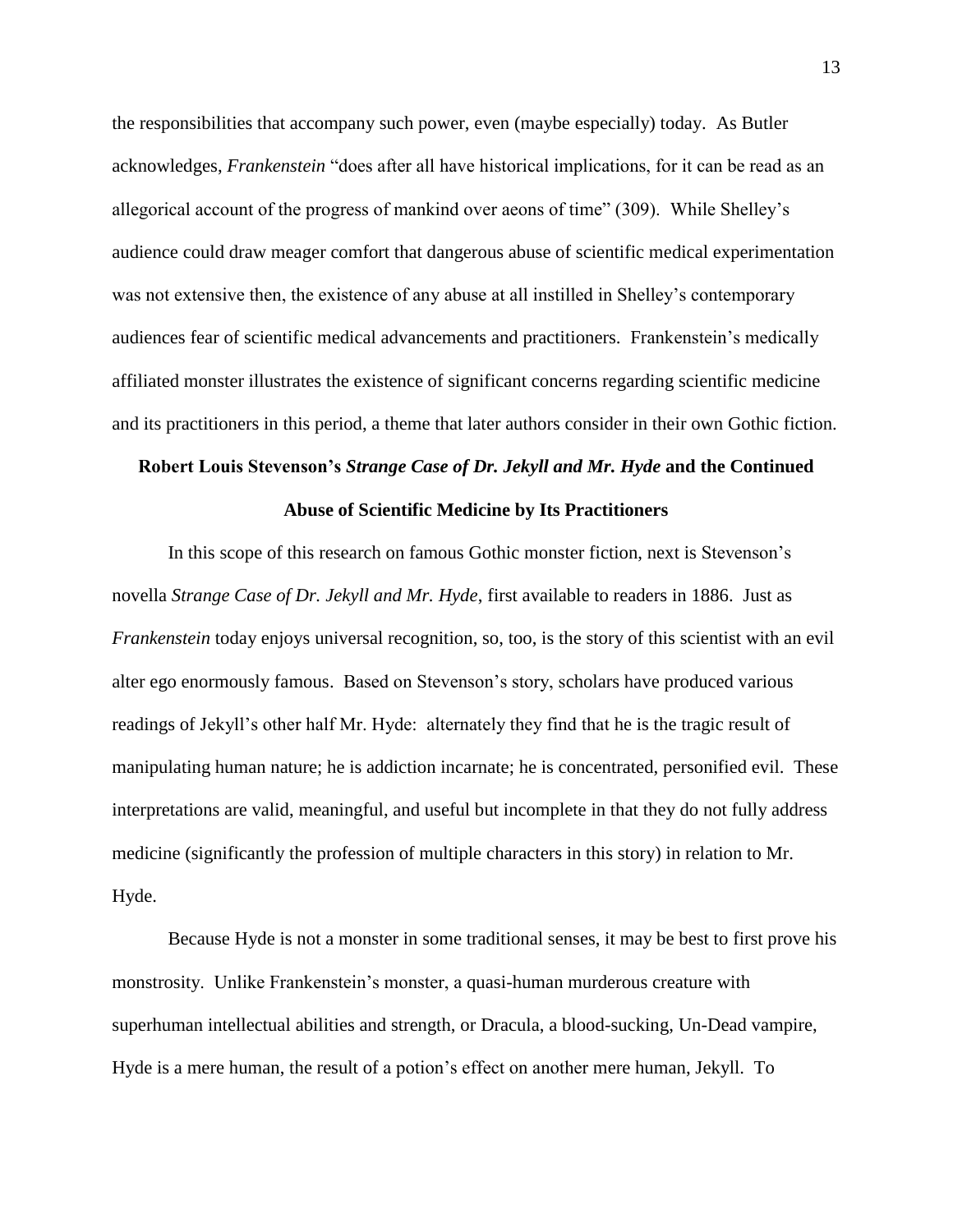understand how Hyde belongs in this research, Gilmore's text again proves useful. In this text, not only does he offer the category of "shape-shifters" for monsters such as Hyde, Gilmore even explicitly identifies Jekyll and Hyde as a definitive example of this type of monster (6). Despite his undeniable humanity (perhaps somewhat because of this aspect of his being), scholars readily accept Hyde as a monster. In fact, Ortiz-Robles and others not only accept Hyde's monstrosity, but they also identify Hyde as a definitive type of monster, pointing out "the monstrosity of Dracula, Jekyll and Hyde, and even Dorian Gray, to name only the most famous monsters in [late Victorian Gothic fiction]" (11). With confirmation of Hyde's monstrosity, the next move in this exploration of medicine in Gothic monster fiction is to understand the significance of the presence of medicine in Stevenson's novella.

The influence of medicine on Stevenson's novella, unlike Hyde's monstrosity, is something upon which scholars do not necessarily agree. Stevenson himself claimed that the inspiration for his timeless story came from a nightmare, but other discussion in scholarship on the origins of this novella suggest differing possible sources as well as varying degrees of scientific medical relevance. Despite the significant status and inextricable role of medicine in the story as both profession and subject for experimentation, many scholars neglect to mention medicine at all in their analyses. Some of the scholars who do recognize the role of medicine in either the creation of this story or within the story itself or both write that Stevenson could have drawn information from medical resources. Many of these scholars note that the form of *Strange Case of Dr. Jekyll and Mr. Hyde* bears strong resemblance to the nineteenth century case study format. These scholars include Austin, who notes the possibility of reading "*Jekyll and Hyde* as a medical case study to help illustrate, in detail, the interaction between literary texts and medical laws" (50). Stiles continues this line of thinking by writing, "Not only does Robert Louis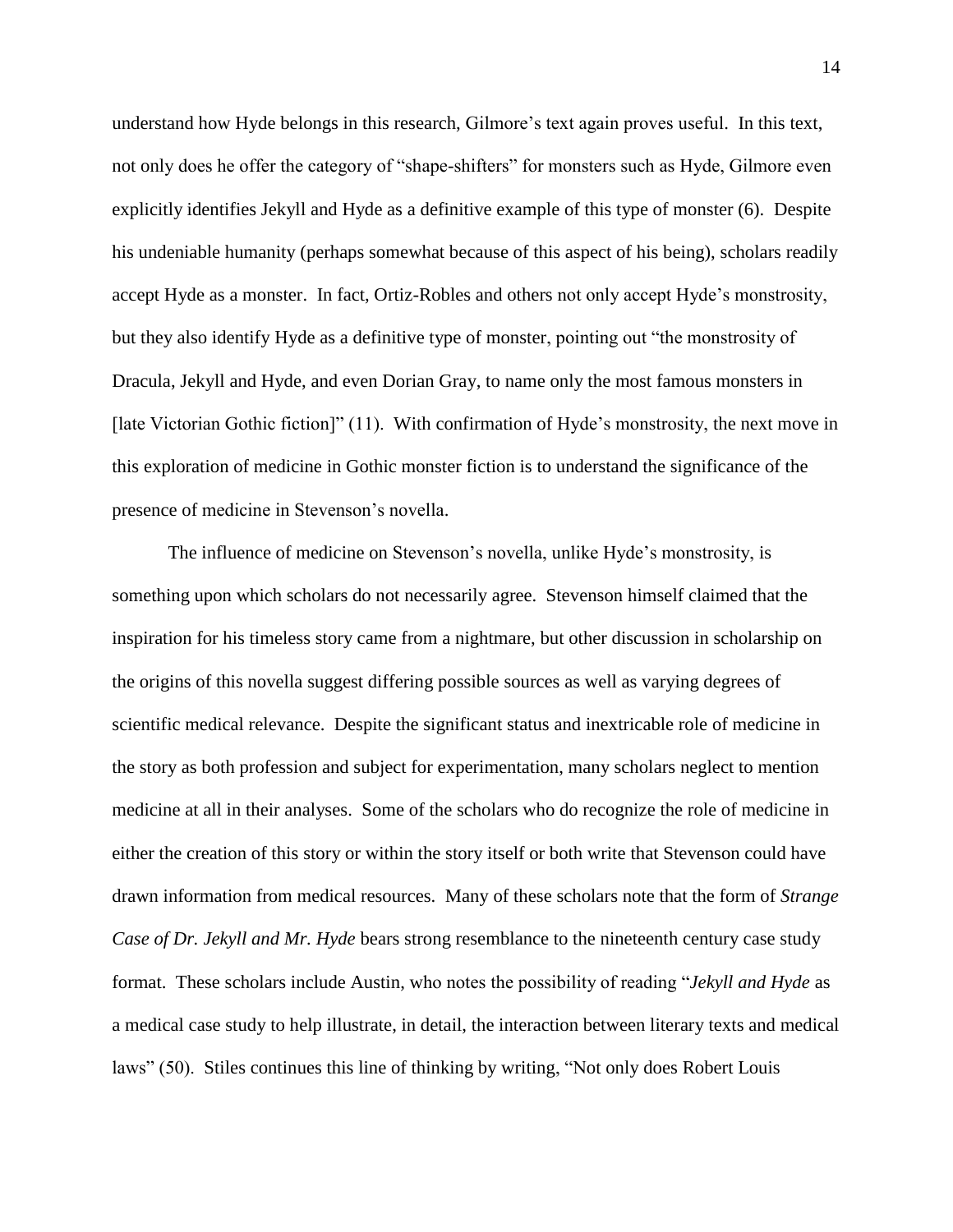Stevenson's *Strange Case of Dr. Jekyll and Mr. Hyde* (1886) resemble Victorian case studies in its form and structure, but its core idea may have also originated from medical literature" (27). Both the form of the story and its subject matter prove the presence and significance of scientific medicine and its practitioners to and within the novella.

Regarding the content of this scientific medical novella, Stevenson likely drew both from medical knowledge as an author performing research for a story and as an insider with scientific medical information and experience as a patient. According to Morens, Stevenson died of tuberculosis (1353) after "[s]urviving a succession of hemorrhages" (1357) during his lifetime that caused him to leave his home country in search of better climates.

Whether Stevenson intended to write a story specifically regarding medicine, medicine's presence in the creation of the story as well as the story itself is undeniable. Many scholars recognize the role of medicine in this novella in relation to its psychological components, specifically Jekyll's significant addiction, but some scholars have supported the assertion that scientific medicine in a larger sense, more than just a backdrop for psychoanalytic analysis of addiction, is both a present and an important component. Supporting this research is Nabaskues, who points out that in this book "Stevenson explores sarcastically the paradoxes of the scientific world and the power relationships of the medicine of the  $19<sup>th</sup>$  Century featuring the main character of this story as a powerful doctor, socially important but sick at the same time" (1178). Ultimately, recognizing the presence and role of scientific medicine and its practitioners is crucial to understanding more deeply the novella's warning regarding scientific medicine and its practitioners.

At the beginning of Stevenson's tale, Dr. Jekyll is a well-established and well-respected London physician. Jekyll's credentials include the degrees of doctor of medicine and of civil law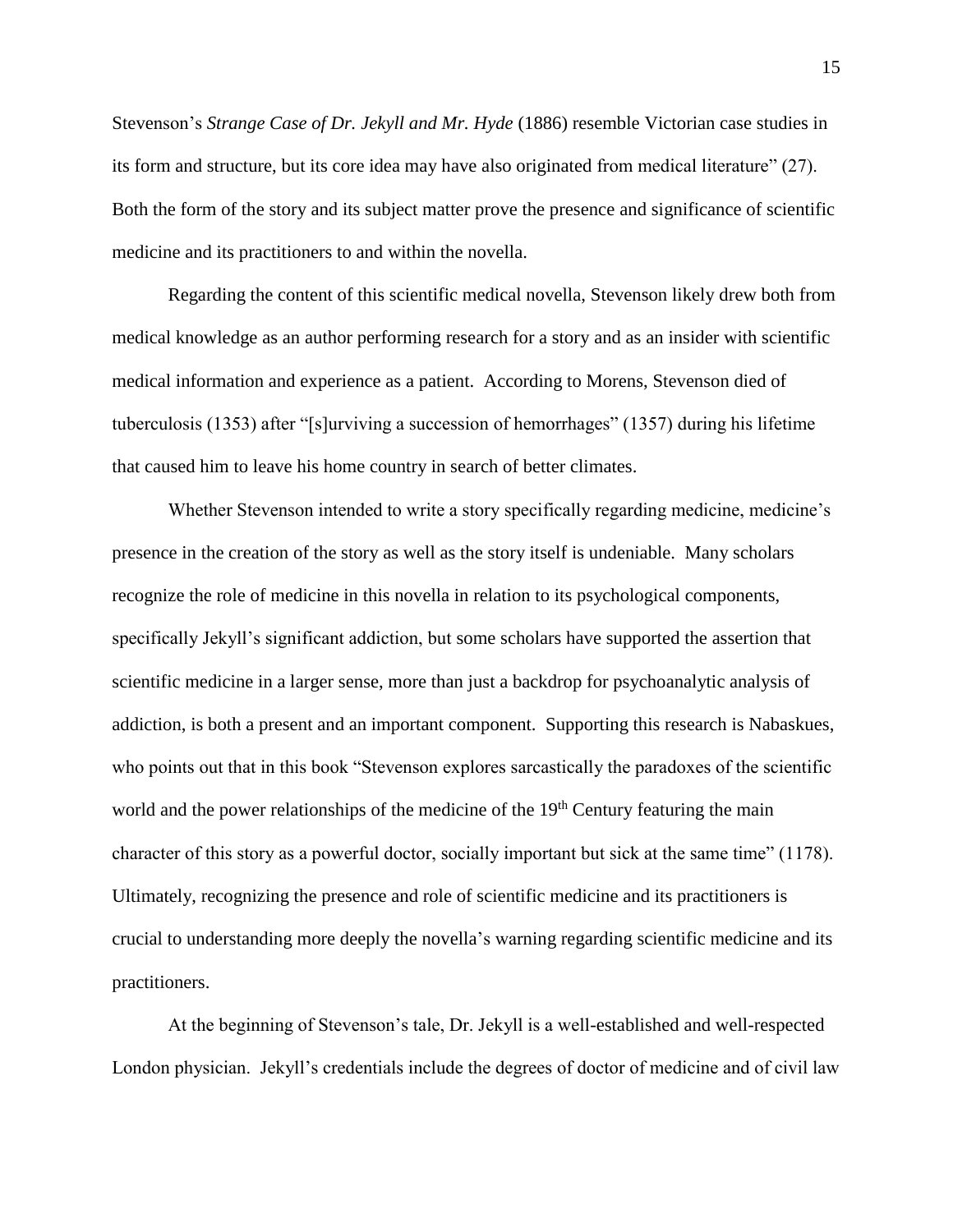as well as the awards doctor of laws and fellow of the Royal Society (Stevenson 12-13), details in Stevenson's story that leave no room for doubt as to Jekyll's role as medical professional. Further proof of Jekyll's scientific medical practice is his position as "colleague and old schoolcompanion" to fellow medical professional Dr. Hastie Lanyon (41). Though Jekyll seems to have reduced if not eliminated his medical practice prior to the opening of Stevenson's story, the word of everyone else in the story establishes that Jekyll has a reputation as an excellent doctor.

Even Lanyon recognizes Jekyll's merits, which is significant because acknowledging Jekyll's adequacies is somewhat at odds with Lanyon's other feelings about his colleague. Though they both work in the same profession and society seems to admire and respect both men, they themselves have serious issues that jeopardize not only their professional respect for each other but, furthermore, also their friendship. According to Lanyon, Jekyll becomes "too fanciful for [him]. He [begins] to go wrong, wrong in mind; and though of course [Lanyon continues] to take an interest in him for old sake's sake as they say, [Lanyon sees and has seen] devilish little of the man. Such unscientific balderdash . . ." (Stevenson 14). Thus, Lanyon trails off in this description of his friend, so overcome by his reaction to merely his own thoughts of Jekyll that his face flushes purple (14). Well-respected and notable physician himself, Lanyon's perspective on Jekyll provides important insight into Jekyll's character. Lanyon makes no secret of the fact that though Jekyll may once have been in Lanyon's estimation a fellow skilled physician, with more skill than the sawbones whose services are necessary to Hyde's young victim's health, he disproves of Jekyll's medical scientific experimentation, and based on the story's conclusion, Lanyon's concerns seem to have been well-founded.

The scope of growth of scientific medical experimentation especially in the nineteenth century is extensive, so some disagreement naturally occurred between medical scholars and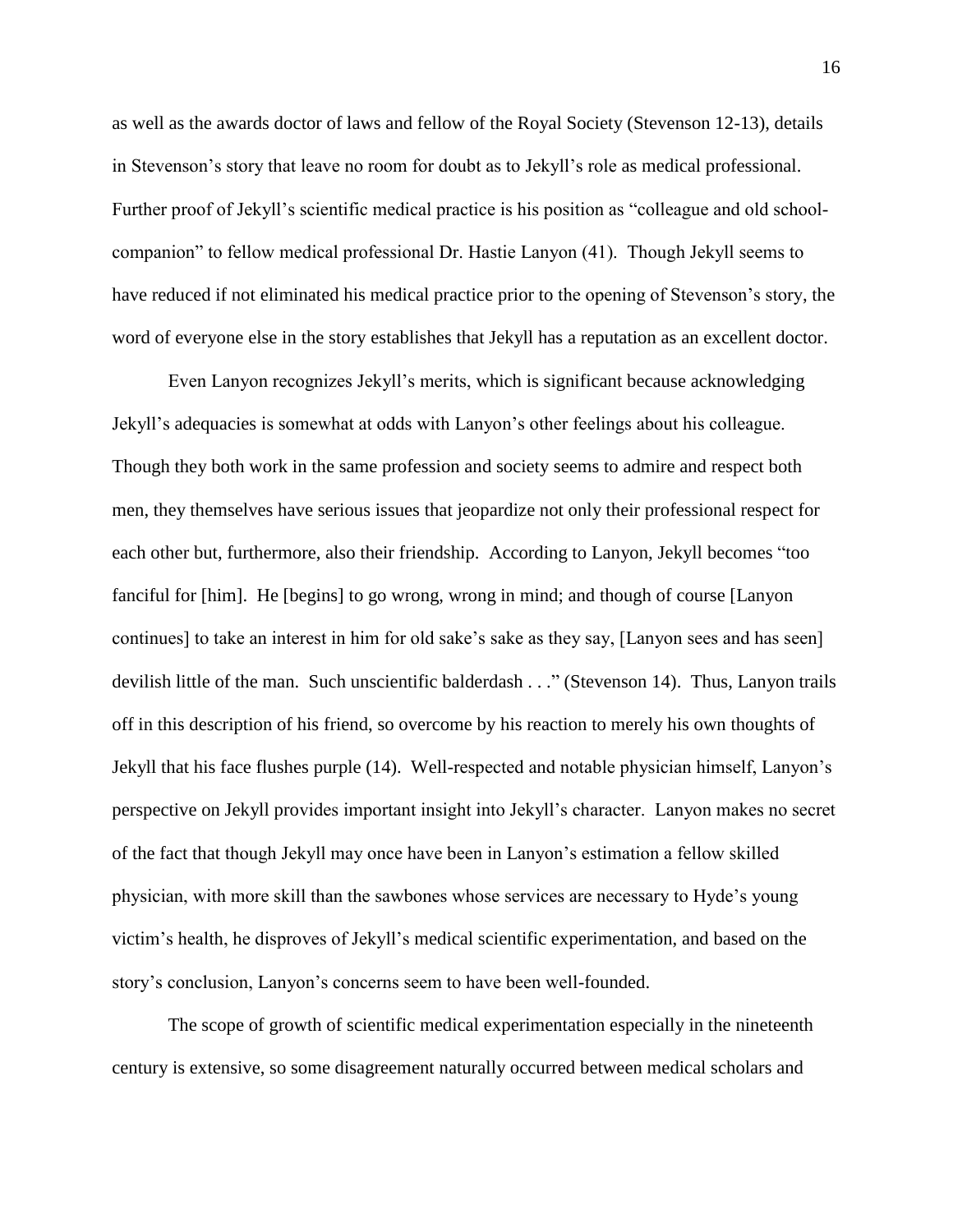practitioners regarding which branches of study were useful or necessary. Therefore, Lanyon's disagreement with Jekyll's chosen course of study could appear to be simply a difference of taste between colleagues. However, Jekyll himself reveals to readers that rather than performing research for medical benefits for himself or others, he selfishly chooses to focus his abilities and resources instead on experimentation that benefits only him. Unquestionably, Jekyll's focus is not on scientific medical advancements when he claims that "the direction of [his] scientific studies . . . led wholly towards the mystic and the transcendental" (Stevenson 48). Rather than responsibly wield his medical knowledge to improve the general quality of life, he goes beyond the tangible to experiment with issues that concern only him. He entirely and selfishly wants to benefit only himself; therefore, when Jekyll speaks of "the course of [his] scientific discoveries [which] had begun to suggest the most naked possibility of such a miracle" (49), the miracle of which he speaks and plans to achieve through his distillation experimentation is merely to indulge what he knows to be the evil, malignant half of his personality. In a few words, Jekyll has the scientific medical knowledge and abilities to accomplish great achievements, and he does accomplish something great in terms of scope; unfortunately, what he accomplishes is the introduction of the monster of his concentrated evil side, Hyde.

Jekyll's medical exploration could have ended better had his personality and intentions been different. In revealing the true nature of his own personality, Jekyll claims in his account that "man is not one, but truly two" (Stevenson 48) and that a "thorough and primitive duality of man" (49) exists. These ideas at their core are not revolutionary or definitively, inevitably evil, but Jekyll errs in attempting to use his scientific medical connections and skills to split these two sides of his own personality into two essentially separate beings.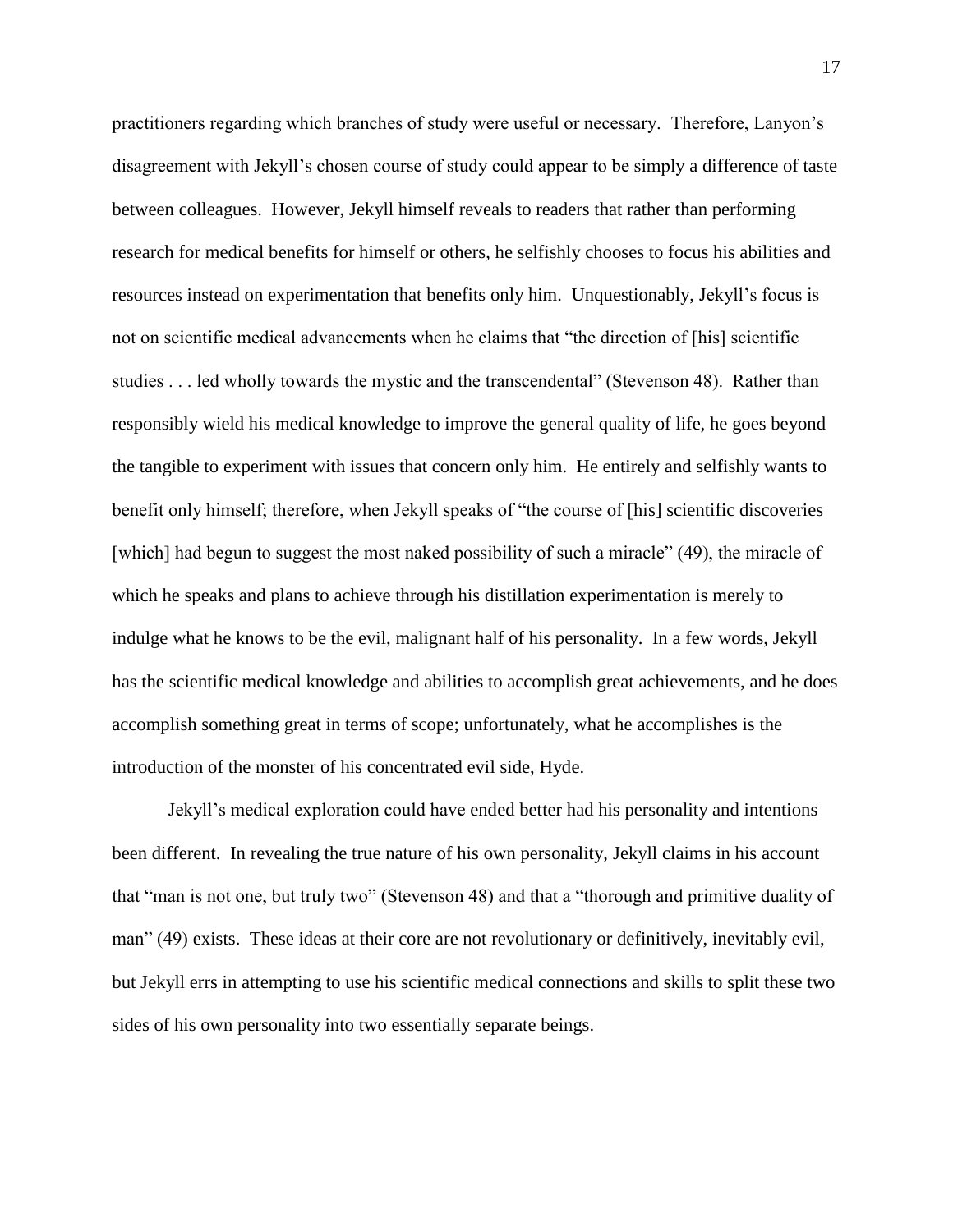Further, once he accomplishes his internal division, Jekyll-as-Hyde wreaks havoc throughout London, giving his evil side full power to do anything and everything he wishes to do. Jekyll has multiple warnings that Hyde is spiraling utterly out of control, from the violence Hyde inflicts on London to the increasing lack of control Jekyll can exert over both his personalities. Noteworthy is that though Jekyll does recognize how untenable his situation is, he seems more upset about the lack of control he has, in that "when the virtue of the medicine wore off, [he] would leap almost without transition" (60), than he is upset about the magnitude of his crimes. Rather than be more upset with the villainous, horrendous nature of his crimes, he is at best equally upset at his own loss of control over his scientific medical powers if not less upset by this than by what he does through his alter ego. By the time Jekyll attempts to stop Hyde, however, Jekyll's window of reassuming control has closed. Only Hyde's subsequent suicide can end the reign of terror that both sides of Jekyll's personality have brought to London, willingly or otherwise.

Though shorter than Shelley's and Stoker's works, *Strange Case of Dr. Jekyll and Mr. Hyde* bears no less significant a warning through its monster. Hyde's monstrous warning is to reveal the need for the responsible use of medicine, the significant and weighty power of medicinal knowledge and ability, and the absolute necessity of restricting medical experimentation to only appropriate and necessary purposes. McCarthy acknowledges the presence of the monster's warning: "Suspicion of the doctor and his power over the body expressed itself in writings such as *Dr. Jekyll and Mr. Hyde*" (74). As a talented physician, Jekyll has powerful scientific medical abilities, especially regarding medicinal substances and practice to improve people's lives, but he consciously chooses not to responsibly use these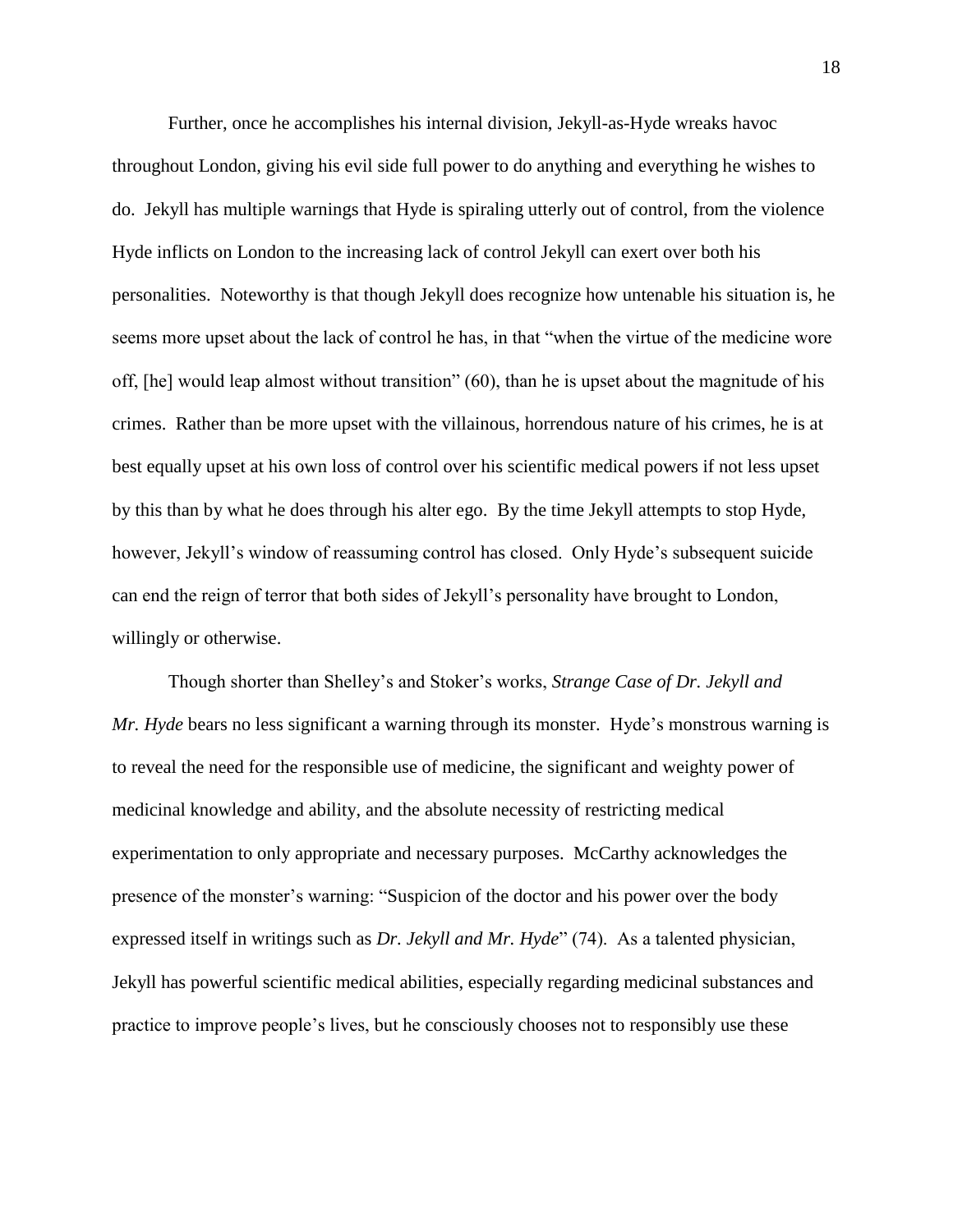abilities to benefit anyone medically – in fact, his actions significantly harm two individuals and devastate their respective qualities of life, especially for the man Hyde kills.

Jekyll believes every person inherently has two distinct personalities, good and bad, eternally, internally warring within everyone. Rather than try to stifle the bad or even to give bad a more appropriate, less destructive, outlet, Jekyll selfishly uses his scientific medical knowledge and abilities to seek opportunities for himself to give way to his evil impulses without having to atone for his wrongdoings. Jekyll's experiment, which permits him essentially to divide a person by personalities into good and bad, is not one he uses for the elimination of anyone else's evil personality; instead, he uses his scientific medical ability merely to provide himself the chance to misbehave and ignore the consequences. If Lanyon or attorney Gabriel Utterson had tried harder (or maybe at all) to address their concerns with Jekyll upon noticing changes in his behavior or soon after – in other words, providing the necessary checks and balances to ensure the appropriate use of scientific medical knowledge and responsible, ethical practice thereof – perhaps Jekyll would have reflected more on the implications of his experimentation. This does not happen, however.

Maybe both men follow Utterson's style of thinking such as he expresses when he states that he inclines "to Cain's heresy" (7); for whatever reason, neither man does anything about their deep concerns. Instead, Jekyll's friends seem content to gossip with each other about their friend's eccentricities, wring their hands over their concerns, and watch what unfolds, never interfering, and in the case of Lanyon, neglecting his own scientific, medical responsibilities and enabling Jekyll's experimentation. In fact, they both enable Jekyll in their own individual ways. Neither man does anything or even tries to do anything to help or stop Hyde, and the consequences are fatal.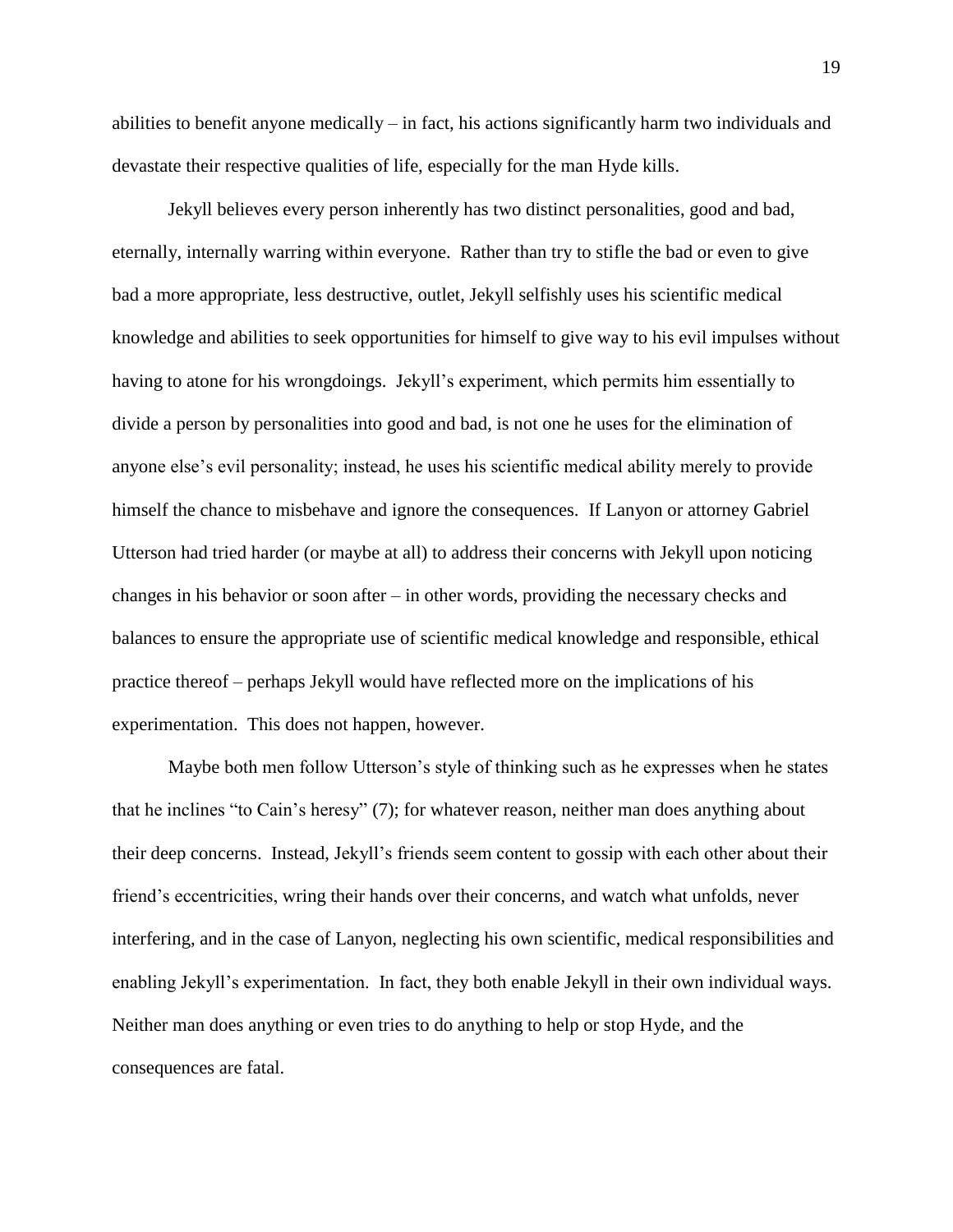The life of monstrous Hyde warns that though medicine can be good for both physician and for patient, the benefits of medical experimentation are not absolute. Demonstrating scientific medicine's beneficial effects, Lanyon and Jekyll (at least occasionally) enjoy excellent reputations and high qualities of life. On the patient side, the little girl over whom Hyde runs seems to make a full recovery quickly, and even Jekyll's health seems to improve when he intentionally stops transforming into Hyde, proving that both scientific medical practitioners and their patients can derive benefits from its responsible use.

However, though Jekyll can divide a person by natures, such a division seems senseless at best with no appropriate outlet for evil nature and ends up being fatal for Jekyll himself. Like Frankenstein's monster, Hyde offers the warning that as powerful as medicine can be, such power is dangerous in the hands of those who cannot responsibly wield that power. Almost guaranteed is that inappropriate use of scientific medical power will have devastating results for both medical practitioners themselves and the world at large in which they live. For this study, Stevenson's novella offers a second example of Gothic fiction that addresses significant concerns regarding scientific medical advancements in this period. No resolution is present regarding these concerns in either *Frankenstein* or *Strange Case of Dr. Jekyll and Mr. Hyde*; thus, Gothic monster fiction of this period continued to explore these issues in search of some relief for the increasing concerns of the audience of this fiction regarding the ever-growing, unchecked, increasingly out-of-control power of scientific medicine and its practitioners. A glimmer of hope is present in the practitioners of scientific medicine in *Strange Case of Dr. Jekyll and Mr. Hyde*, namely Lanyon, who give audiences some proof that not all such professionals are corrupt, a glimmer of hope to track in later Gothic monster fiction.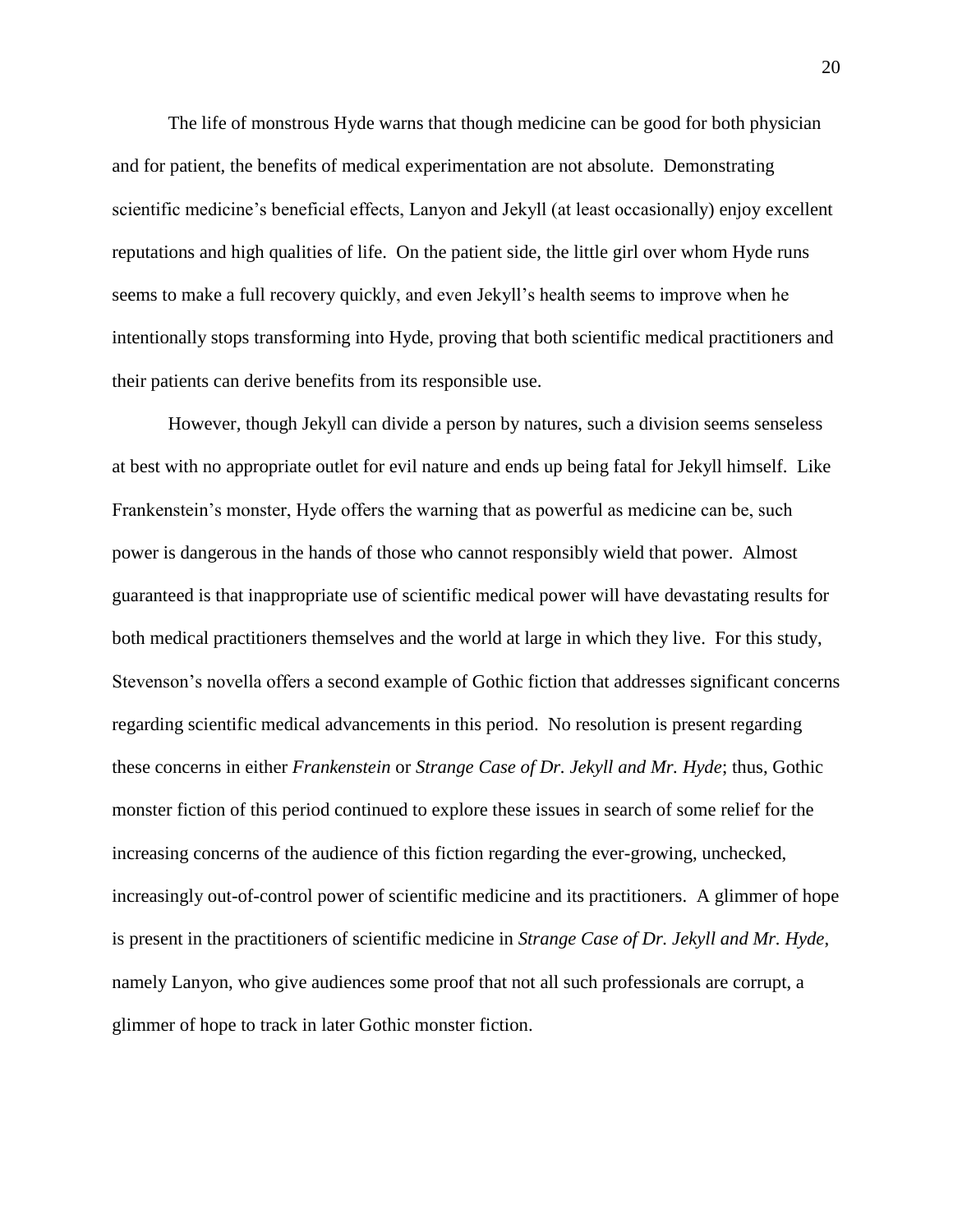#### **Bram Stoker's** *Dracula* **and Scientific Medicine and its Practitioners,**

#### **Finally Under Control**

The final, widely famous Gothic story in the scope of this research that also contains perhaps the most undeniable, significant, and meaningful presence of scientific medicine and its practitioners in multiple aspects is Bram Stoker's 1897 masterpiece *Dracula*. Popular *Dracula*  scholarship considers many other aspects of the novel's eponymous vampire, including the experience of victims of racism in addition to Dracula's position as the dangerous "Other" and his psychological capacity as a sexual deviant. Most scholars reach conclusions that largely ignore the presence of medical issues within the text; however, some *Dracula* scholars have extensively researched and documented the presence of medicine in the life of the author, the creation of the story, and the content of the story itself. This research will briefly review some of the capacious scholarship on scientific medicine and its practitioners regarding the author and his novel, beginning with the presence of medical knowledge in Stoker's own life.

Extensive scholarship establishes the presence of scientific medicine and its practitioners in Stoker's own personal life. A scholar who especially examines this aspect of Stoker's life is Mulvey-Roberts, who writes in detail about the different ways Stoker's knowledge in this field grew, beginning with his childhood:

Stoker certainly knew about ill health first-hand, having suffered a prolonged lifethreatening childhood illness that prevented him from standing upright until about the age of seven. The precise nature of his ailment remains mysterious, but it might have contributed towards his abiding interest in medicine. (93)

Not only did Stoker himself have experience with scientific medicine and its practitioners as a patient, he also knew many of the foremost doctors of his time, including the surgeon Sir William Wilde (117). Additionally, Stoker's immediate family was full of physicians, renowned ones who held prominent places in medicine and, thus, polite society. In a review of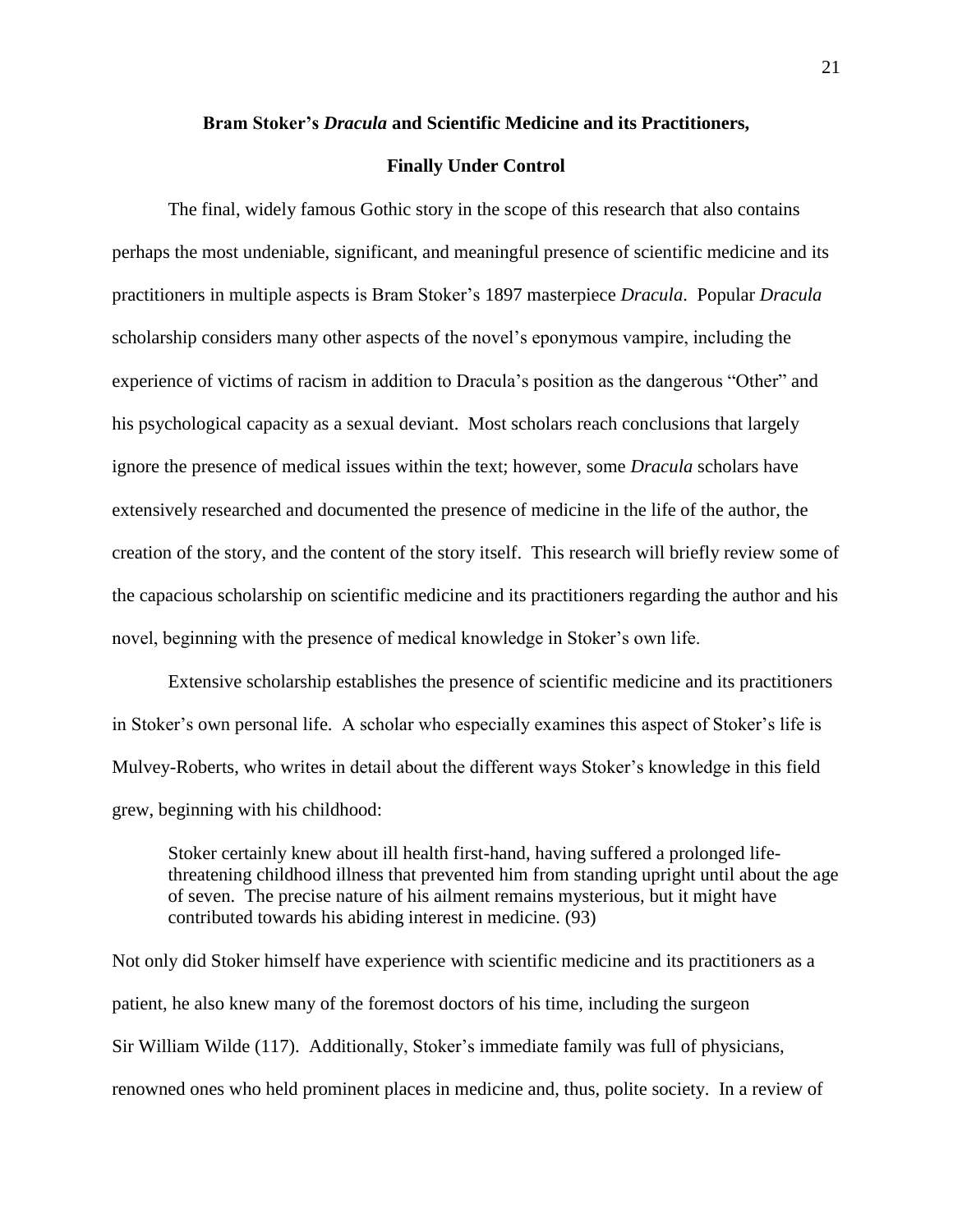the scientific elements present in some of Stoker's works, Senf mentions that Stoker's writing contains '"references to medicine in *Dracula*, details that can be partially explained by Stoker's close relationship with his family" ("*Dracula* and *The Lair of the White Worm*: Bram Stoker's Commentary on Victorian Science" 218). Mulvey-Roberts more fully details a list of the medical members of Stoker's clan:

Stoker came from a medical family, going back generations. His uncle Edward Alexander Stoker, whose five sons all became doctors, was a surgeon and chief examiner for the Royal College of Surgeons, Ireland. The physician, medical reformer and writer, Dr William Stoker, who was a professor of surgery at the Royal College of Surgeons in Ireland, was a more distant relative whose three brothers, father and grandfather had all been physicians. William Stoker published on the value of therapeutic phlebotomy and had Bram read his work, it might have supplied him with an indirect source for the vampiric bleeding and blood transfusions taking place in *Dracula*. Three of Bram's four brothers were doctors. The eldest, Sir William Thornley Stoker, was a celebrated surgeon. (93)

Because of what seems to have been the family profession, Stoker enjoyed access to extensive

scientific medical knowledge, expertise, and authorities through relation to many of its

nineteenth century practitioners. Scientific medical information and its practitioners were

directly and easily available to Stoker and likely affected, if not outright inspired in part, his most

famous story. Mulvey-Roberts further proves this assertion:

Stoker is likely to have had insider knowledge since three out of the five Stoker brothers were surgeons. In 1874, he went to live with his older brother William Thornley at 16 Harcourt Street, where he stayed for the next three years. Thornley was a celebrated physician who was knighted in 1895 for his services to medicine. He was a surgeon in a string of Dublin hospitals in the 1879s [sic] the Whitworth, Hardwicke and the Richmond, where he worked with his friend William Thomson, who became Surgeon-in-Ordinary to Queen Victoria in Ireland. Thomson's research into blood and arteries may have been of interest to Stoker, in view of the preoccupations of his most famous fictional character. (117)

In other words, Stoker's friends and family provided a significant source of scientific medical

knowledge and practitioners, especially during the time when Stoker and his brother lived

together. This brother / roommate of Stoker likely directly helped him with his *Dracula*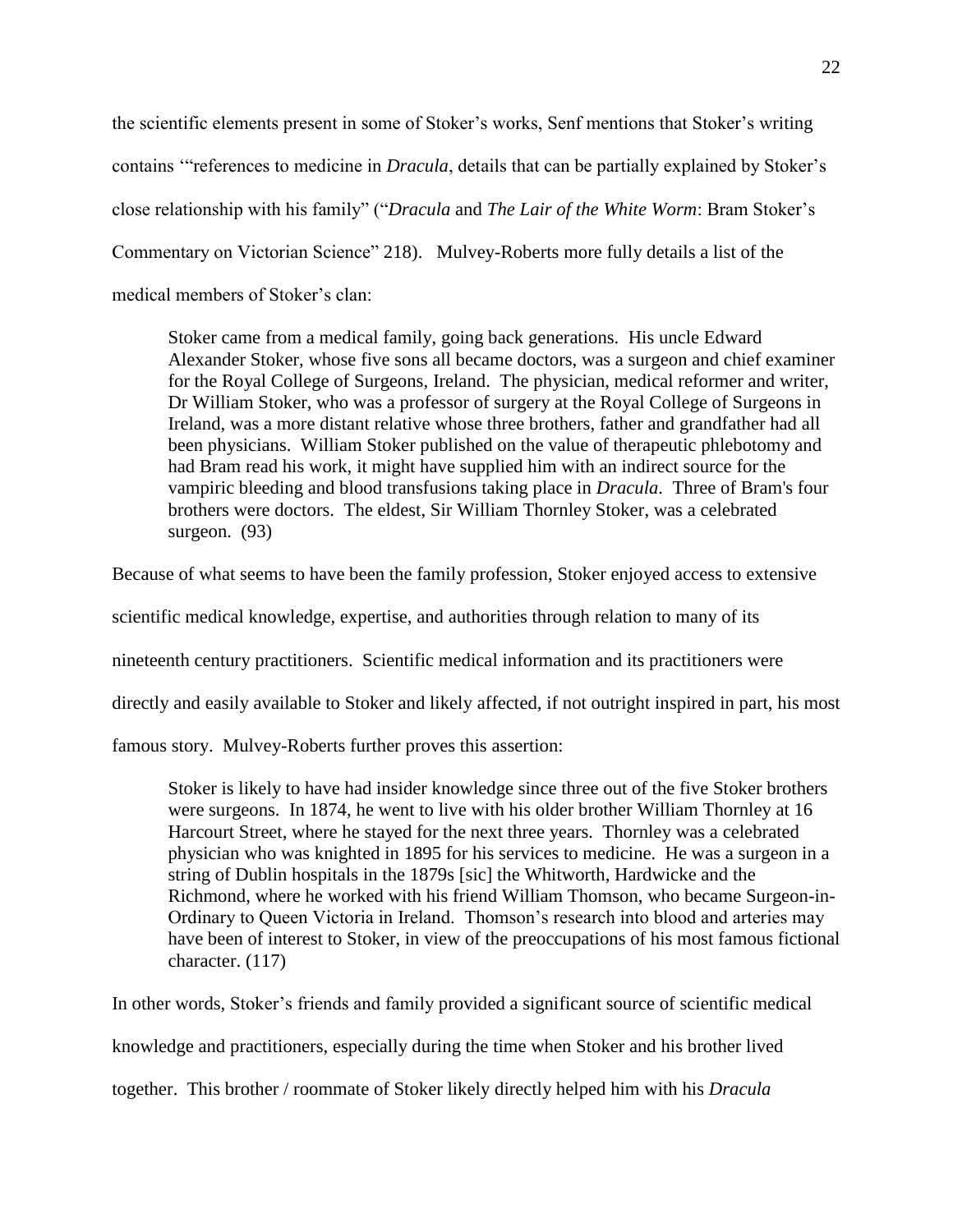manuscript to ensure accuracy in his medical descriptions (97). In fact, some scholars believe that this brother William Thornley, a doctor both of medicine and of literature, may have served as inspiration for the character Van Helsing (118). Other scholars such as Schaffer see links between Stoker's brother Thornley and the novel's other physician. Schaffer writes that "Seward's medical activities link him to Thornley Stoker, knighted for his surgical skills" (409). What further enables *Dracula* to be a novel of scientific medicine and its practitioners as Mulvey-Roberts claims is not merely the knowledge and experiences of author Stoker but also the undeniable presence of the topics of scientific medicine and its practitioners in this landmark Gothic vampire novel (94).

Regarding the story's content, *Dracula*'s plot centers largely on the topic of scientific medicine and its practitioners. Scholars such as Davison recognize the presence of advanced scientific medical terminology in *Dracula* (like Shelley incorporated into *Frankenstein*):

Stoker's detailed research for *Dracula* in areas such as Transylvanian history and folklore, and his incredible knowledge of everything from Shakespeare's plays (Stoker's boss Henry Irving was regarded by many as the best Shakespearean actor of his day) to British regional dialects and medical terminology require astute notation. (357)

Two of the novel's most important characters are practitioners of scientific medicine, as Grace points out in noting that the story contains "trained and professional experts in the fields of medicine (Van Helsing) [and] psychiatry (Seward)" (181). The noble, commendable Dr. John Seward and the legendary, fabled professor Dr. Abraham Van Helsing are physicians with significant, necessary scientific medical knowledge that constitutes a vital part of the plot.

Early in the novel, Seward first appears as one of the suitors Lucy Westenra regretfully rejects. Not merely part of the story as jilted lover, Seward further figures in to the plot through his operation of a mental-health facility conveniently near the location of the house Dracula later inhabits as part of his plan to establish himself in London and enlarge his hunting grounds by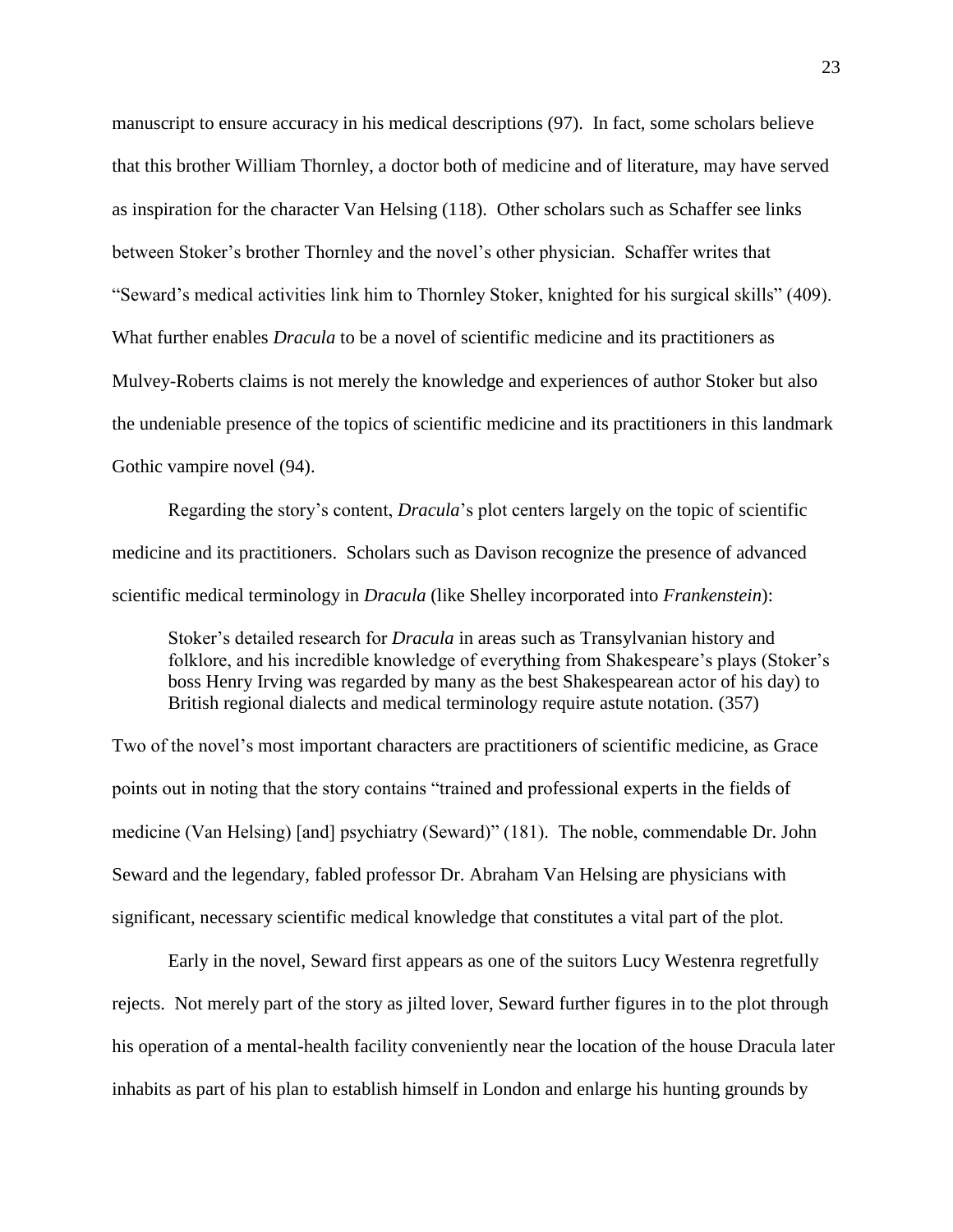providing him the necessary security. One of the patients in Seward's facility is R. M. Renfield, an odd person whose quirks increasingly seem connected to the bloodthirsty Dracula. Both through his interpersonal relationships and his medical profession, Seward is a crucial character to *Dracula*'s plot.

Equally important as Seward to *Dracula*'s plot is Van Helsing, the famous scholar who utilizes the knowledge of superstition, legend, and lore he has gained in the process of conducting his extensive scientific medical research to defeat Dracula. Van Helsing's scientific medical knowledge is Lucy's only chance of survival while she is alive, and though ultimately unsuccessful in saving her life, Van Helsing still enables Lucy's lovers to make her not Un-Dead but dead, removing the threat she later poses as the vampiric "bloofer lady" who prowls London at night. As well, Van Helsing collaborates with Seward and the others to disrupt Dracula's plans, finally forcing him to flee to his home base in Transylvania. Van Helsing has the requisite knowledge to both care for the vampirically infected Mina Harker and to enable her to use her supernatural scar connection to Dracula's mind to see where he is and help Van Helsing and crew adjust their plans accordingly. Ultimately, Van Helsing's scientific medical knowledge is key to knowing exactly what to do with Un-Dead Dracula, leading the other characters in their total defeat of Dracula. Scientific medicine and its practitioners in *Dracula* are unquestionably present and necessary to the plot, but the significance or deeper meaning of scientific medicine and its practitioners to Stoker's novel requires further analysis, especially as these elements create monstrous Dracula's warning. In *Dracula*, scientific medicine is present both through the practicing physicians as well as the story's elaborate scientific medical experimentation and practice.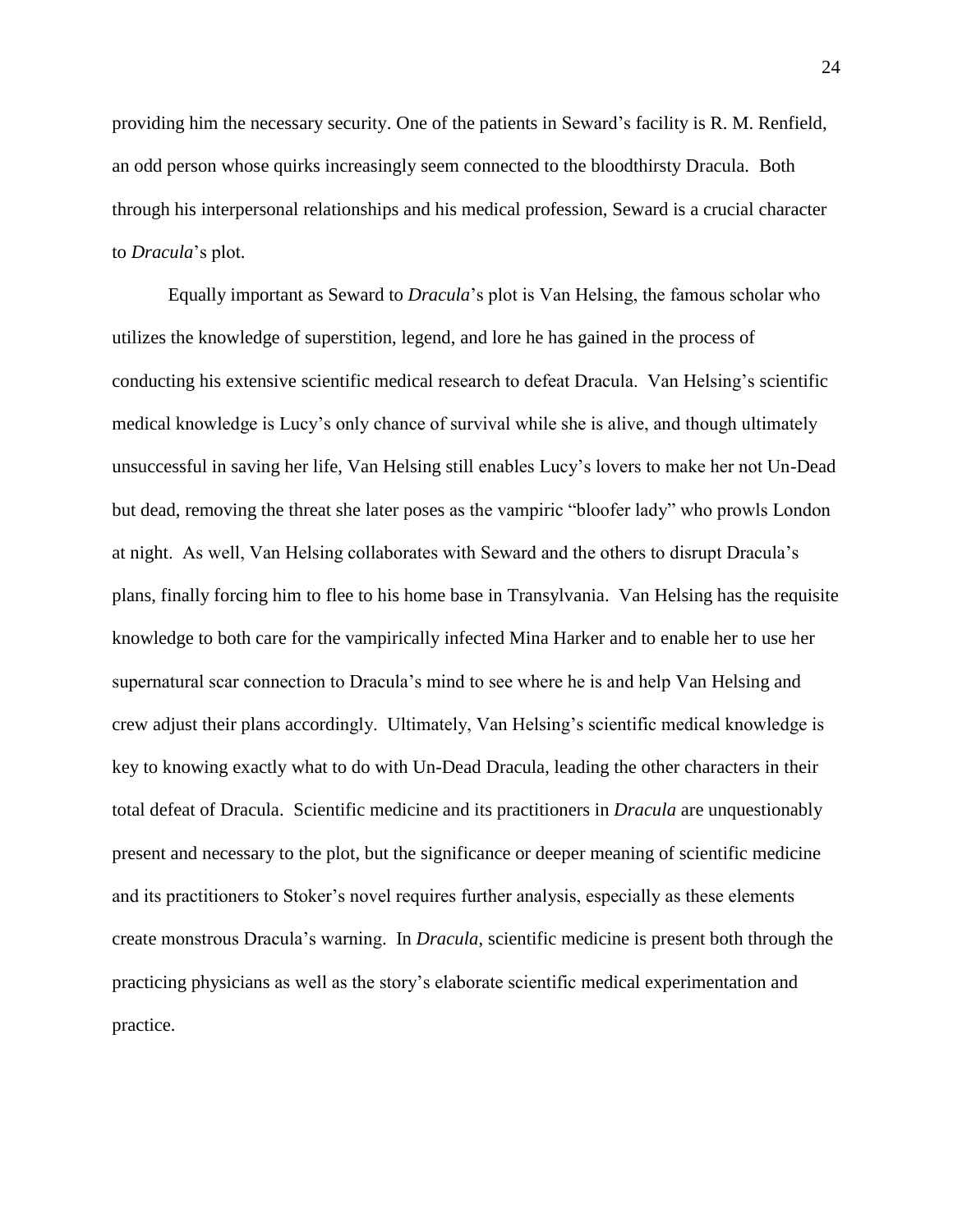The first time its practitioners use scientific medicine to fight the monsters is in the battle to save Lucy. Scholarship accepts Van Helsing's treatment of Lucy as scientific medicine, as Senf writes: Lucy "had endured Van Helsing's medical treatment" ("'Dracula': Stoker's Response to the New Woman" 44). Despite his referring to the garlic as medicine, though he incorporates the elements of superstitious lore to ward off Dracula, Van Helsing understands garlic and crucifixes constitute only minor medicine and temporary defense for Lucy (Stoker 138). Van Helsing may refer to the garlic as medicine because garlic will keep Dracula away from his victim to enable the actual scientific medicinal practice of transfusing human blood to effect Lucy's best chance at survival. No matter how much garlic Van Helsing puts into the room, no matter how many guards he posts, and no matter how many windows he closes, only the scientific medicine of transfusions, blood restored to Lucy to replace that which Dracula consumes from her veins, can rescue her. Van Helsing stresses this idea to Seward on multiple occasions:

She will die for sheer want of blood to keep the heart's action as it should be. There must be transfusion of blood at once. Is it you or me? (130) All our work is undone; we must begin anew. There is no young Arthur here now; I have to call on you yourself this time, friend John. (136) To-day you must operate. I shall provide. You are weakened already. (143) We must have another transfusion of blood, and that soon, or that poor girl's life won't be worth an hour's purchase. (156)

Four times Van Helsing performs transfusions from himself and Lucy's lovers in attempts to rescue Lucy, and had chance not negated the transfusions' effects, Lucy would at least have had an increased chance of survival and might have even made a full recovery under the scientific medical care of Van Helsing and crew. Thanks to Stoker's connections and experiences, his novel includes accurate portrayal of the medical treatment impressive for its time and still in practice today, though ultimately scientific medicine does not beat chance to save Lucy's life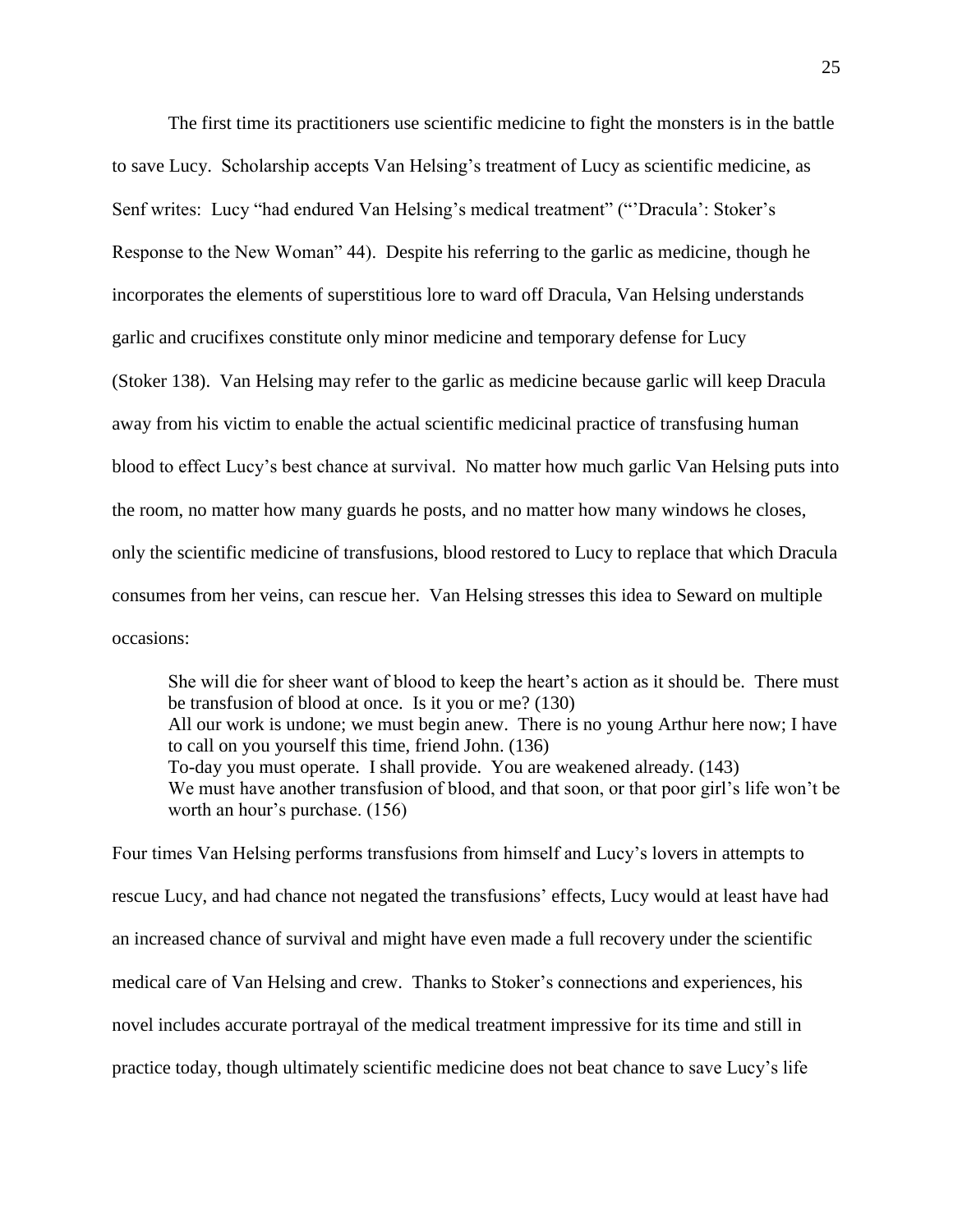from the monster Dracula. Despite this loss, the battle between scientific medicine and its practitioners versus chance has not ended but merely changed, and both sides, along with chance, have another and greater struggle to come.

Later, when Lucy is Un-Dead and "playing" with children as the famous "bloofer lady" (Stoker 183-201), the practice of another scientific medical procedure once again provides the best and only chance of defeating the now-monstrous Lucy. A sort of surgical treatment is necessary to overcome the monster in this case. Lucy's fiancé, Arthur Holmwood, Lord Godalming, definitively ends the existence of the woman he once loved when he places "the point over the heart" and strikes "with all his might . . . driving deeper and deeper the mercy-bearing stake," after which Van Helsing cuts off the head of who was once Lucy (222). Only after this procedure do the men eliminate the threat Lucy has posed. Even the monster's defeat in this case requires chance for the success of the practice of scientific medicine.

Before this second visit to Lucy's grave, Van Helsing and Lucy's lovers find earlier in their first examination of the situation an empty, Lucy-less coffin (215), preventing them from at that time performing the scientific medical procedure on the monster. It is only chance that they happen to locate Un-Dead Lucy upon her return from that evening's exploration and further that she returns to her tomb instead of fleeing the cemetery. Moreover, even the fact of the putty's effectiveness as tomb sealant illustrates the presence of chance, considering the garlic which was to protect Lucy during her life like the putty the men now use is something anyone else could manipulate, intentionally or otherwise, and destroy its potential effect. In fact, Seward's description of their final visit to Lucy's tomb contains no mention of the putty anywhere in his account of their entrance to prove the putty is still present or has been effective. Scientific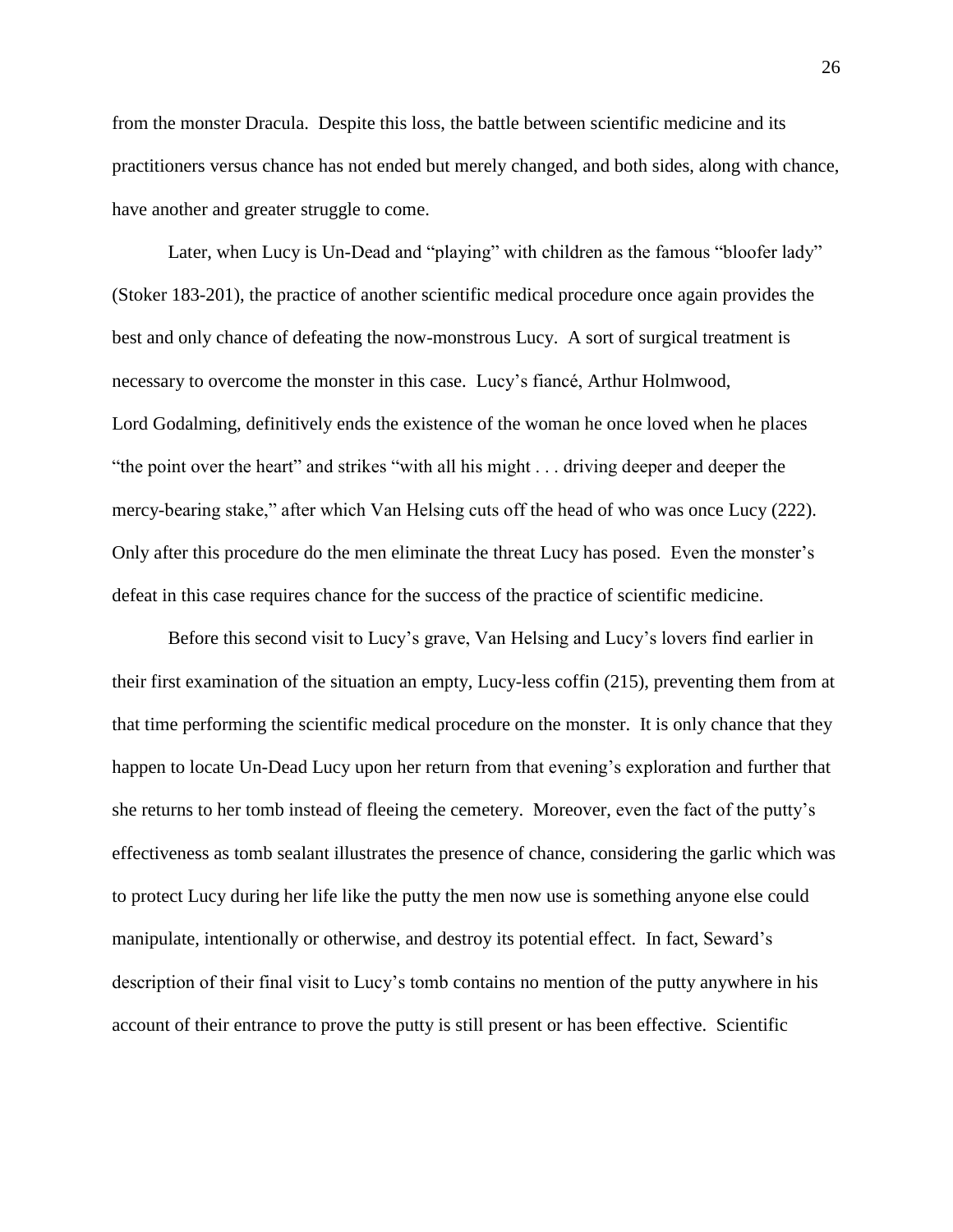medicine triumphs in the elimination of the threat monstrous Un-Dead Lucy poses, but chance is a requisite element of this victory.

The next notable instance of the battle between scientific medicine and its practice versus the monster Dracula occurs in the vampire's double attack on Renfield, Seward's mental-health patient. Though Renfield does not seem to be one of Dracula's victims in the same way as Lucy and Mina, Renfield certainly suffers from encountering the monster because of the head wound Dracula inflicts. Here as well, only scientific medicine provides any hope of overcoming the ill effects the monster wreaks, and in Seward's description of the process he and Van Helsing perform, the scientific medical knowledge author Stoker has available to him again becomes apparent in his novel. Van Helsing tells Seward that "we must trephine at once" (Stoker 282), which refers to the medical procedure of trepanning. Mulvey-Roberts writes that Stoker's brother and roommate "Thornley was an acclaimed pioneer in brain surgery in Ireland and, in 1888, published an article, 'On a Case of Subcranial Haemorrhage Treated by Secondary Trephining" (119).

Beyond supplying information regarding scientific medical procedures, the Stoker physicians also provide author Stoker with advanced information regarding complicated injuries. Thornley "was an expert on neurosurgery and trepanning [and] provided his younger brother with a memo and illustration, detailing the effects of an injury to the side of the head" (94). Not only is he able to utilize his own scientific medical knowledge in his novel's plot regarding Dracula's injury to Renfield, Stoker can do so in a way which makes it impossible to deny the roles of scientific medicine and its practice and their value to and in *Dracula*.

Though Renfield dies from this encounter, resulting in another loss for scientific medicine and its practitioners in the scope of its great battle with monsters in Stoker's novel, as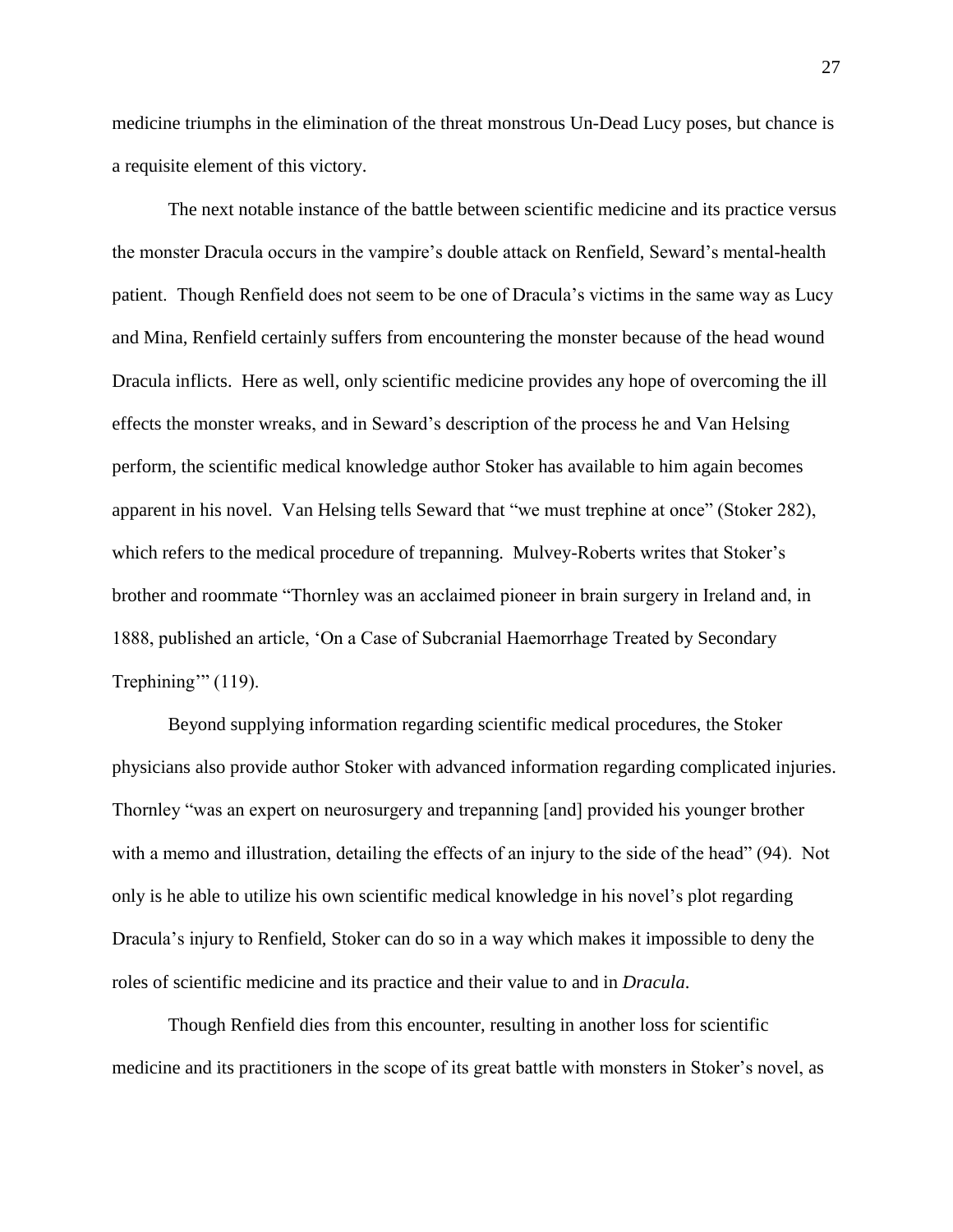happens earlier in Lucy's fight for life, the fact that Renfield sustains a brain injury still seems to indicate the idea that chance is an important factor as well. Even without significant scientific medical knowledge, any person can recognize that head injuries are rarely textbook situations. In other words, two people could sustain the exact same injury, and yet one may live when the other dies. As seems to be the case for head injuries in the nineteenth century through to today still, multiple factors come into play, one of which is chance, which determine the patient's fate. In this instance Renfield's death is a draw in the overall battle. Scientific medicine and its practitioners cannot save Renfield's life, but neither can Dracula count the death of either a potential subject to serve as tool or food source of the blood vital to his survival to be a victory for him, either. Chance still factors into the battle between scientific medicine and its practitioners and the opposing monsters.

The final and most important encounter between a monster and medicine occurs in the final scene of *Dracula*. Bignell describes this scene, noting that the novel's main figures have been "travelling on the new pan-European rail networks and using modern medical science" (2) in their quest to defeat Dracula. Van Helsing and crew have tracked Dracula all over the European continent with their extensive scientific medical knowledge and resources as its practitioners. However, they have yet been unsuccessful in defeating the monstrous vampire. Mina's supernatural connection to Dracula through the scar he gives her enables Dracula to change his course of action and thwart Van Helsing and crew. The final battle in the novel consists by and large of a confluence of chance-driven factors which enable scientific medicine and its practitioners to effect Dracula's demise. For the wolves to manage to corner Van Helsing and Mina at just the right spot both where they can see the river on which Jonathan Harker and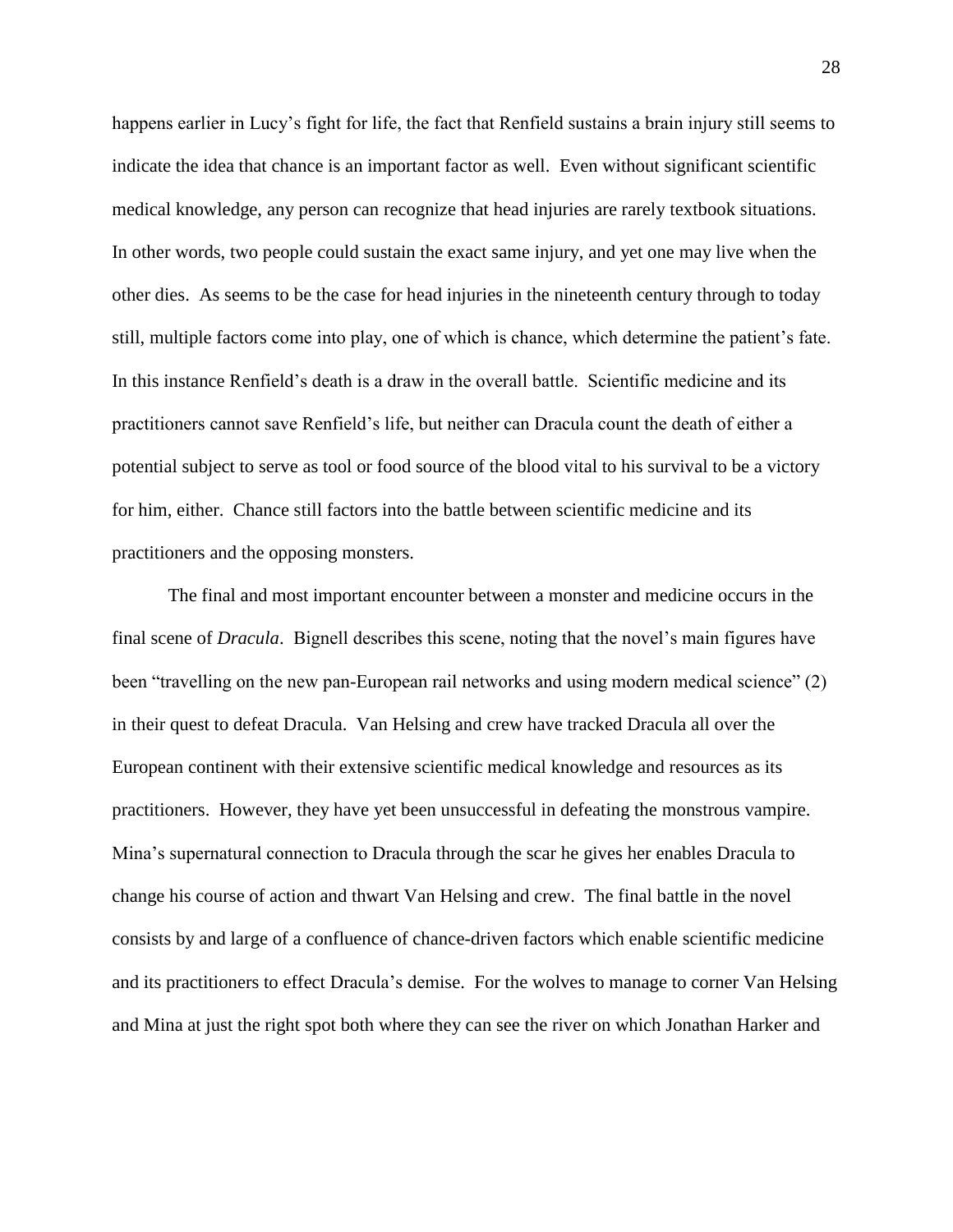Holmwood are traveling and where Seward and Quincey Morris can catch up to the peasants transporting Dracula home seems to bear a tinge of chance.

Chance is further crucial to the success of the scientific medical procedure used to eliminate entirely the Un-Dead Dracula. The procedure itself is successful when its practitioners can make use of their scientific medicine, as Van Helsing, Holmwood, and Seward's earlier destruction of Un-Dead Lucy demonstrates. However, a new factor in this situation occurs in the form of the gypsies. They prove a formidable force in attempting to hold off Morris and Seward, ultimately so successful that Morris later dies from the wound he sustains in the scuffle. Chance is what prevents the gypsies from defeating all four of these men, enabling Jonathan and Morris to utilize scientific medical knowledge and procedures to destroy Dracula. Ultimately, stemming from chance circumstances, the scientific medical procedure of the sort of surgery its practitioners perform a second time defeats Dracula, this time ultimately eliminating the monstrous threat.<sup>3</sup>

Scientific medicine does ultimately triumph over the monsters in *Dracula*, but the battle is long, drawn-out, and usually seemingly more in the monsters' favor than in the favor of their eventual vanquishers. Scientific medicine and its practitioners and monsters have power, and so does chance in each of the encounters between monsters and the scientific medicine and its practice that Van Helsing and his crew use to battle the monsters. No sustained success for or defeat of either scientific medicine and its practitioners or the monsters occurs until the end of the story, and even the end of the story bears literature's potential for multiple interpretations as

 $\overline{a}$ 

<sup>&</sup>lt;sup>3</sup> It is worth noting that multiple scholars and writers, to include Stoker's own ancestor Dacre Stoker, note that Dracula's blood yet lives on through Mina, who receives her infection before she gives birth to her son Quincey. If Dracula's blood still has any potency in young Quincey Harker, such potency in later generations would seem to somewhat potentially negate Dracula's ultimate defeat. Because Stoker never created a sequel novel which definitively addresses this point, the belief that Dracula's defeat is ultimate is sufficient for the scope of this research.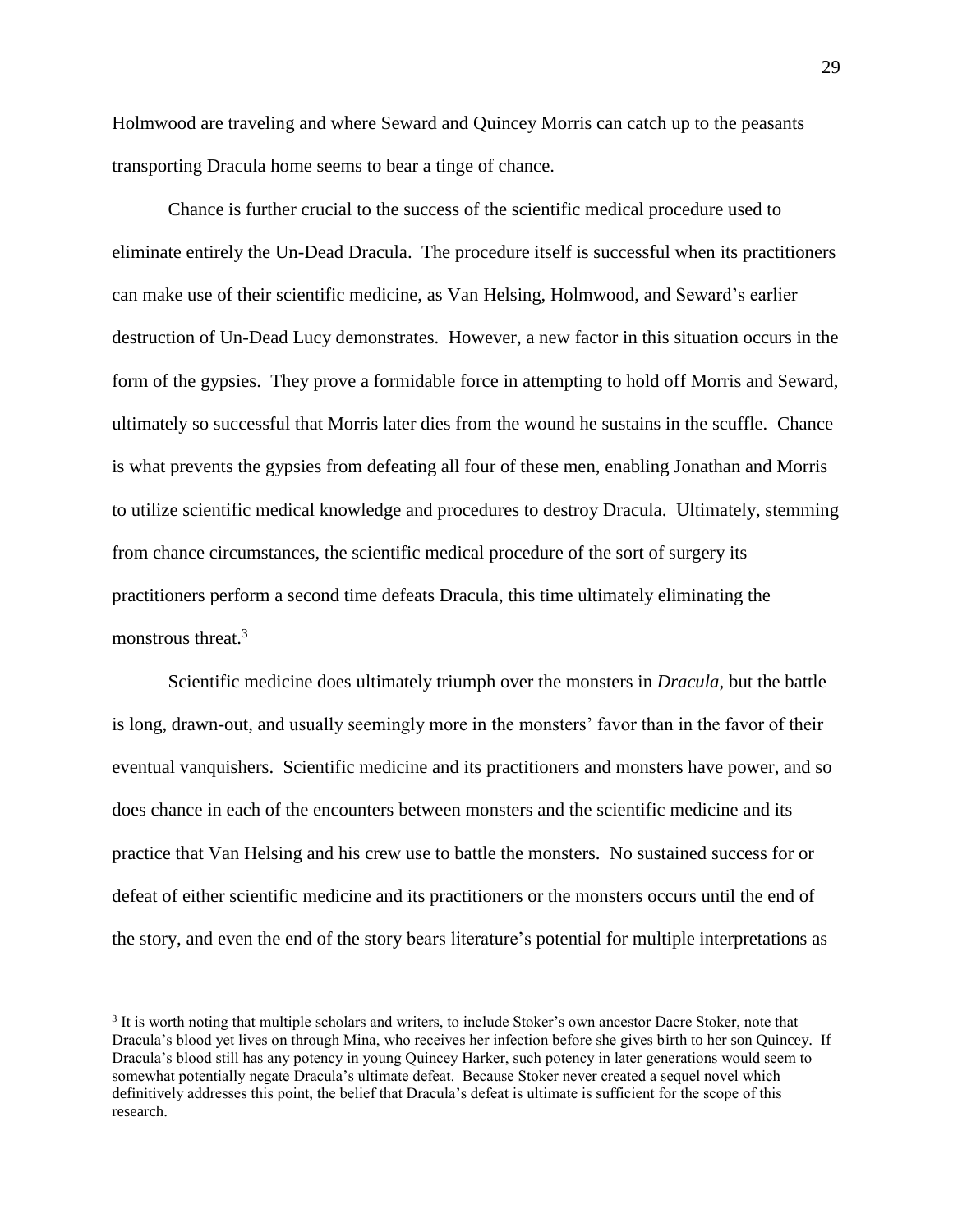to either side's success after the close of the novel. What the ambiguity of the novel's ending allows for is the illustration that neither scientific medicine and its practitioners nor monsters have ultimate, inevitable success without the role chance plays.

Because chance is so prevalent in the monster-medicine encounters in *Dracula*, interpreting this monster's warning requires taking chance into consideration. Scientific medicine and its practitioners on their own would enjoy guaranteed success in *Dracula*, but chance negates the success of scientific medicine and its practitioners on at least two occasions. Therefore, Dracula's warning is twofold. On one hand, the fact that scientific medicine and its practitioners do not always defeat the monster can intimate to readers then and today that Dracula the monster's message is that regardless of its potential efficacy, scientific medicine and its practitioners do not hold ultimate, absolute power. Other factors necessitate consideration in situations that require scientific medicine and its practitioners besides just these two elements, and sometimes the best of each of these will nevertheless prove ultimately ineffective in complicated situations, such as brain injuries that still today mystify medical practitioners.

Further, Dracula's experiences with scientific medicine and its practitioners also indicate that by the time of Stoker's writing, the public seems to have settled into a mindset in which medical practitioners have learned to wield medical knowledge both appropriately and consistently enough to earn the public's grudging respect, trust, and appreciation. In other words, the monster's second warning is that only noble-intentioned practitioners of scientific medicine can achieve beneficial result. In *Dracula*, then, we see that the monstrous vampire's warnings about medicine illustrate an evolution throughout the nineteenth century from what they were for Frankenstein's monster and Mr. Hyde. Had Seward or Van Helsing and their crew considered experimentation on the monsters and victims rather than healing them and negating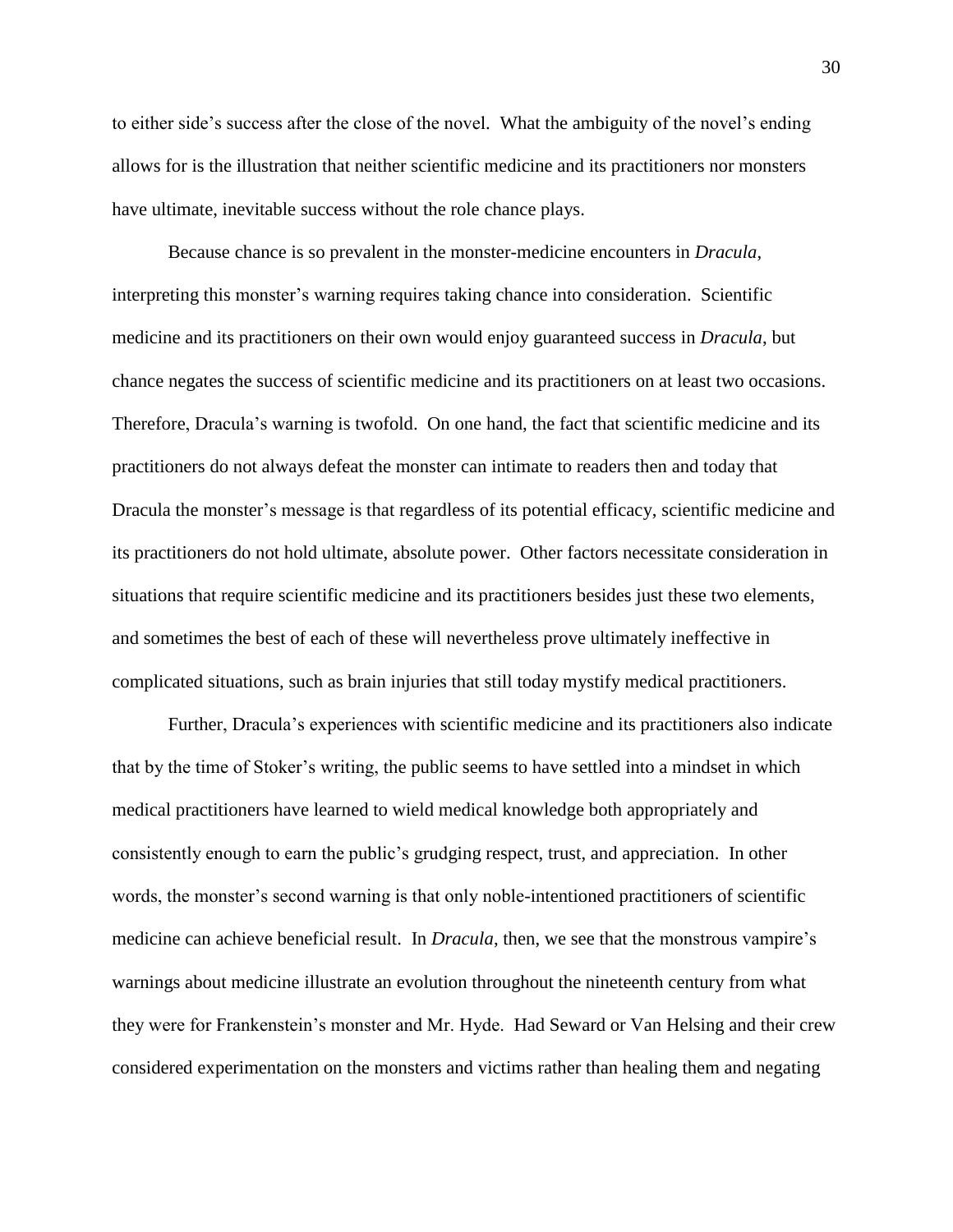future potential problems, Dracula likely would have triumphed, and perhaps this story would have ended as bleakly as Shelley's and Stevenson's Gothic monster fiction.

#### **Conclusion**

If monsters in literature exist to warn, then the undeniable presence of scientific medicine and its practitioners in Gothic fiction is no coincidence but rather directly related to the warning each monster of Gothic fiction bears. Scientific medicine grows increasingly powerful from *Frankenstein* to *Dracula* in these pieces of literature and beyond, and in the wrong hands, as Victor Frankenstein and Dr. Henry Jekyll illustrate, its use can be disastrous and fatal, especially for the scientific medical practitioners who misuse its power. In particular, *Frankenstein* revealed to readers that practitioners of scientific medicine who abuse their powers and desired to control human life will create monsters. Further, the monster as product of an abuse of scientific medicine by its practitioner ends up ruining the life of the practitioner himself, wreaking havoc on the lives of innocent others as well.

In *Strange Case of Dr. Jekyll and Mr. Hyde*, the fear of scientific medicine and its practitioners does not seem to abate. Dr. Jekyll's misuse of his scientific medical knowledge and skill brings him great pleasure and satisfaction at first; later, the abuse of his knowledge brings about crimes from whose punishment he cannot escape, and neither can his monster. The ill effects Mr. Hyde brings may not be as wide-ranging as the damage Frankenstein's monster brings about, but the warning to readers still clearly indicates that scientific medicine is too powerful for unchecked use. Fortunately, the sawbones and Lanyon demonstrate that not all practitioners of scientific medicine create monsters, giving minor comfort to Stevenson's readers.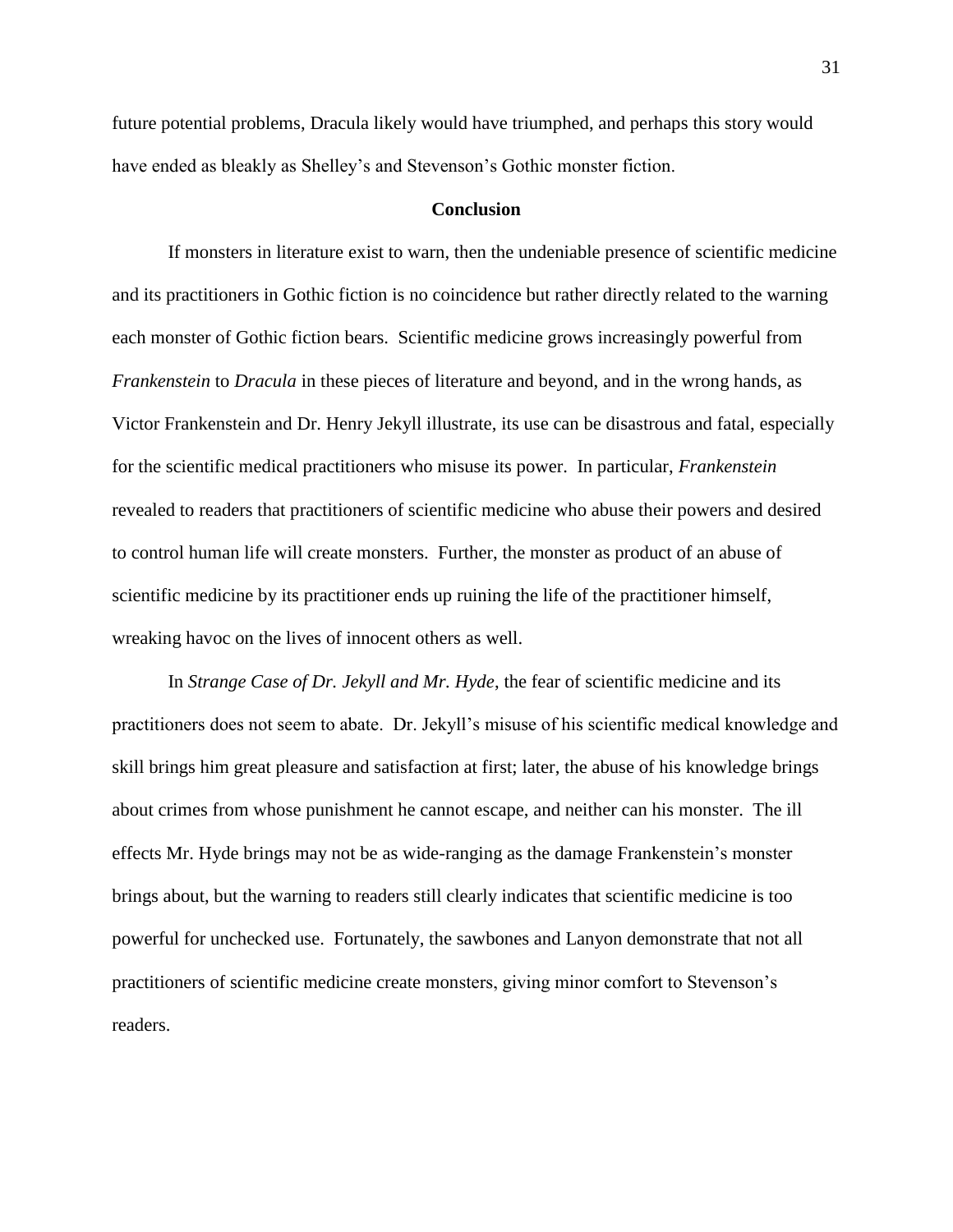By the time of *Dracula*, though the power of scientific medicine continues to increase with no foreseeable lessening, a growing awareness arises that scientific medicine and its practitioners, if chance permits, can have great benefit for the public so long as those practitioners use their skills and abilities and resources specifically not for unnecessary experimentation but instead for beneficial purposes. Van Helsing and Seward, along with the rest of their crew, can defeat every form of the monster they encounter, but necessary to their success is both their responsible use of the abilities of the practitioners of scientific medicine as well as chance.

Ultimately, medicine and monstrosity, two inextricably intertwined realms in Gothic fiction, help readers understand more clearly the general reaction of the public to scientific medicine and its practitioners as that reaction evolved from *Frankenstein*'s publication through to *Dracula*'s publication and beyond. Marcus describes the role of scientific medicine and its practitioners regarding monsters: "Science . . . or medicine . . . can produce monsters . . . and without the guidance of a humane and consciously responsible will can itself become monstrous" (199). In the defeat of monsters and monstrosity, Bishop writes, "It is not by the making, but in the un-making of monsters, that the profession of medicine distinguishes itself" ("2" 751), as readers can finally and satisfactorily see happen in *Dracula*.

Medicine proves its power in Gothic monster fiction by the "un-making of monsters," but defeating monsters requires appropriate use of scientific medicine by its practitioners, along with chance. *Frankenstein* shows readers that scientific medicine can create monsters who can outlive their creators, and Dr. Hyde is an example of an unsustainable scientific medically created monster who eventually self-destructs. In both cases, though medicine is necessary to its practitioners for their respective creations, scientific medicine in the wrong hands cannot defeat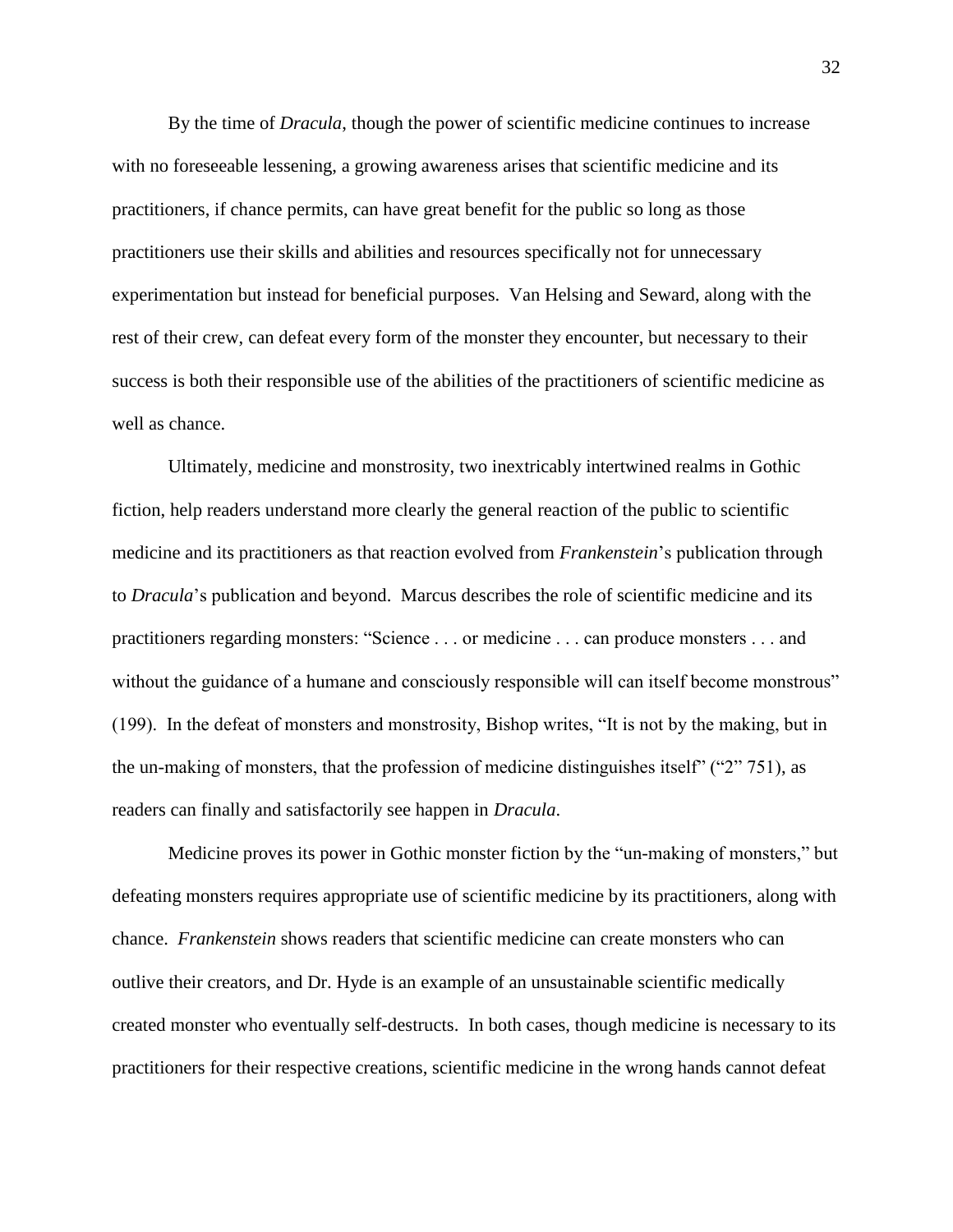the monsters they have created. Rather, acknowledging scientific medicine's role in its practitioners' creations and learning from these mistakes to prevent the creation of future monsters seems to be the best possible outcome. Even when scientific medicine is successful in defeating monsters, as in the case of *Dracula*, chance is also necessary to the success of the practitioners of scientific medicine.

The power of both scientific medicine and its practitioners tended to overwhelm people at the time of publication of these three pieces of Gothic monster fiction. Though their benefits were eventually undeniable to the public, those benefits were not always the results patients and their practitioners achieved, and on many occasions scientific medicine and its practitioners seemed less focused on health benefits than scientific experimentation, regardless of such practice's effects.

Today, we tend to view both scientific medicine and monstrosity differently in comparison to previous generations. We can be more hesitant to and deliberate in naming something monstrous, and we recognize both our role in their creation and the weighty implications of identifying anything as such. We also tend to more eagerly embrace scientific medical experimentation, viewing such practice less with fear and trepidation than those who lived before us but rather seeing hope and the potential for a better quality of life for more people through such noble experimentation. Even though today we view scientific medicine and monsters differently, something that has not changed is the power we see inherent even today in both realms. Monsters are still powerful beings and still sources of fascination and instruction for readers and audiences today both in scholarly and popular culture. Even more powerful now than in the past and more powerful than the monsters it can defeat when chance factors in, scientific medicine is can seem to be of supreme potency– some might say too much so, just as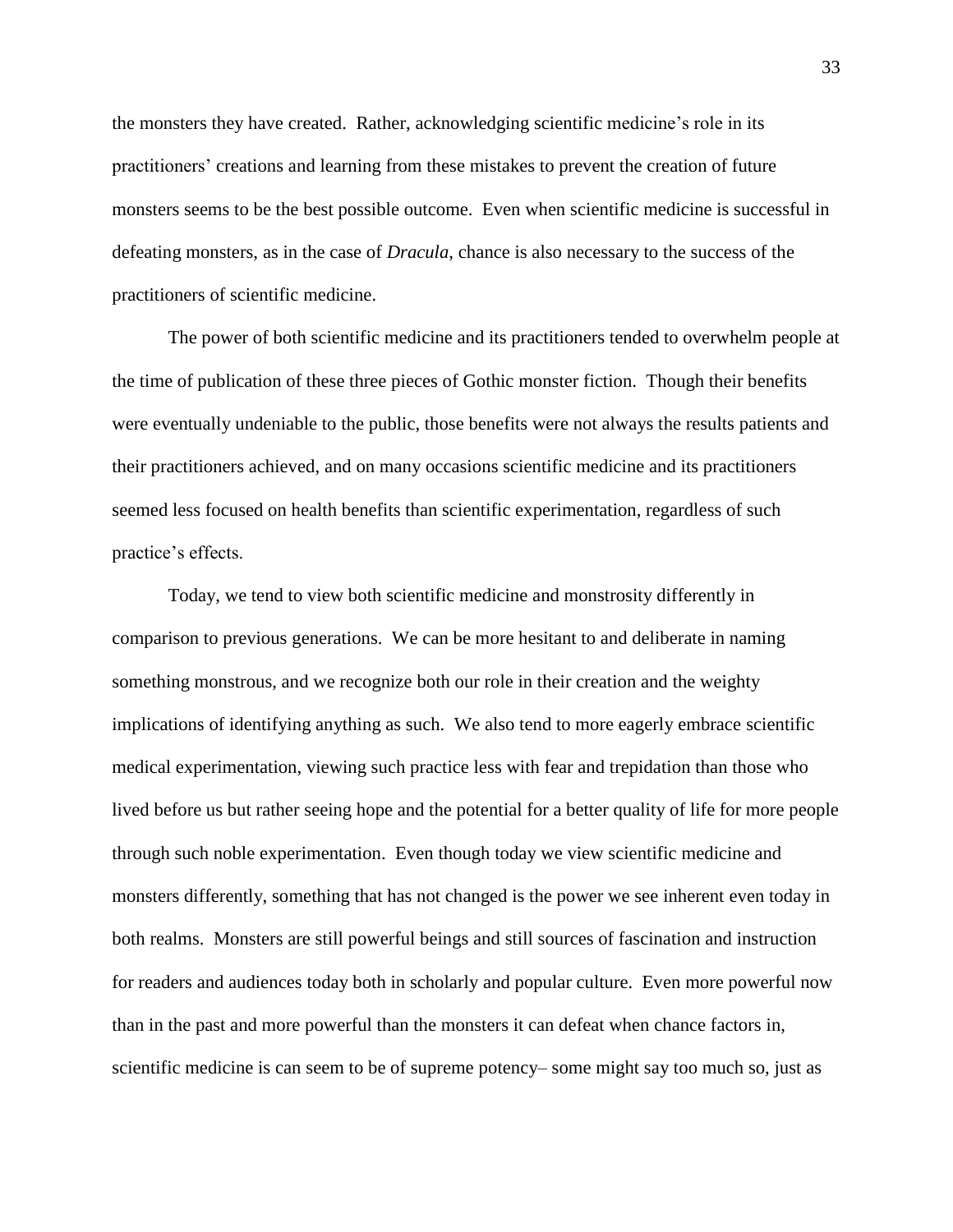people may have believed it was during the time of publication of these three pieces of Gothic monster fiction. The power of scientific medicine and its practitioners, beginning in the time of *Frankenstein*, yet increases to this day, but the public can now even more than they could after *Dracula* take comfort that the benefits of scientific medicine continue in counter, and its practitioners by and large seem intent on nobly spreading those benefits.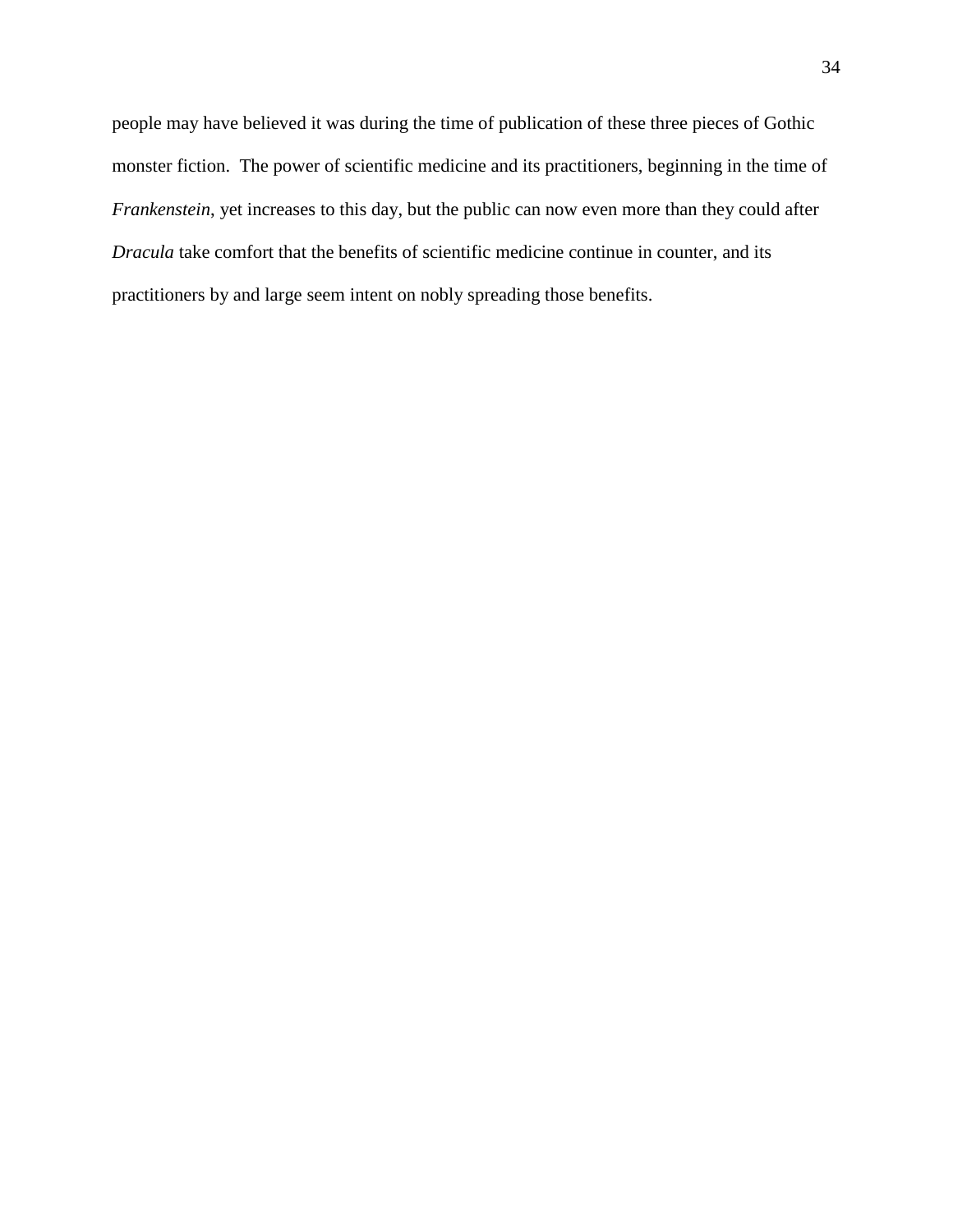### **Works Cited**

- Austin, Travis Wade. "Literary Case Histories and Medical Narratives in Nineteenth-Century Britain." Thesis. Brigham Young University, July 2009.
- Bignell, Jonathan. *A Taste of the Gothic: Film and Television Versions of Dracula*. *From Page to Screen: Adaptations of the Classic Novel*, edited by Erica Sheen and Robert Giddings, Manchester University Press, 2000. *Google Scholar*, [http://centaur.reading.ac.uk/31782/](http://centaur.reading.ac.uk/31782/1/31782TasteOfTheGothic.pdf) [1/31782TasteOfTheGothic.pdf.](http://centaur.reading.ac.uk/31782/1/31782TasteOfTheGothic.pdf)
- Bishop, MGH. "The Makyng and Re-Making of Man: 1. Mary Shelley's *Frankenstein*, and Transplant Surgery." *Journal of the Royal Society of Medicine,* vol. 87, no. 12, December 1994, pp. 749-51. *Google Scholar*, [www.ncbi.nlm.nih.gov/pmc/articles/](http://www.ncbi.nlm.nih.gov/pmc/articles/PMC1294984/pdf/jrsocmed00078-0031.pdf) [PMC1294984/pdf/jrsocmed00078-0031.pdf.](http://www.ncbi.nlm.nih.gov/pmc/articles/PMC1294984/pdf/jrsocmed00078-0031.pdf)
- ---. "The Makyng and Re-Making of Man: 2. Mary Shelley, or, the Modern Pandora, and Gene Therapy." *Journal of the Royal Society of Medicine*, vol. 87, no. 12, December 1994, pp. 751-3. Google Scholar, [www.ncbi.nlm.nih.gov/pmc/articles/PMC1294985/pdf/](http://www.ncbi.nlm.nih.gov/pmc/articles/PMC1294985/pdf/jrsocmed00078-0033.pdf) [jrsocmed00078-0033.pdf.](http://www.ncbi.nlm.nih.gov/pmc/articles/PMC1294985/pdf/jrsocmed00078-0033.pdf)
- Butler, Marilyn. "*Frankenstein* and Radical Science." *Times Literary Supplement*, 4 April 1993. *Frankenstein; or, the Modern Prometheus: The 1818 Text, Contexts, Nineteenth-Century Responses, and Modern Criticism*, edited by J. Paul Hunter, Norton Critical Editions, New York, W.W. Norton & Company, 1996, pp. 302-13.
- Chin-Yee, Benjamin H. "In Retrospect: Frankenstein and Medical Technology." *University of Toronto Medical Journal*, vol. 92, no. 1, December 2014, pp. 42-3. *Google Scholar*, [utmj.org/index.php/UTMJ/article/viewFile/1628/1354.](http://utmj.org/index.php/UTMJ/article/viewFile/1628/1354)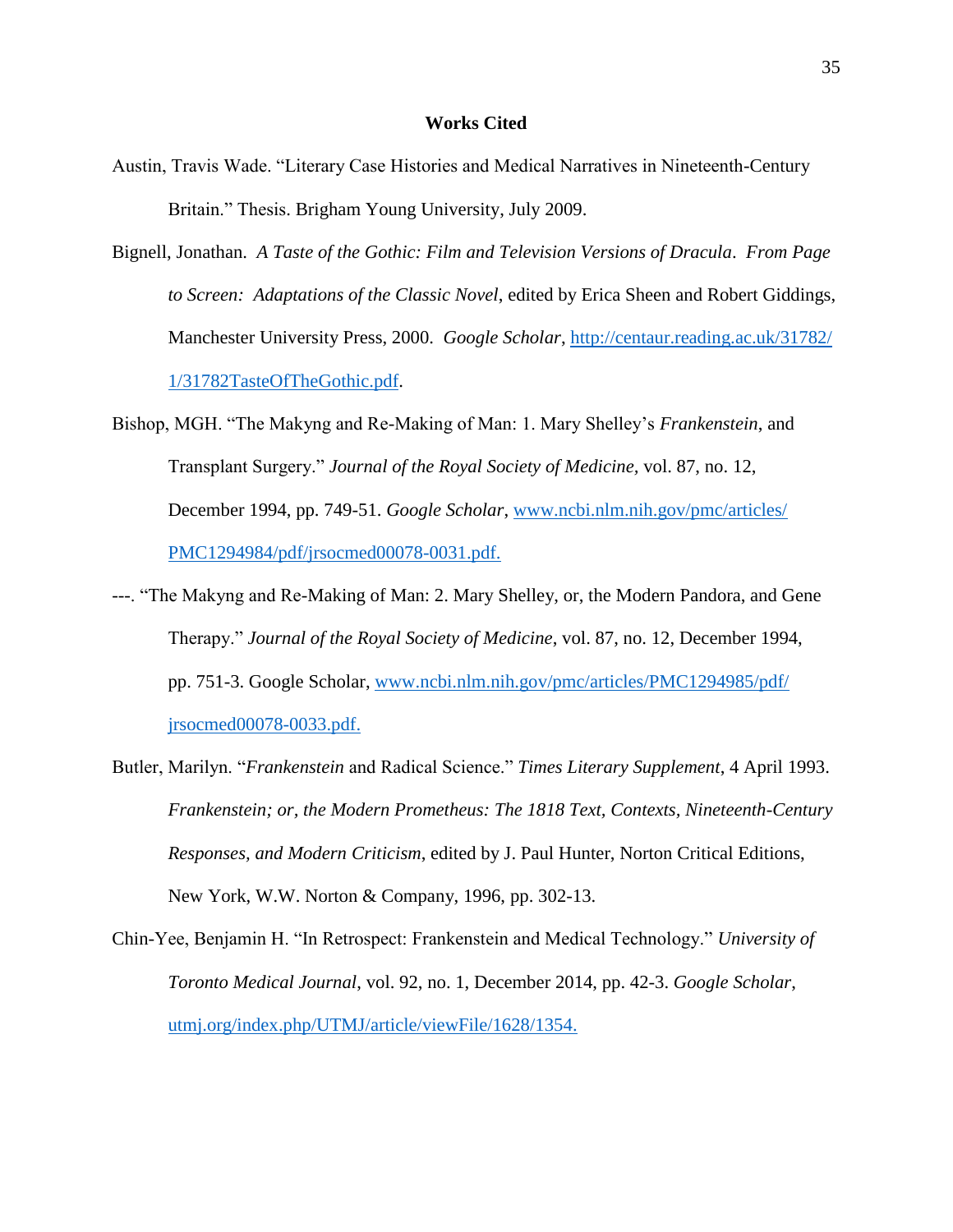- Clemit, Pamela. "*Frankenstein*, *Matilda*, and the Legacies of Godwin and Wollstonecraft." *The Cambridge Companion to Mary Shelley*, edited by Esther Schor, Cambridge, Cambridge University Press, 2003, pp. 26-44. *Google Scholar*, [dro.dur.ac.uk/1009/1/1009.pdf.](http://dro.dur.ac.uk/1009/1/1009.pdf)
- Davies, H. "Can Mary Shelley's *Frankenstein* Be Read as an Early Research Ethics Text?" *Medical Humanities*, vol. 30, no. 1, 2004, pp. 32-5. *Google Scholar*, [mh.bmj.com/](http://mh.bmj.com/content/30/1/32.full.pdf+html) [content/30/1/32.full.pdf+html.](http://mh.bmj.com/content/30/1/32.full.pdf+html)
- Davison, Carol Margaret. "*Dracula* in Academe." *Science-Fiction Studies*, vol. 24, no. 2, July 1997, pp. 356-9. *JSTOR*, [http://www.jstor.org/stable/4240627.](http://www.jstor.org/stable/4240627)
- Gilmore, David D. *Monsters: Evil Beings, Mythical Beasts, and All Manner of Imaginary Terrors*, Philadelphia, University of Pennsylvania Press, 2003, p. 6.
- Grace, Andrew Biorn. "Documents of Culture, Documents of Barbarism: Gothic Literature, Empiricism, and the Rise of Professional Science." Dissertation, University of Oregon, March 2013.
- Harrison, Debbie. "Doctors, Drugs, and Addiction: Professional Integrity in Peril at the Fin de Siècle." *Gothic Studies*, vol. 11, no. 2, November 2009, pp. 52-62. *EBSCO MegaFILE*.
- Horner, Avril, and Sue Zlosnik. "Comic Gothic." *A New Companion to the Gothic*, edited by David Punter, West Sussex, Blackwell Publishing Ltd, 2012, pp. 321-34. *Google Scholar*, [dl.finebook.ir/book/23/15993.pdf.](http://dl.finebook.ir/book/23/15993.pdf)
- Huelman, Lisieux M. "Medical Ethics in Victorian Fiction." *Literature Compass*, vol. 10, no. 10, 2013, pp. 814-21. *EBSCO Academic OneFile*.
- Marcus, Steven. "*Frankenstein*: Myths of Scientific and Medical Knowledge and Stories of Human Relations." *The Southern Review*, vol. 38, no. 1, 2002, pp. 188-201. *Google Scholar*, [www.u.arizona.edu/~xuyi/engl101/fresource/knowledge.pdf.](http://www.u.arizona.edu/~xuyi/engl101/fresource/knowledge.pdf)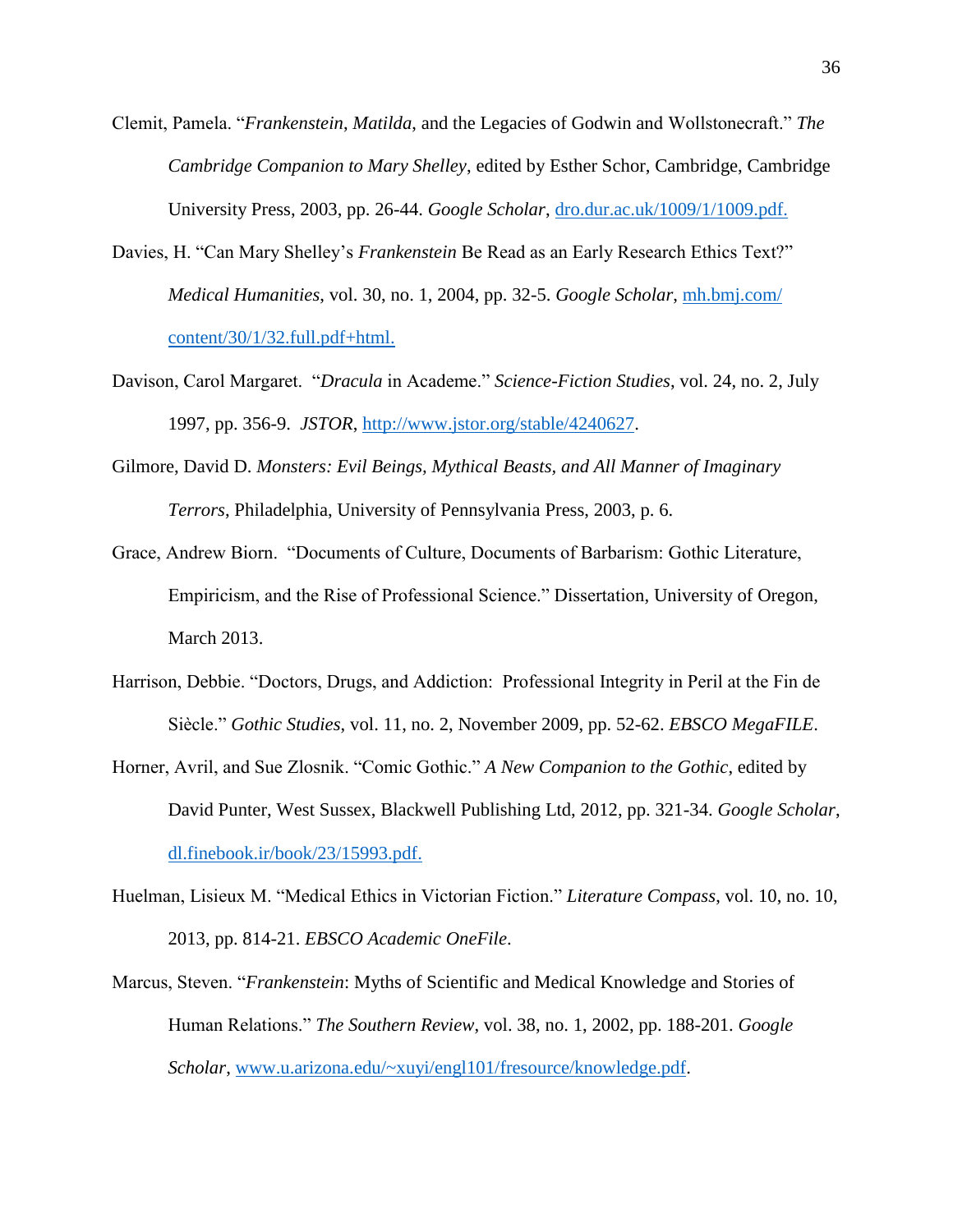- McCarthy, Elizabeth. "Death to Vampires! The Vampire Body and the Meaning of Mutilation." *Vampires: Myths and Metaphors of Enduring Evil*, edited by Carla T. Kungl, vol. 6, Oxford, Inter-Disciplinary Press, 2003, pp. 73-7. *Google Scholar*, [s3.amazonaws.com/](http://s3.amazonaws.com/academia.edu.documents/28635355/vampires.pdf?AWSAccessKeyId=AKIAJ56TQJRTWSMTNPEA&Expires=1480263907&Signature=lBck4O8KGwhnU%2Fr5ciq1MmGafz0%3D&response-content-disposition=inline%3B%20filename%3DUrban_Vampires_in_American_Films_of_the.pdf) [academia.edu.documents/28635355/vampires.pdf?AWSAccessKeyId=AKIAJ56TQJRT](http://s3.amazonaws.com/academia.edu.documents/28635355/vampires.pdf?AWSAccessKeyId=AKIAJ56TQJRTWSMTNPEA&Expires=1480263907&Signature=lBck4O8KGwhnU%2Fr5ciq1MmGafz0%3D&response-content-disposition=inline%3B%20filename%3DUrban_Vampires_in_American_Films_of_the.pdf) [WSMTNPEA&Expires=1480263907&Signature=lBck4O8KGwhnU%2Fr5ciq1MmGafz](http://s3.amazonaws.com/academia.edu.documents/28635355/vampires.pdf?AWSAccessKeyId=AKIAJ56TQJRTWSMTNPEA&Expires=1480263907&Signature=lBck4O8KGwhnU%2Fr5ciq1MmGafz0%3D&response-content-disposition=inline%3B%20filename%3DUrban_Vampires_in_American_Films_of_the.pdf) [0%3D&response-content-disposition=inline%3B%20filename%3DUrban\\_Vampires\\_in\\_](http://s3.amazonaws.com/academia.edu.documents/28635355/vampires.pdf?AWSAccessKeyId=AKIAJ56TQJRTWSMTNPEA&Expires=1480263907&Signature=lBck4O8KGwhnU%2Fr5ciq1MmGafz0%3D&response-content-disposition=inline%3B%20filename%3DUrban_Vampires_in_American_Films_of_the.pdf) [American\\_Films\\_of\\_the.pdf.](http://s3.amazonaws.com/academia.edu.documents/28635355/vampires.pdf?AWSAccessKeyId=AKIAJ56TQJRTWSMTNPEA&Expires=1480263907&Signature=lBck4O8KGwhnU%2Fr5ciq1MmGafz0%3D&response-content-disposition=inline%3B%20filename%3DUrban_Vampires_in_American_Films_of_the.pdf)
- "Monster, n., adv., and adj." *Oxford English Dictionary*. Oxford University Press, December 2016.
- Morens, David M. "At the Deathbed of Consumptive Art." *Emerging Infectious Diseases*, vol. 8, no. 11, November 2002, pp. 1353-8. *Google Scholar*, [www.med.uottawa.ca/SIM/data/](http://www.med.uottawa.ca/SIM/data/assets/documents/TB_in_literature.pdf) [assets/documents/TB\\_in\\_literature.pdf.](http://www.med.uottawa.ca/SIM/data/assets/documents/TB_in_literature.pdf)
- Mulvey-Roberts, Marie. "Death by Orgasm: Sexual Surgery and *Dracula*." *Dangerous Bodies: Historicising the Gothic Corporeal*, Manchester University Press, January 2016, pp. 92- 128. *EBSCO: University Press Scholarship Online*.
- Nabaskues, Iker. "Law, Science, Facts and Morals in Robert Louis Stevenson's *The Strange Case of Dr. Jekyll and Mr. Hyde*." *Oñati Socio-Legal Series*, vol. 4, no. 6, 2014, pp. 1173- 84. *Google Scholar*, [http://opo.iisj.net/index.php/osls/article/view/310/523.](http://opo.iisj.net/index.php/osls/article/view/310/523)
- Ortiz-Robles, Mario. "Liminanimal: The Monster in Late Victorian Gothic Fiction." *European Journal of English Studies*, vol. 19, no. 1, 2015, pp. 10-23. *Google Scholar,* [http://dx.doi.](http://dx.doi.org/10.1080/13825577.2015.1004922) [org/10.1080/13825577.2015.1004922.](http://dx.doi.org/10.1080/13825577.2015.1004922)
- Schaffer, Talia. "'A Wilde Desire Took Me': The Homoerotic History of *Dracula*." *ELH*, vol. 61, no. 2, Summer 1994, pp. 381-425. *JSTOR*, [http://www.jstor.org/stable/2873274.](http://www.jstor.org/stable/2873274)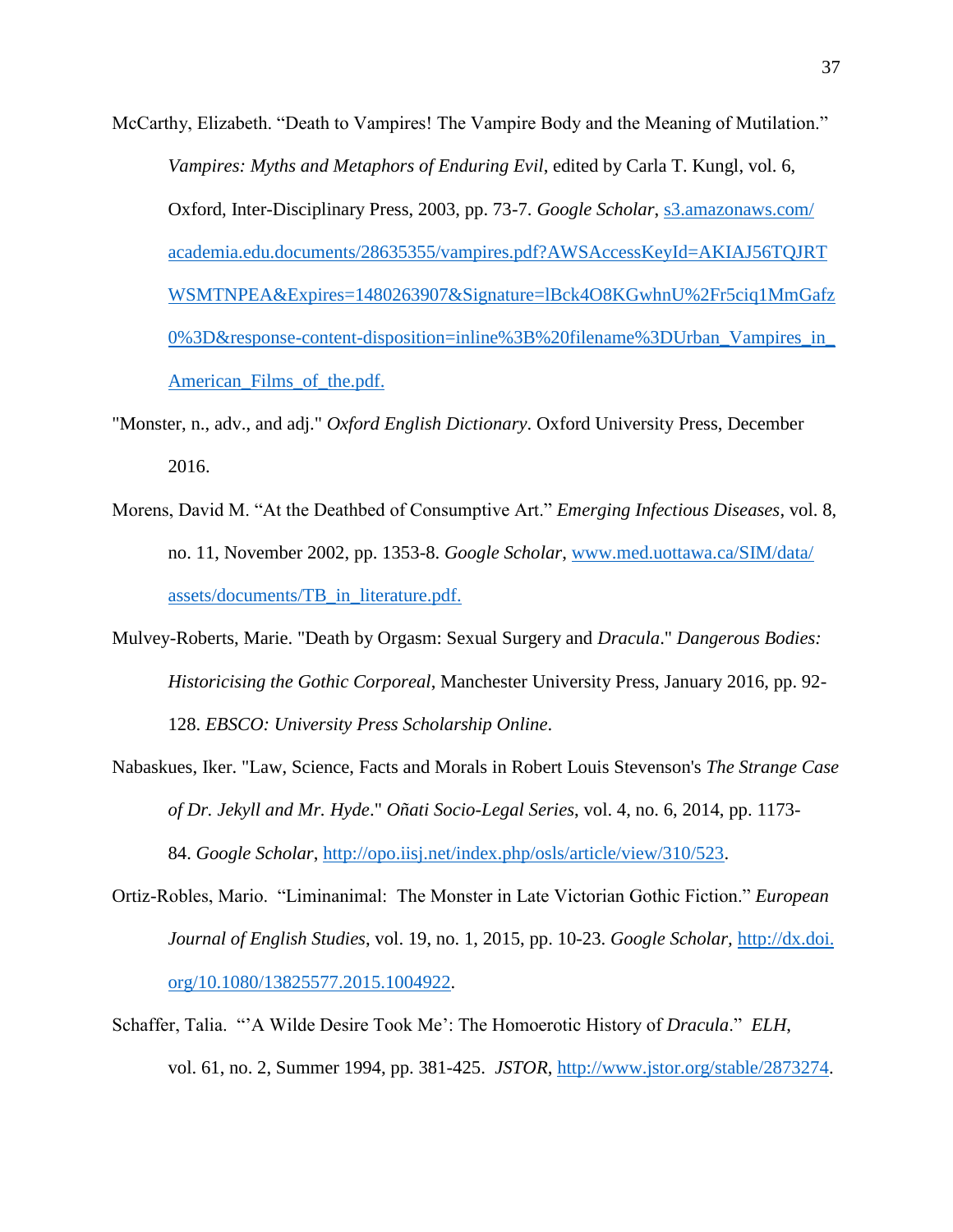- Self, Meghan. "The Mutual Influences of Law, Medicine, and Fictional Literature Regarding the Disposition of a Somnambulist in Eighteenth and Nineteenth Century Literature." Dissertation. The University of Texas at Arlington, May 2014.
- Senf, Carol A. "*Dracula* and *The Lair of the White Worm*: Bram Stoker's Commentary on Victorian Science." *Gothic Studies*, vol. 2, no. 2, August 2000, pp. 218-31. *EBSCOhost*
- --. "'Dracula': Stoker's Response to the New Woman." *Victorian Studies*, vol. 26, no. 1, Autumn 1982, pp. 33-49. *JSTOR*, [http://www.jstor.org/stable/3827492.](http://www.jstor.org/stable/3827492)
- Shelley, Mary. *Frankenstein; or, the Modern Prometheus: The 1818 Text, Contexts, Nineteenth-Century Responses, and Modern Criticism*, edited by J. Paul Hunter, Norton Critical Editions, New York, W.W. Norton & Company, 1996.
- Stevenson, Robert Louis. *Strange Case of Dr. Jekyll and Mr. Hyde: An Authoritative Text, Backgrounds and Contexts, Performance Adaptations, and Criticism*, edited by Katherine Linehan, Norton Critical Editions, New York, W.W. Norton & Company, 2003.
- Stiles, Anne. "Robert Louis Stevenson's *Jekyll and Hyde* and the Double Brain." *Popular Fiction and Brain Science in the Late Nineteenth Century.* Cambridge University Press, 2012, pp. 27-49. *Amazon.com.*
- Stoker, Bram. *Dracula*. New York, Signet Classic, 1992.
- Stubber, Claire Imogene. "Reconstructed Bodies: A Fictocritical Consideration of the Personal Experience of Organ Transplantation and Mary Shelley's *Frankenstein*." Dissertation, The University of Western Australia, 2013.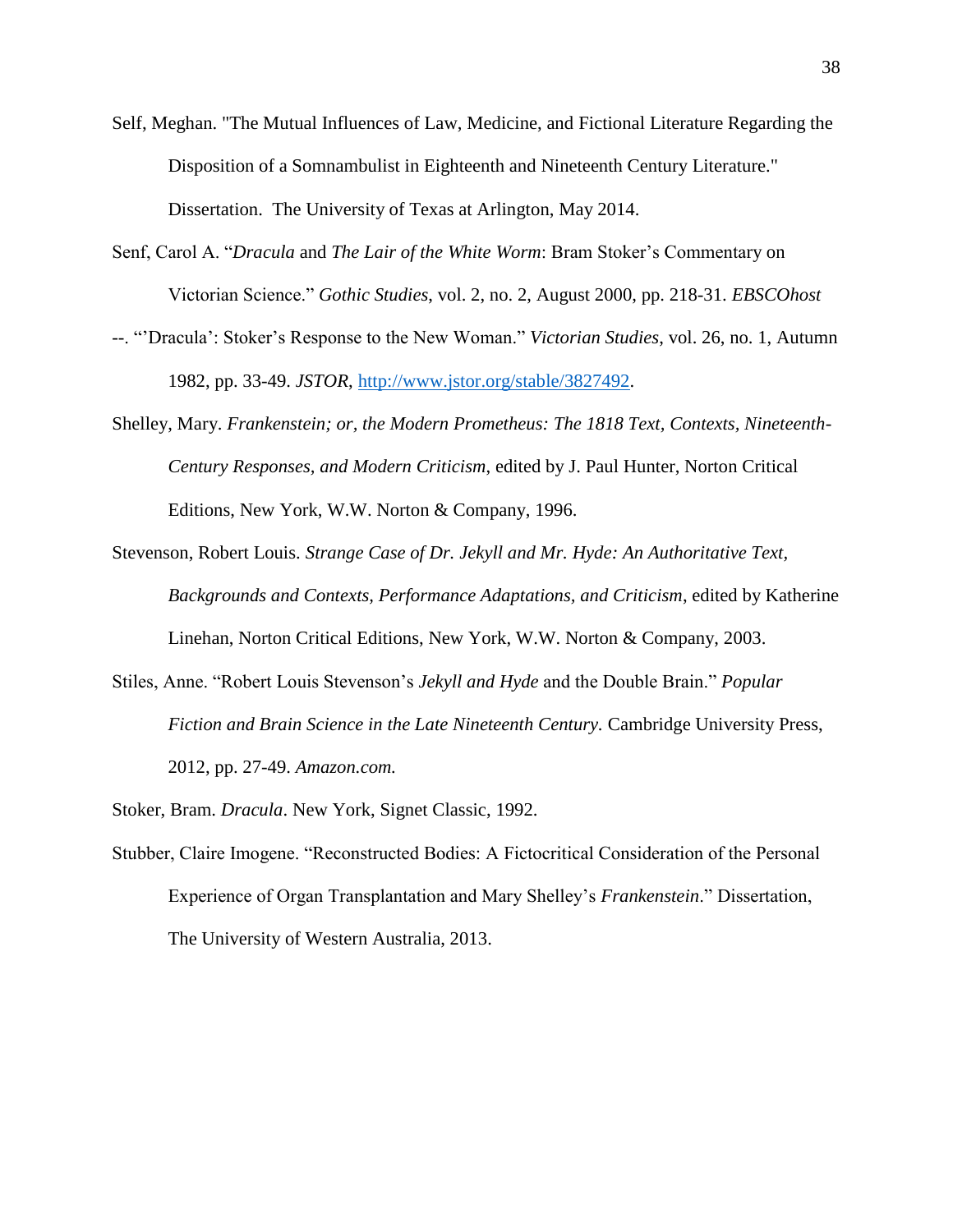# **Parolles' Word Problem in** *All's Well That Ends Well*

By

Lisa Joy Bertrand

Starred Papers

Submitted to the Graduate Faculty of

St. Cloud State University

In Partial Fulfillment of the Requirements

For the Degree

Master of Arts in

English Studies

December, 2017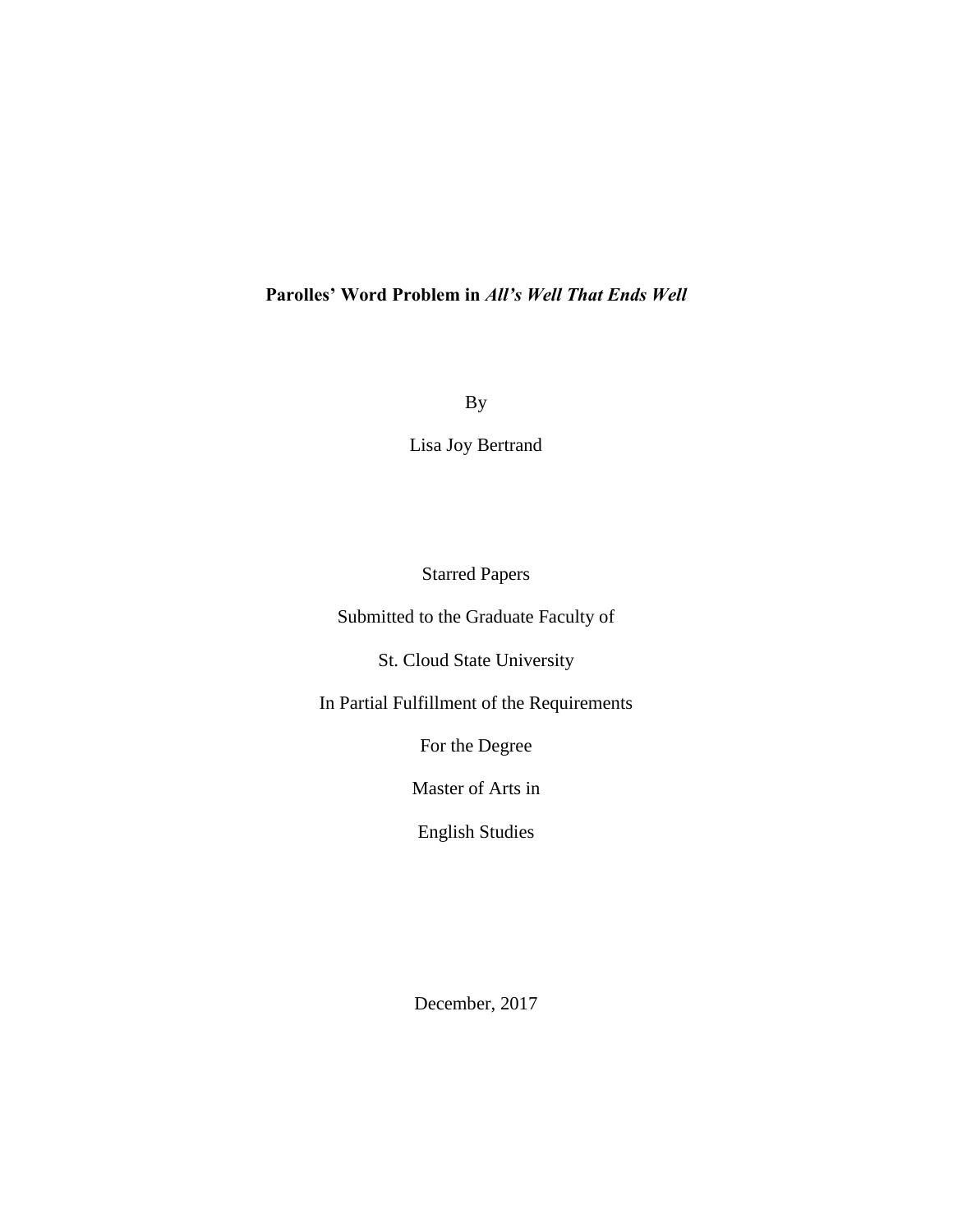## **Table of Contents**

| Section | Page |
|---------|------|
|         |      |
|         |      |
|         |      |
|         |      |
|         |      |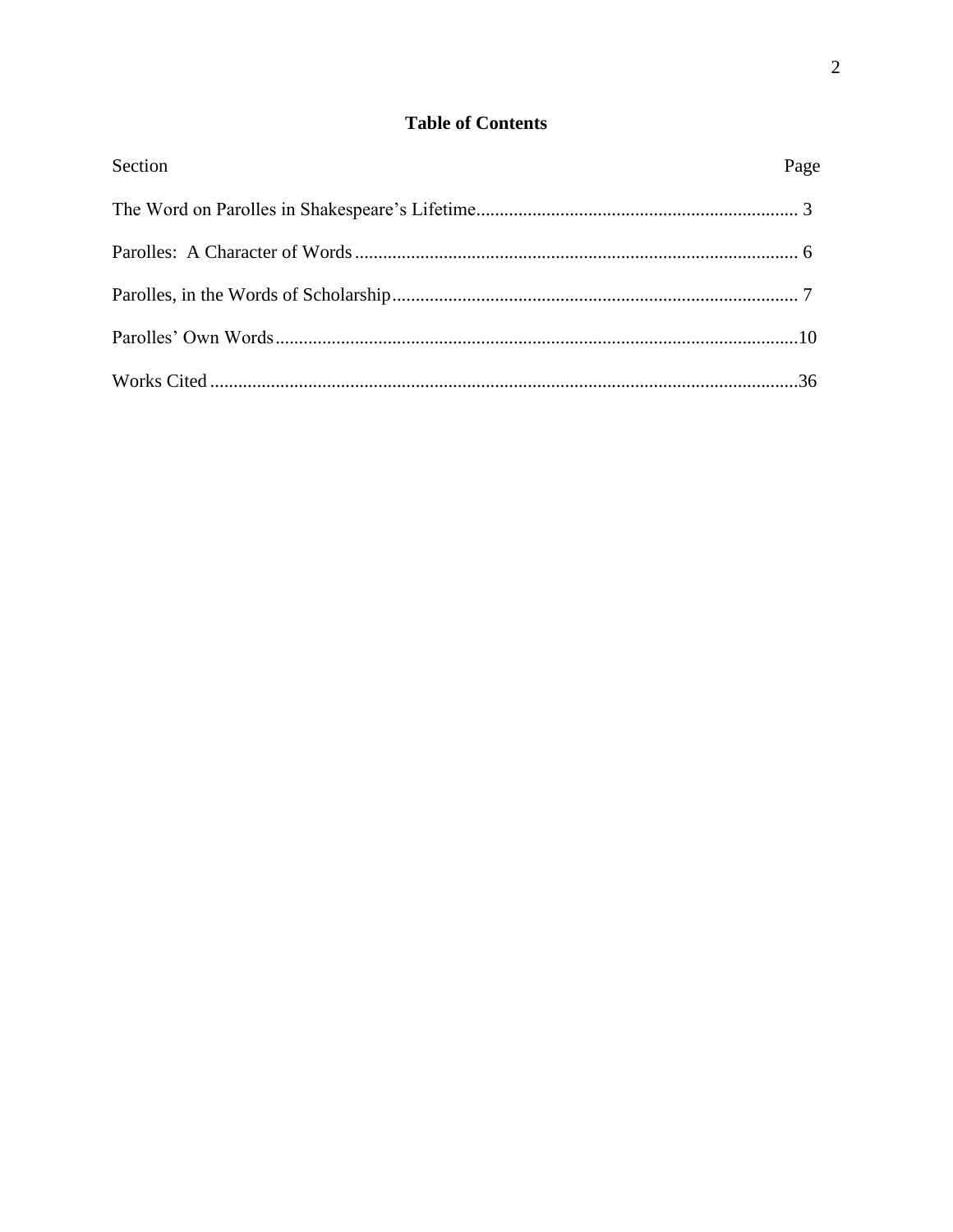#### **Parolles' Word Problem in** *All's Well That Ends Well*

Today, a person with very little knowledge of a movie's plot can make an educated guess as to the moral nature of the movie's recognizable characters simply by recognizing the actors who play those characters. This sort of typecasting enables audiences to establish foundational knowledge of the play's narrative even before they view the movie. Thus, audiences can develop expectations for movie plots based upon casting decisions, sometimes regardless of the movies' plots themselves. Their understanding of the plot will then proceed based on that knowledge, sometimes even if what they assume about the movie does not match the movie's reality.

An understanding of typecasting as it occurs in today's media can perhaps offer a potential solution to a longstanding problem present in the Shakespearean play *All's Well That Ends Well*. This play's other characters and audiences alike seem to take for granted Parolles' villainy. Despite the villainous status most everyone seems to assign to Parolles, the play itself offers little evidentiary support for the existence of Parolles' alleged sins. Critical response today to Parolles generally tends to support negative perceptions of Parolles, even taking for granted his villainy, though some critics instead offer what they characterize as a (somehow necessary) defense of this problematic character. With a historicized understanding of *All's Well That Ends Well* performances, along with a close reading of the play itself containing a character analysis, Parolles will prove to be neither a villainous character nor a character in need of defense but rather, simply, a truly well-developed human character.

#### **The Word on Parolles in Shakespeare's Lifetime**

Typecasting is not new; rather, typecasting has been a common practice at least since the days of Shakespeare. As actors do now, characters played roles that were like other roles they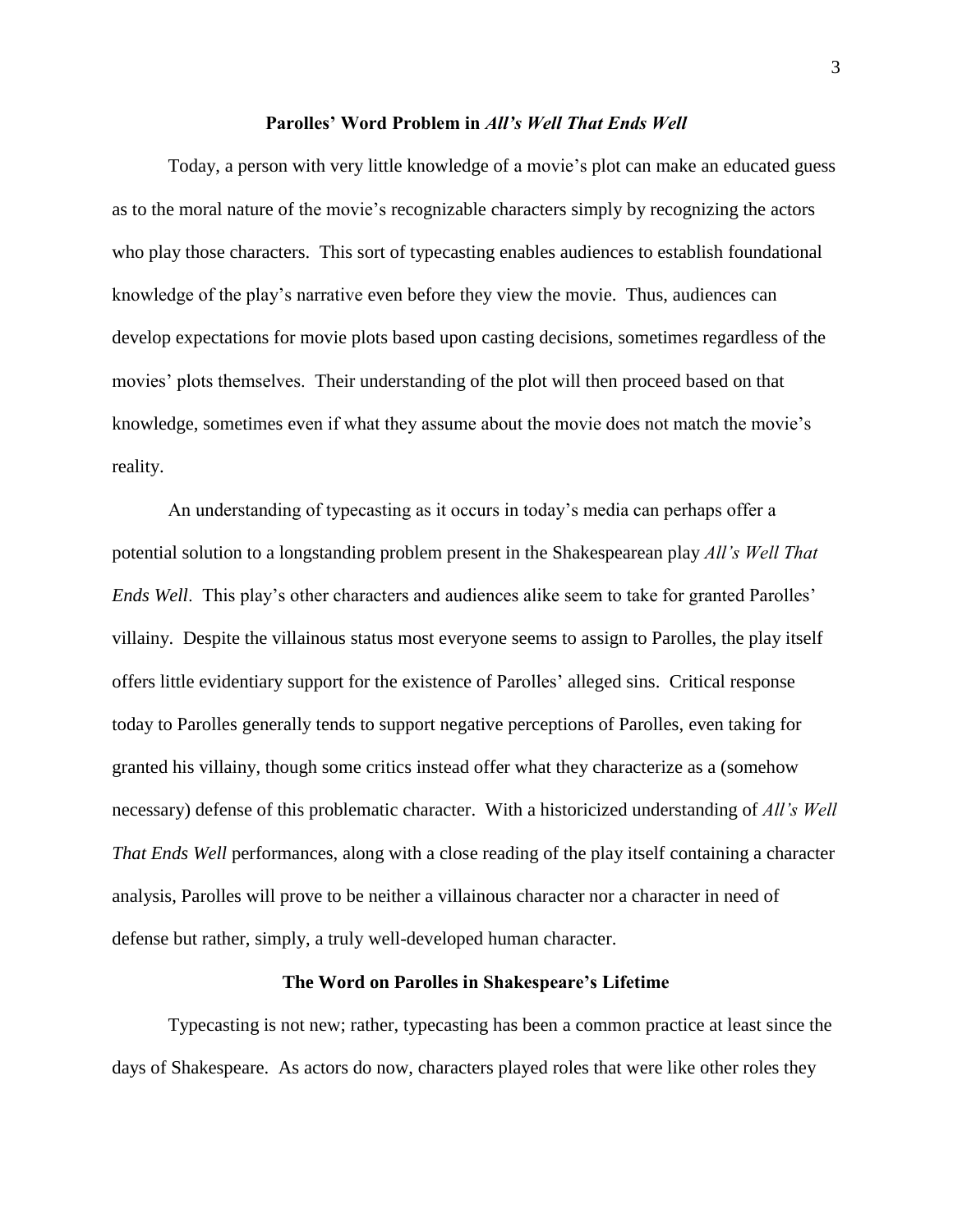had played before and would play in the future, enabling audience members to recognize certain characters as good or evil simply by the actor playing that character, prior to any action or word. Typecasting is therefore what gave audiences foreknowledge of the plays, rather than actual knowledge of the play itself. Thus, the common practice readers use today with Shakespeare's plays and with stage and film productions in general, reading the characters as if they were each an individual person with motivation and personality and a life beyond the play's action, or basic character analysis in other words, is very different philosophically from the realities of casting to tell a story back in Shakespeare's day.

To explain, Taylor references the Boydell Shakespeare Gallery, a 1789-1805 London exhibition of engravings depicting some of Shakespeare's characters. Prior to these visual depictions of Shakespeare's characters themselves, rather than images of the actors who portrayed these roles, audience members primarily viewed characters in relation to the actors who played them. More specifically, Taylor writes that

the imagining of characters as independent of performers moves in the direction of 'novelization'. Instead of characters being regarded as mouthpieces for poetic oratory or vehicles for plot points, they are perceived to have offstage biographies and interior psychologies of their own. (35)

In other words, Shakespeare's characters during his lifetime were not independent characters; instead, audience members would recognize by the actors and their acting the historical figures and well-known figures from popular histories, comedies, and drama. This is different from each of these roles' having a fuller identity than just what appears on stage.

Thanks to inconsistent Elizabethan stage record-keeping, definitive information about which of the actors in Shakespeare's troupe played which roles is usually unavailable; more often scholars rely upon the typecasting that troupes used to assign each role to each player to form educated guesses as to which troupe member likely played which part. As is often the case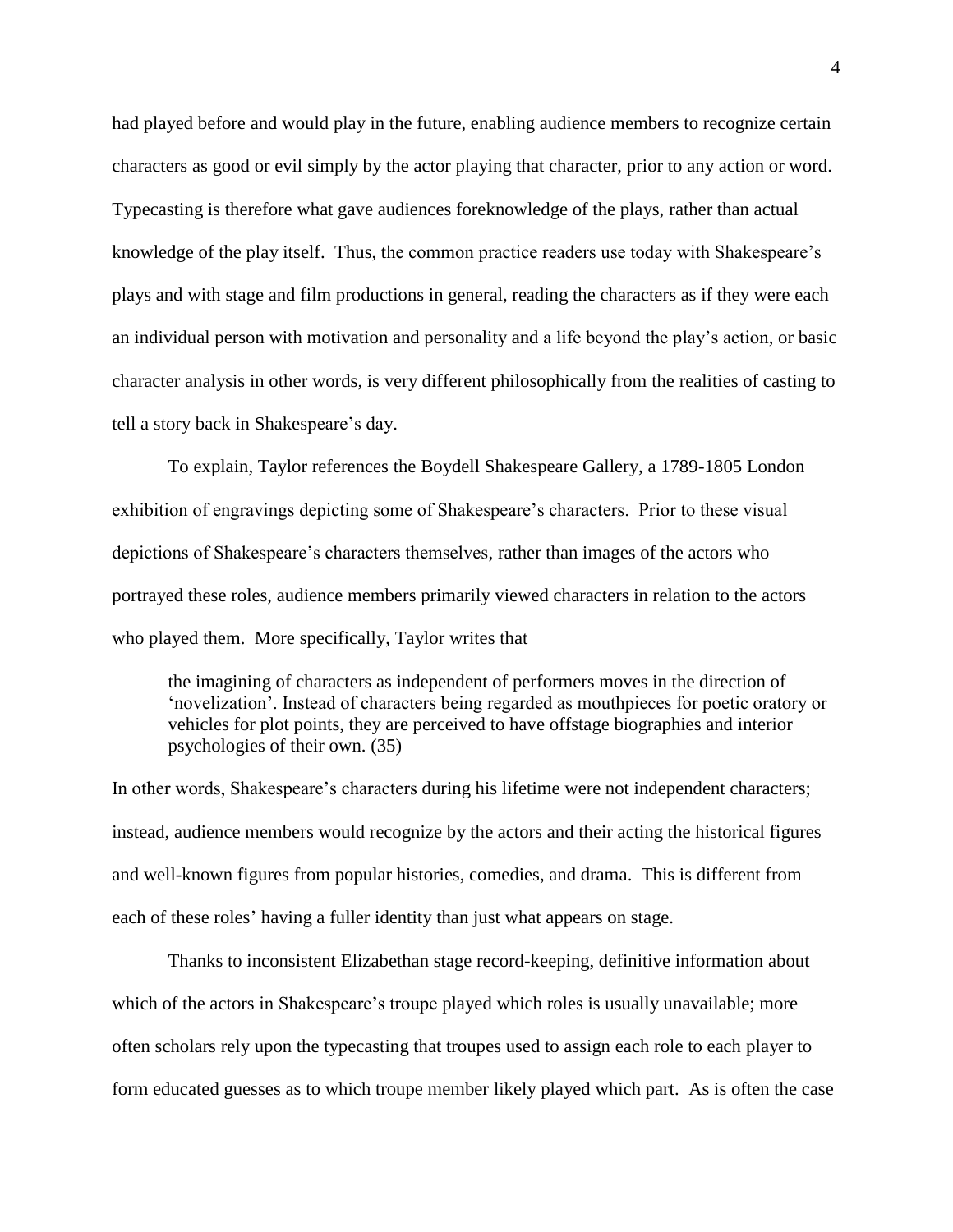in Shakespearean scholarship, no absolute agreement exists as to who of Shakespeare's troupe likely played Parolles. This particular lack of information in Shakespearean scholarship is in large part because *All's Well That Ends Well* did not appear in print until the First Folio, and that edition did not include any casting information. Further frustrating with *All's Well That Ends Well* productions is that no record of performance exists for any performance earlier than the mid-eighteenth century, long after Shakespeare's time, as Weinberg reminds us.

Scholars generally agree that William Kemp was the one in Shakespeare's troupe who would have played clown-like figures such as Parolles; Robert Armin was another actor who often took such parts. The only scholar who specifically names which actor might have played Parolles seems to be Wells, who believes Armin is the likely actor: "Other roles written after Armin joined the company which seem likely to have been played by the company clown, even if they were not tailor-made for Armin, include . . . Paroles in *All's Well That Ends Well*" (28). Conversely, other scholars such as Weinberg suggest that Armin more likely played the clown Lavatch, not Parolles, in *All's Well That Ends Well*. In any case, no definitive information is available today as to who would have enacted this role; therefore, denying modern analysis the opportunity to understand Parolles' alleged villainy through typecasting.

Regardless, likely is that in Shakespeare's time, audiences would have recognized the actor who played Parolles, either Armin or Kemp or someone else, and formed assumptions as to Parolles' nature as a comedic fool and maybe even a villain, at any rate a character at whom to laugh and scorn. Due to the lack of any information regarding who would have played Parolles, we cannot know how Parolles appeared villainous simply through typecasting. Whoever played Parolles, however, would have assuredly led the audience to form assumptions as to Parolles' moral character. Their assumptions would have found support in the play's structure: every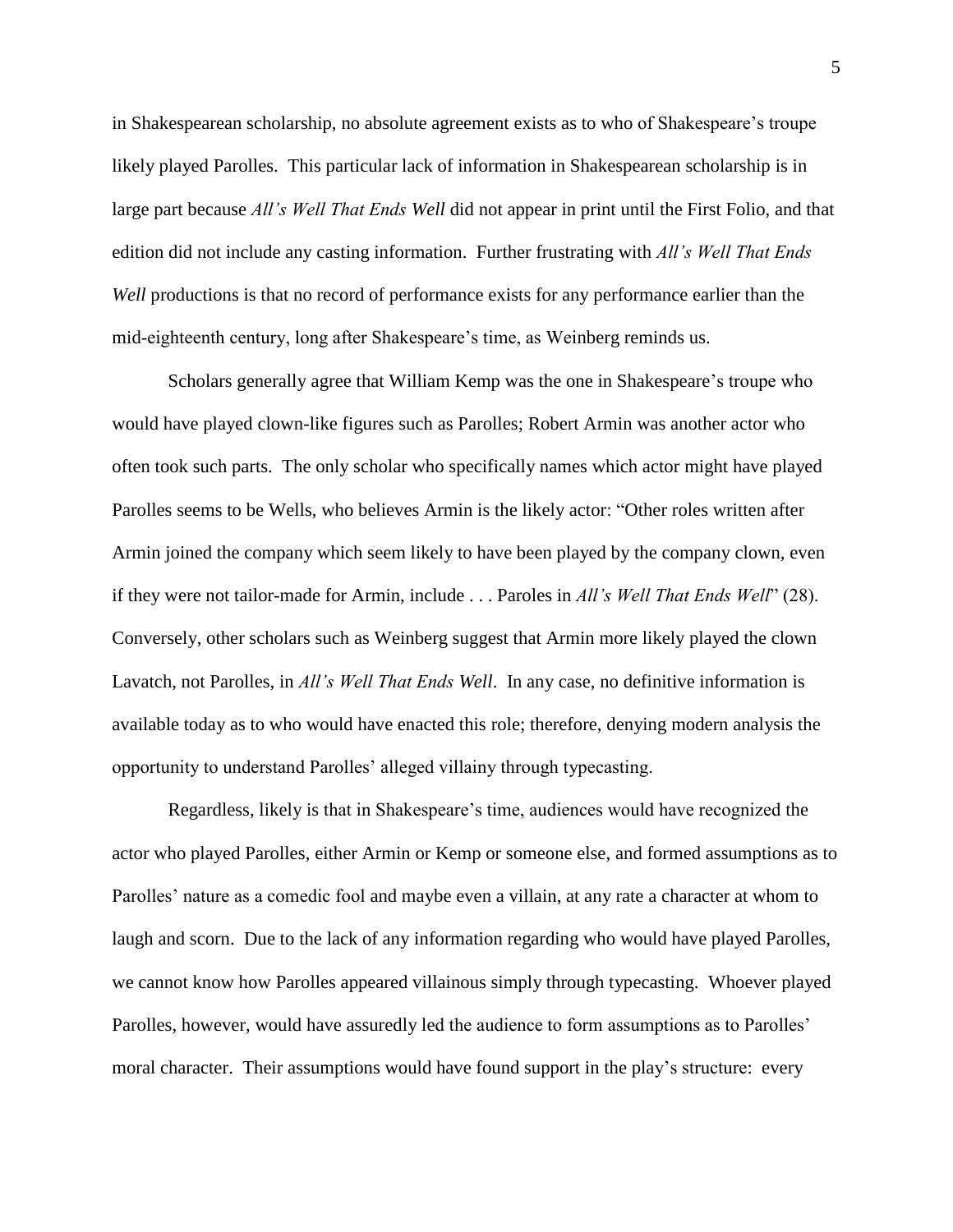character in the play who speaks of or to Parolles treats him as if he were a lying, ill-intentioned villain, so audiences would find evidence to support their assumptions regarding Parolles.

Shakespeare's audiences today are different from his contemporary audiences. Not until publication of the First Folio were so-called authoritative versions of each play available in print form to audiences, and even then, the high cost of the folio combined with low literacy rates means that those who knew Shakespeare's plays most likely knew the plays from seeing them performed on stage instead of having studied the scripts, today's more common form of exposure to Shakespeare's plays. With this in mind, we can forgive Shakespeare's contemporary audiences for failing to question the villainy in Parolles that his audiences and fellow characters seemed to take for granted, but the access audiences have today not only to multiple stage and film adaptations but also easy access to the script itself places a more pressing responsibility on today's audience members to check their assumptions against more than just typecasting.

#### **Parolles: A Character of Words**

Before moving into a close reading of *All's Well That Ends Well* to analyze Parolles, a basic character analysis is useful for establishing Parolles' identity. Little is present in the text of the play, even less that is unbiased, that delineates Parolles' character without bias. It is useful to note that Parolles' name is French for "words," a crucial and defining aspect of his character. The *dramatis personae* introduces Parolles as "a parasitical follower of Bertram." Though we know Parolles to be male, the text offers no specific information regarding his age. We can guess that Parolles is not married by the lack of mention of a wife, but again, no concrete facts are present; neither is any information on Parolles' background or educational level. Parolles is a follower of Bertram, which tells us that he is in what would have been the Elizabethan middle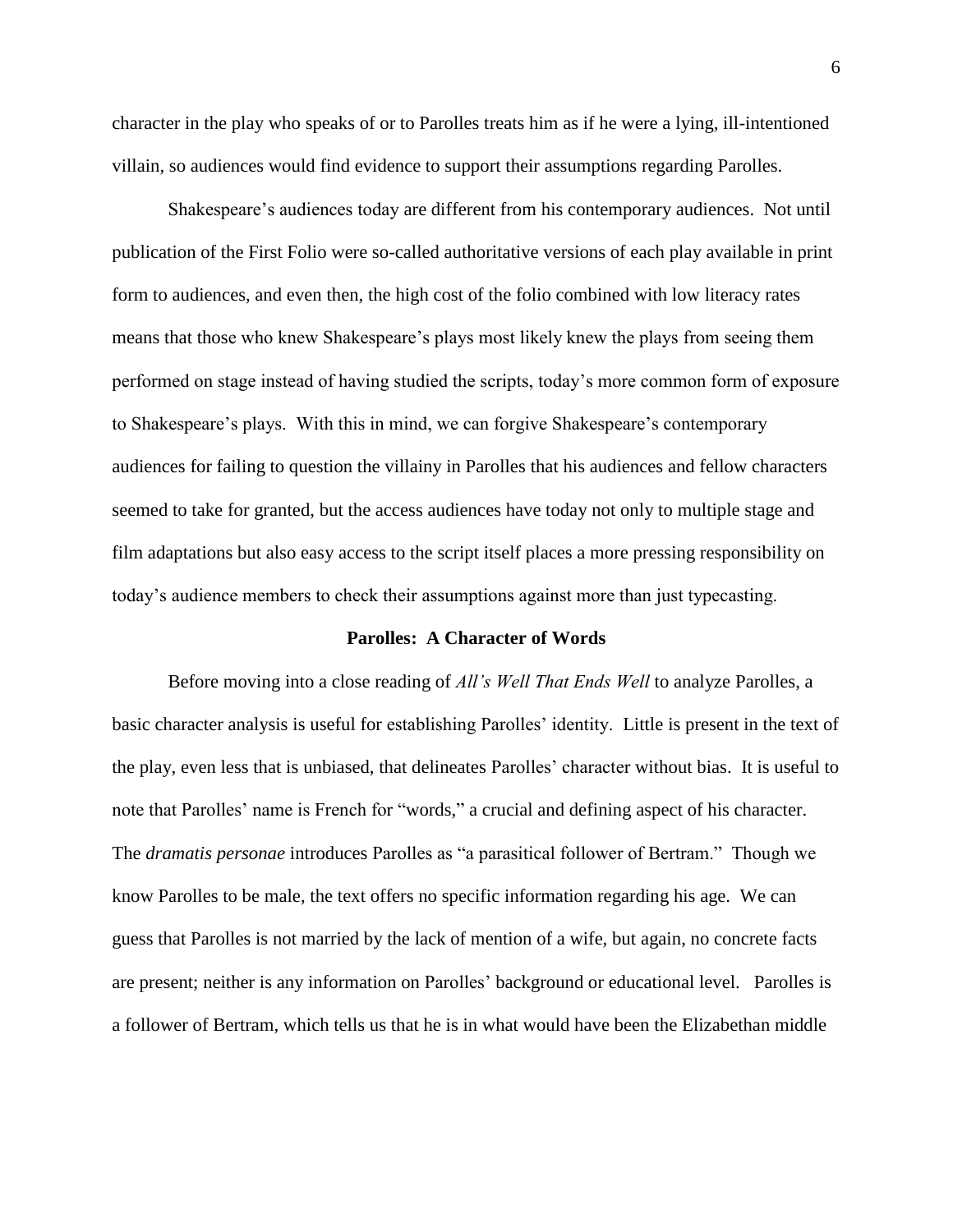class, not part of the landed and titled gentry or nobility, yet for the most part not so low as to never interact with the landed and titled gentry and nobility.

A close reading of this play will reveal that Parolles' objective is simple and universally understandable: he wants to survive. He uses his namesake words as his best weapon and tool of survival. Everything he says is either to maintain his relationship with Bertram, to achieve and maintain his highest possible quality of life, or to simply save himself when he believes his life is in danger. Further, this close reading of the play will reveal what audience members in Shakespeare's time may have missed and that today's audiences have a responsibility to acknowledge: the labels and ill treatment the play thrusts upon Parolles is undeserved. In no way is he the play's villain, as both the play's characters and many critics state. Because he is not the villain, he needs neither the defense or justification that other scholarly critics feel necessary. The accusations the play levels at Parolles and the degradation the critics echo are all baseless. Simply put, Parolles uses his words for self-maintenance and preservation, as a close reading of the play will reveal.

#### **Parolles, in the Words of Scholarship**

Plenty of scholars have studied Parolles to produce a sizeable body of analysis, interpretation, and opinions. In Parolles, Richard and Scott-Warren recognize Shakespeare's use of the *miles gloriosus* character stereotype, the swaggering, vainglorious soldier found in Shakespeare's source material for *All's Well That Ends Well* (Richard 146; Scott-Warren 79, fn 47). The label of *miles gloriosus* braggart solider is rather innocuous for Parolles; while the label is not complimentary, this title is not inherently insulting and in fact fits rather well. Worth noting is that other Shakespearean characters to fall into this commedia dell'arte stereotype are not always the play's clowns – Petruchio from *The Taming of the Shrew*, for example, is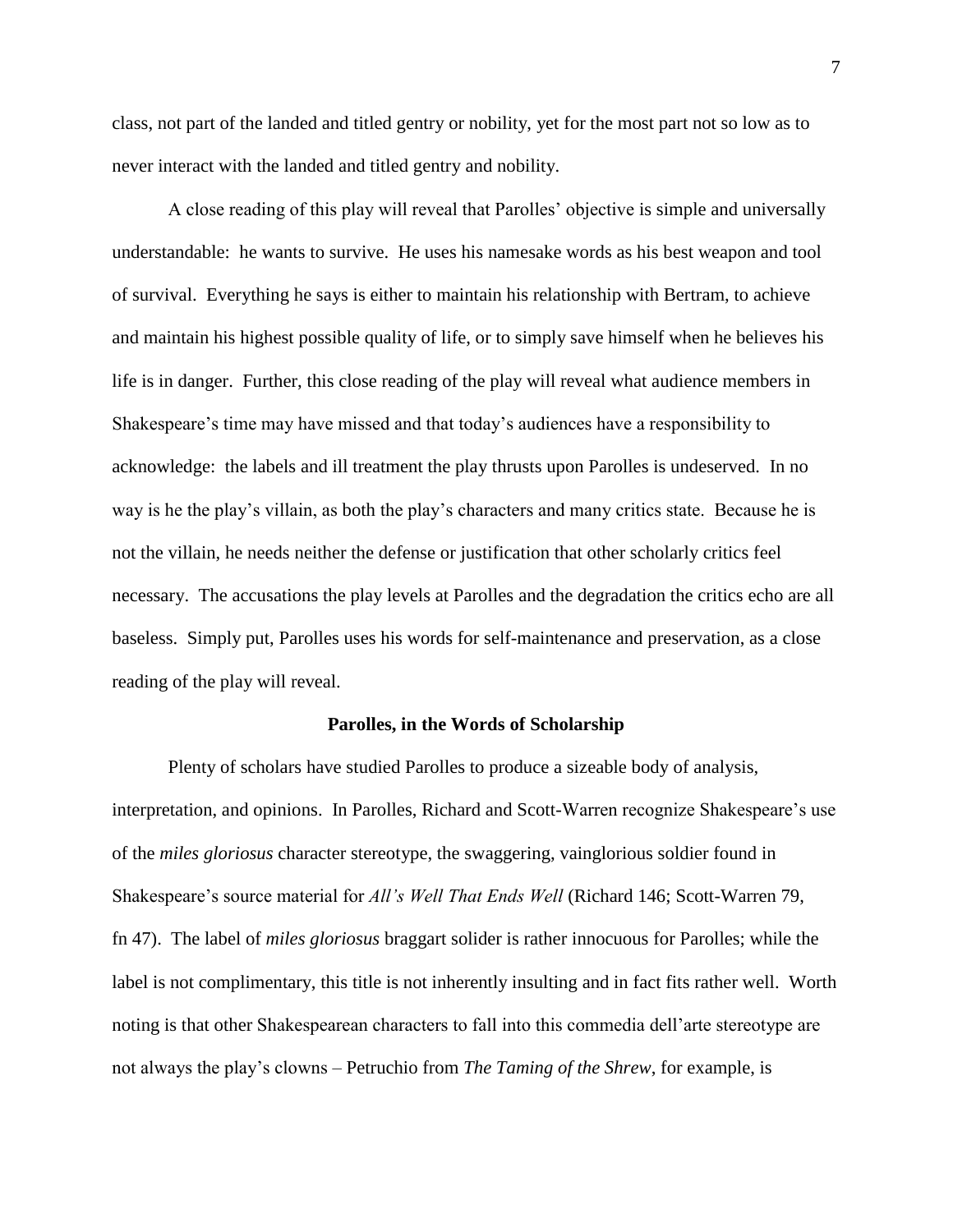arguably one of the play's heroes despite his definite role as a *miles gloriosus* character. Most scholars do not stop at this neutral label, though, instead aligning with the cruelty of the play's characters in their own descriptions of Parolles.

Most commonly, scholars who include Parolles in their work refer to the character in significantly more insulting terms. Almost all scholars refer to Parolles as liar, fool, and coward (taking Shakespeare's words directly from the play's lines I.i.100-01). Whether they deride him for the barely concealed sexually-tinged banter he exchanges with Helena or condemn him in his friendship with Bertram, most scholars agree that at best, Parolles is a fool, and usually, they take their name-calling further.

More than one scholar goes beyond the rather innocuous labels to label Parolles the much more insulting villain. One of the first scholars to specifically focus on Parolles, Lawrence spares no vitriol in his interpretation of the character. For Lawrence, Parolles is "a most unsavory fellow; generally accounted a kind of degraded Falstaff, without the fat knight's wit and charm" (419). Lawrence also notes that Parolles is "one of the least agreeable of all the people in the play," "so despicable a rascal," "a cad, through and through" (457), and a "bragging coward" (465). For Lawrence, Parolles is exactly as the rest of the characters in *All's Well That Ends Well* perceive him to be: irredeemably awful*.*

Fifty years or so after Lawrence, scholars continue this degradation. For Rothman, though he notes that Falstaff is "another, and worse" version of the *All's Well That Ends Well* character, Parolles is still "a genuine Vice, malevolent and odious" (183). Rothman sees Parolles as a negative influence throughout the play, like many other scholars do. Even in a pseudodefense of Parolles, which is simultaneously unnecessary and ineffective, St. Clair still writes that "Parolles never actively misleads Bertram, [which] makes him less the villain and more of a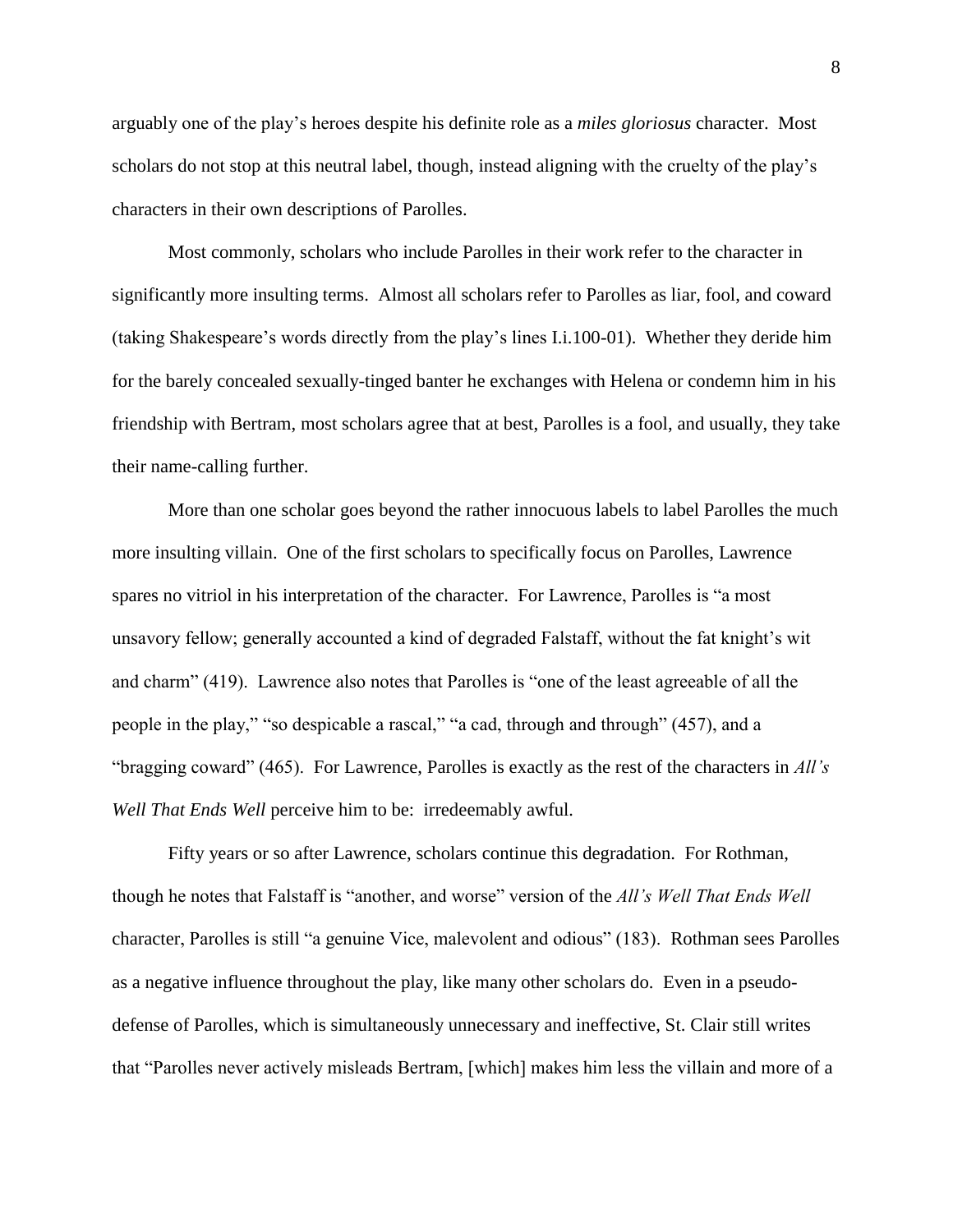hero than first seems possible for such an outrageous liar" (92). In other words, despite the socalled outrageous lies she baselessly attributes to the character, St. Clair believes he may have some redeeming qualities nevertheless.

Godshalk reclaims the villain label for Parolles, finding no redemptive nature in this character. According to Godshalk, Parolles is "hollow" (62) and "selfish" (66) and of "weak moral fibre" (69). Godshalk's choice of insult as "hollow" is particularly interesting in that reading *All's Well That Ends Well* with an eye towards empty characters would be more likely to produce readings of the besotted Helena or sulky Bertram as empty, especially in contrast to the human desires of Parolles. For long as scholars have written about *All's Well That Ends Well*, they have admired Parolles' fellow characters and largely found nothing good in Parolles himself. Even as recently as 2011, Pierce views Parolles as a villainous character, referring to him as a scoundrel who exploits the romantic sensibility of other characters (120).

Of Shakespeare's characters, even before close analysis one can see Parolles is not the most villainous. He does not vow revenge for pranks others play on him, such as Malvolio in *Twelfth Night*, nor he does not attempt to force himself onto one character to defeat another, such as Caliban in *The Tempest*. Never does he commit any undeniable crime, unlike many others of Shakespeare's characters, villain or otherwise. In fact, some scholars including Friedman acknowledge that rather than the instigator of wrongdoing, Parolles often ends up the scapegoat of such situations. If Parolles has no crimes attributable to him, as this analysis will prove, then why do some scholars consider Parolles not only a negative character but commonly a villain? For reference, this study will use the *Oxford English Dictionary* (*OED*) definition of "villain" to prove how poorly this term describes Parolles:

[o]riginally, a low-born base-minded rustic; a man of ignoble ideas or instincts; in later use, an unprincipled or depraved scoundrel; a man naturally disposed to base or criminal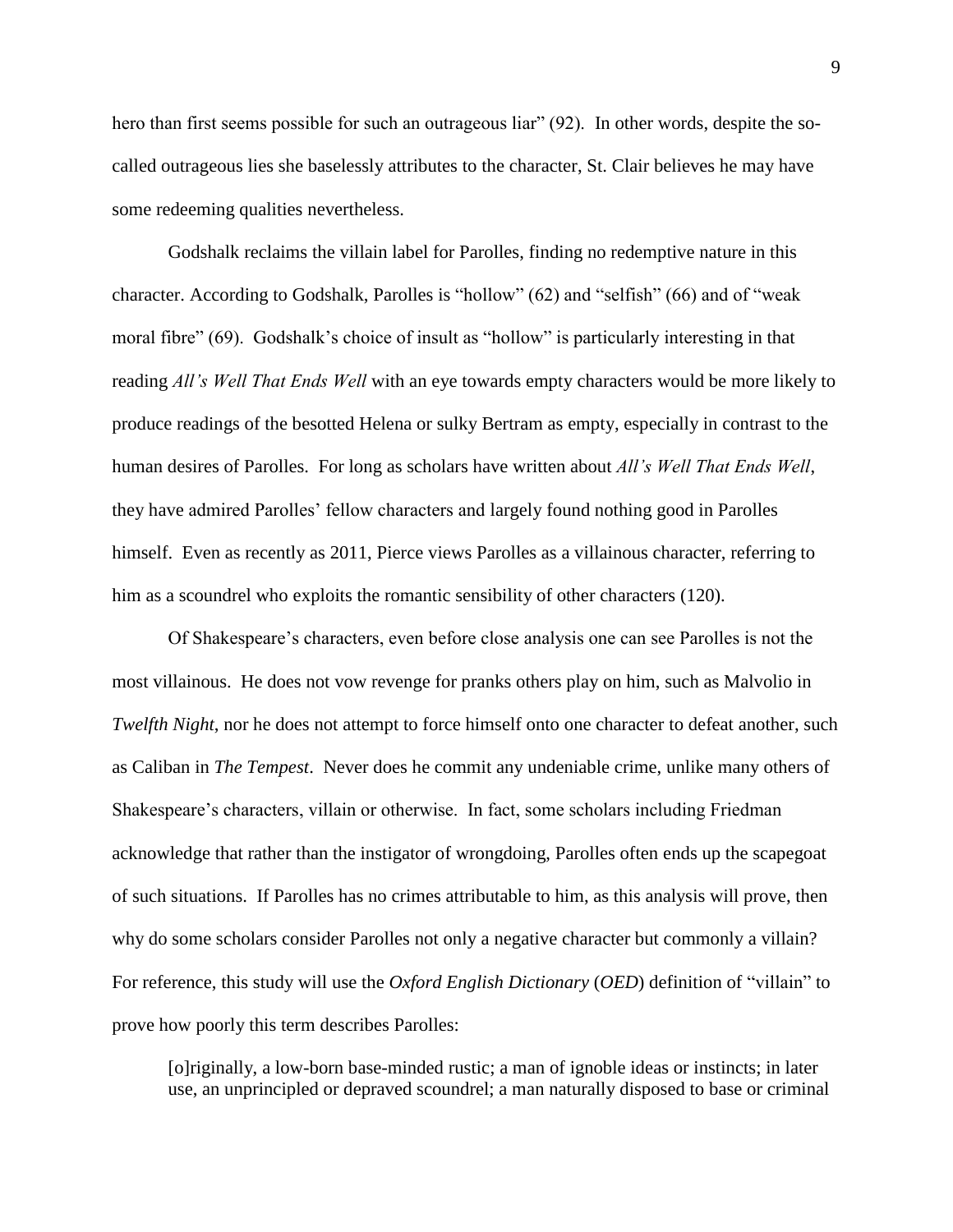actions, or deeply involved in the commission of disgraceful crimes . . . [u]sed as a term of opprobrious address.

From ignoble and dishonorable to criminal and depraved, no part of this word's definition appropriately applies to this Shakespearean character.

The only crime of which Parolles may be guilty, if crime it be, is speaking in his own self-interest. A perfect example of a believable human character in Shakespeare's plays (in comparison with the dramatic character stereotypes Shakespeare frequently uses and even uses in foundation for this character), Parolles uses his words for the logical purpose of protecting himself. A close reading of *All's Well That Ends Well*, focusing on Parolles' words and actions, will prove not only his total lack of villainy but also and further his utter humanity.

### **Parolles' Own Words**

Parolles is an important part of *All's Well That Ends Well*, beginning with his presence in the play's first scene. Parolles appears on-stage during this first scene, but it is not his lines that first describe him. Instead, Helena introduces Parolles to the audience. Helena's commentary sets the stage, so to speak, in establishing Parolles as the play's characters perceive him, focusing on his moral character. Helena says Parolles is

One that goes with [Bertram]. I love [Parolles] for [Bertram's] sake, And yet I know [Parolles] a notorious liar, Think him a great way fool, soly a coward; Yet these fix'd evils sit so fit in him, That they take place when virtue's steely bones Looks bleak i' th' cold wind. Withal, full oft we see Cold wisdom waiting on superfluous folly. (I.i.99-105)

Before Parolles himself utters a word, the undeniably-biased Helena denounces Parolles as "a notorious liar," "a fool," and "a coward." She further notes that these labels fit him well, though she fails to provide the audience at this point or anywhere else in rest of the play with any justification for these titles with irrefutable proof.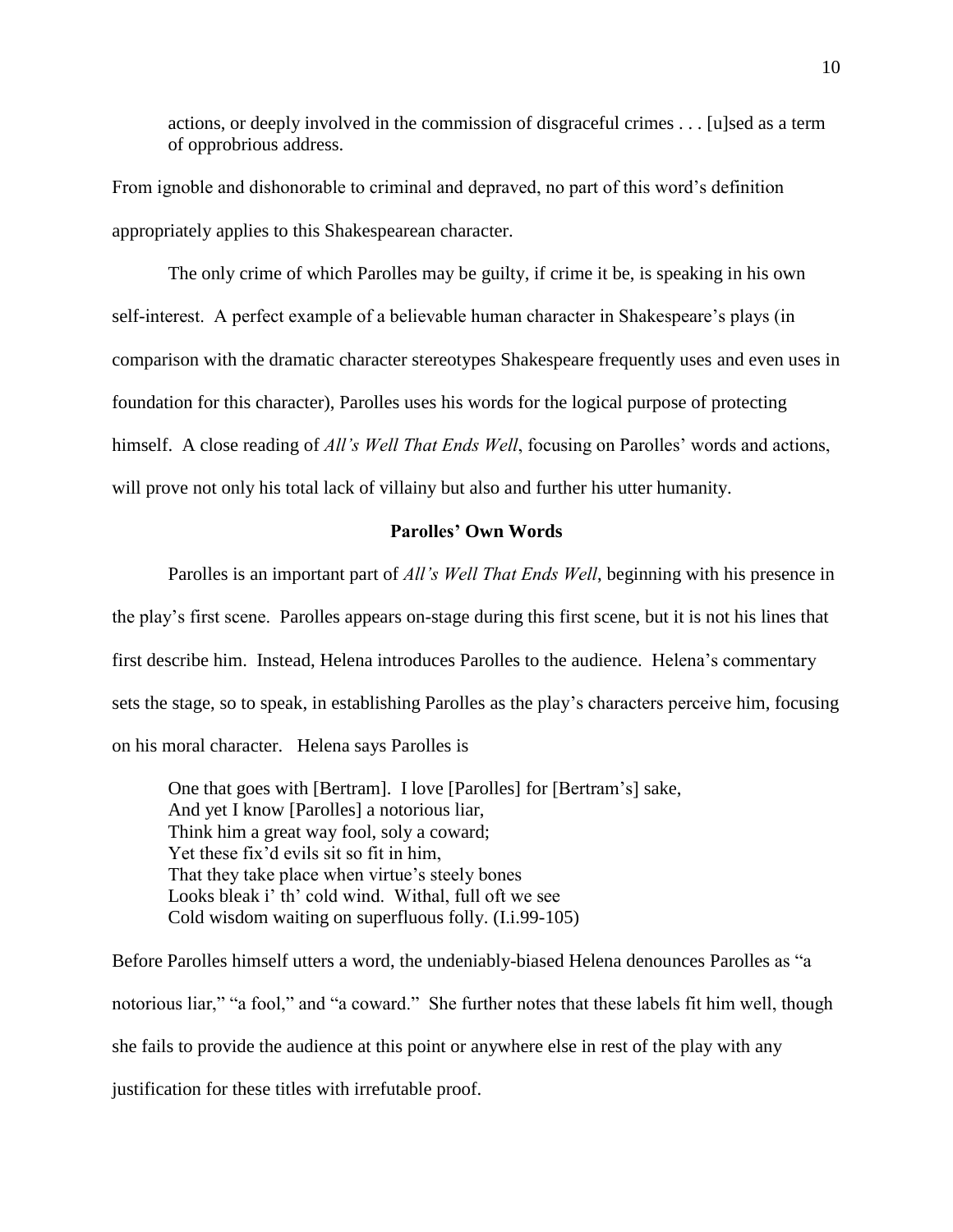Not only does Helena insult Parolles' moral character, but she also finds fault even with his clothing and uses that as further so-called evidence of his villainy. The footnotes to the previously-quoted lines of the *Riverside Shakespeare* edition of *All's Well That Ends Well* note that it is possible to interpret "[c]old wisdom waiting on superfluous folly" as meaning unprovided wisdom enjoying superabundance, or more to the point, naked wisdom overdressed. For Helena to point out that Parolles has an evil character is insufficient insult for her; she further claims that he is both without wisdom and yet apparently offers so-called wisdom in abundance. She even suggests that something is wrong with his clothing in the metaphor of "naked wisdom overdressed," continuing a theme of both scholarship on the play as well as the play itself. From the first mention of Parolles, audiences hear that he has both an awful moral character and that he gives unsolicited, foolish wisdom, or dresses too flashily, or perhaps both.

Tragically for Parolles, this early description seems to be the axiomatic perspective of every other character in the play regarding Parolles. Not only do critical scholars accept Helena's assertions as unquestionable fact, even encyclopedia articles take for granted that Parolles is a "dissolute companion" marked by "essential cowardice and disloyalty . . . exposed by his fellow soldiers to the young count who had trusted him" ("All's Well That Ends Well: Analysis of Major Characters"). Knowing Helena's bias, it is reasonable to surmise that Helena simply dislikes Parolles because he enjoys Bertram's favor and Helena is jealous because she knows she does not. Because of her obsession with Bertram, in the rest of the play to come she will exhibit much more extreme behaviors than merely insulting his friend. Her behavior in the play proves her to be hardly the most reliable source of information about either her adored Bertram, or Parolles, according to her the undeserving friend of the attention besotted Helena desires for herself. In short, audiences need to consider the source when it comes to this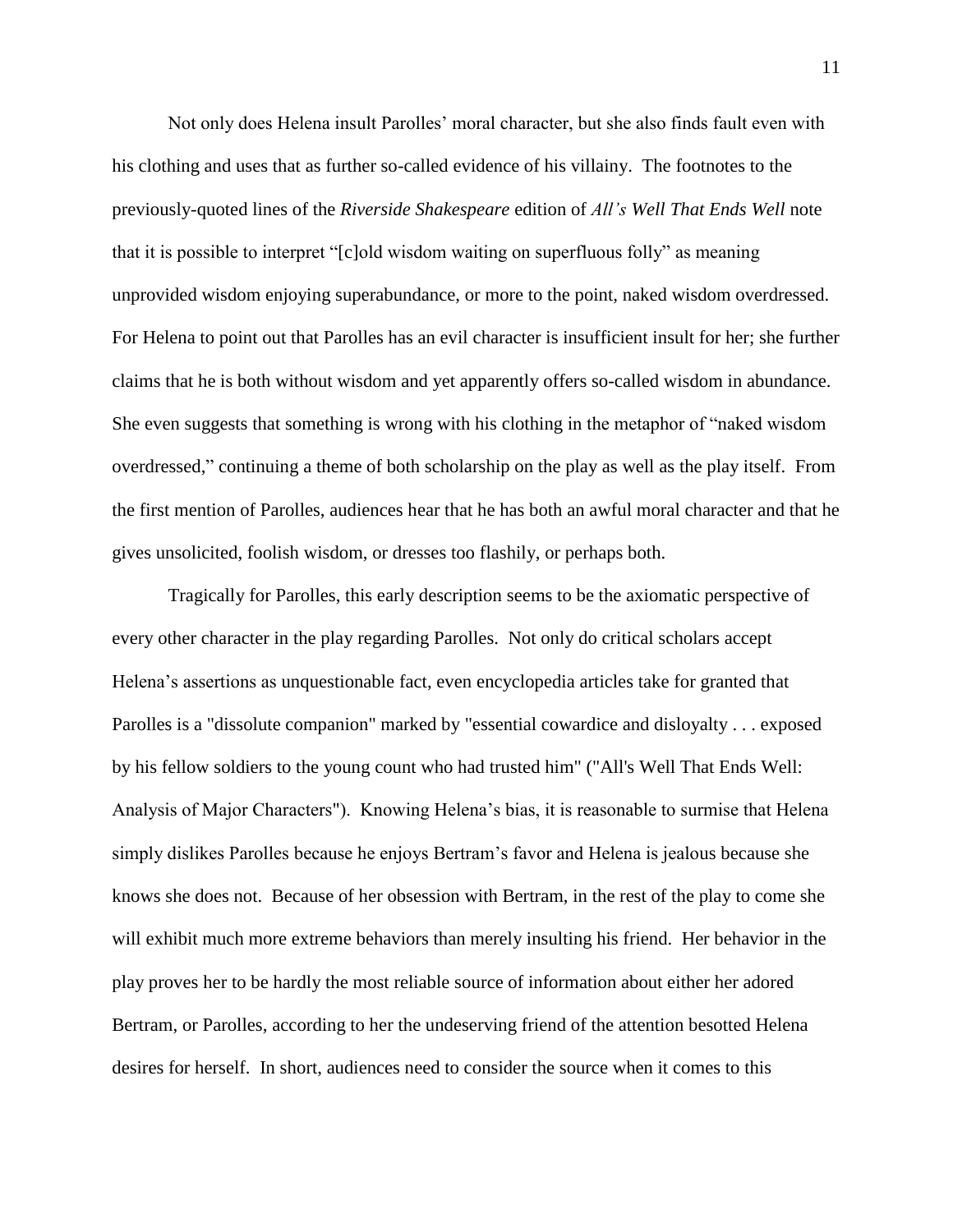perception of Parolles, recognize that Helena has significant bias, and be skeptical of her claims thusly in the rest of the play.

After her insulting aside, Helena and Parolles greet each other with typical courtly formalities, both calling each other by gracious titles. Worth noting is that just as Helena rejects "fair queen" as inappropriately regal for herself, so, too, does Parolles reject "monarch" for himself (I.i.106-09). Here and throughout Shakespeare's play, Parolles does not try to claim an unsuitable title for himself. Parolles knows he occupies the in-between area of society, not a member of the landed gentry and nobility, yet not so low in the class system as to never interact with the upper class. He does not put on false airs. Whether for humility or as part of the word game in which he and Helena will engage each other, Parolles does not allow Helena to ascribe to him an inappropriately lofty title.

Continuing the typical courtly interaction, Parolles and Helena engage in a conversation bawdily regarding the topic of Helena's virginity. Scholars point out that this conversation is evidence of Parolles' inappropriate nature, and though Parolles does not behave in a fashion above reproach here, audiences must take care in analyzing this interaction. If critics condemn Parolles for his role in this conversation, critics must also question Helena's participation in this conversation as well (perhaps in addition to her taste in men, if Bertram to her is the ideal man and Parolles a liar and fool and coward). Would not an elegant countess (as Helena aspires to be through her desire to marry Bertram) reject such conversation as obviously inappropriate? In *All's Well That Ends Well*, no other lady participates in such crude conversation; in fact, later in the play, the ladies in Italy outright reject such language despite being of a much lower socioeconomic status and in a situation that lends itself rather well to such topics.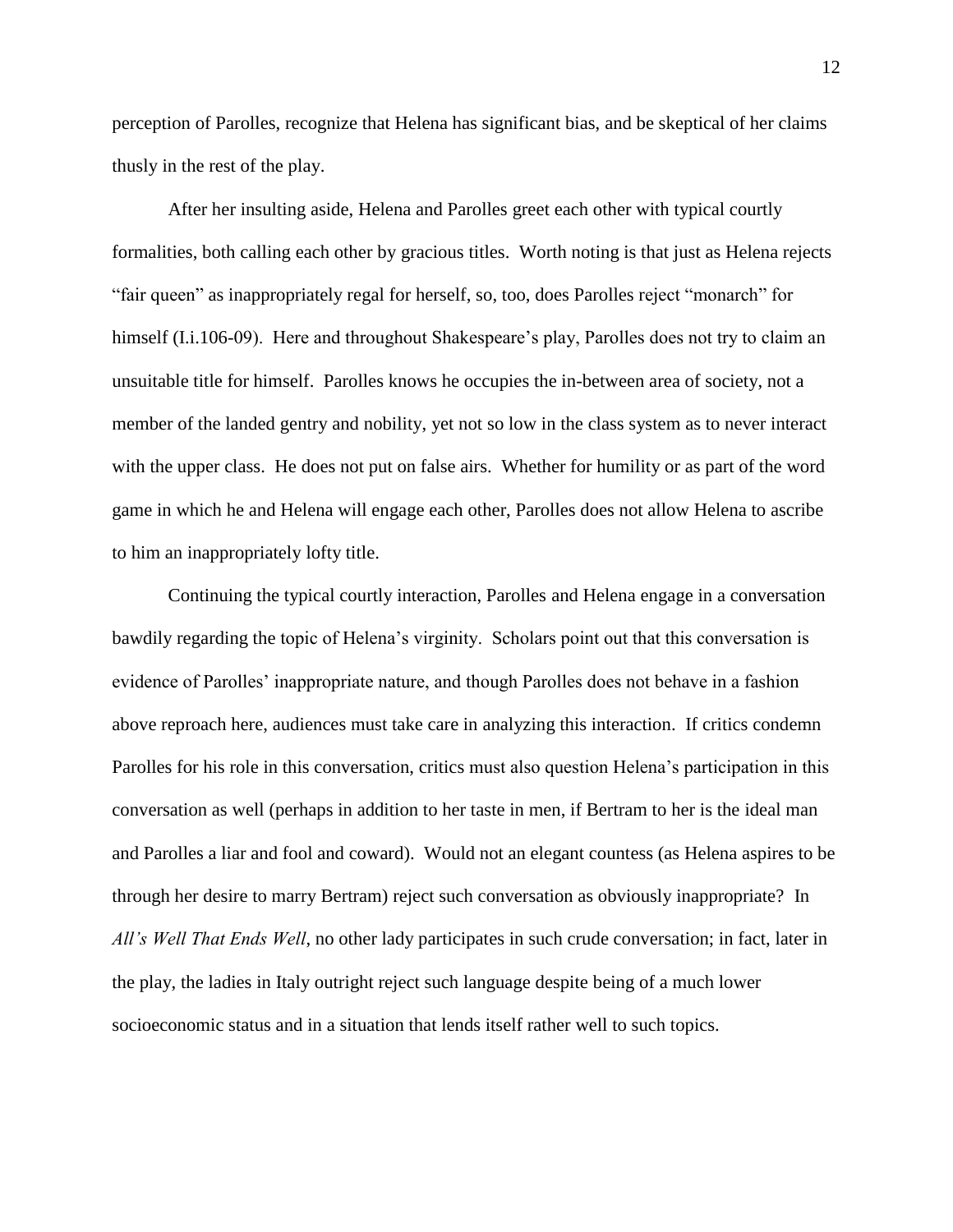Therefore, to excuse Helena for this conversation and condemn Parolles is unfair, and because most scholars praise Helena here and throughout the play, rather than condemn her, we must also find Parolles innocent of any fault in this conversation. Because scholars generally accept Helena's behavior without criticism, we must view Parolles the same way. Nothing in this first scene merits even the label of fool, much less the crueler distinction of villain. Therefore, Parolles' words bear no offence to any other character or audience member in this first scene; if he is to prove to be a villain, he does not do so in Act I.

Parolles next speaks in Act II, when Bertram is moping about the court, jealous of the other lords who have the king's blessing to fight in the Italian war, a silly war because it appears to have no real purpose other than occupation for bored soldiers. In this scene, Parolles encourages Bertram to do what Bertram thinks is best, which is to flout the king's commands and go to war. Though Parolles' rule-breaking words here directly violate the king's orders, they are necessary for Parolles to maintain the favor of his more direct liege. Parolles' words throughout the whole play serve to protect himself, and this scene contains nothing different. Not only does Parolles believe Bertram to be his friend, but also in their respective roles in French society, the landed and titled Bertram is superior to Parolles, who of course is apparently the parasitical follower from the *dramatis personae*. If Parolles wishes to maintain his place in Bertram's favor and to be welcome at French court, then logic dictates that Parolles would unquestioningly pay attention to Bertram's desires and encourage his friend to break the king's rules because Parolles wants his friend and superior Bertram to know that Parolles is loyal and supports him. Parolles' words are rule-breaking, but they are friendship-maintaining, and they are justifiable, hardly villainous, in context.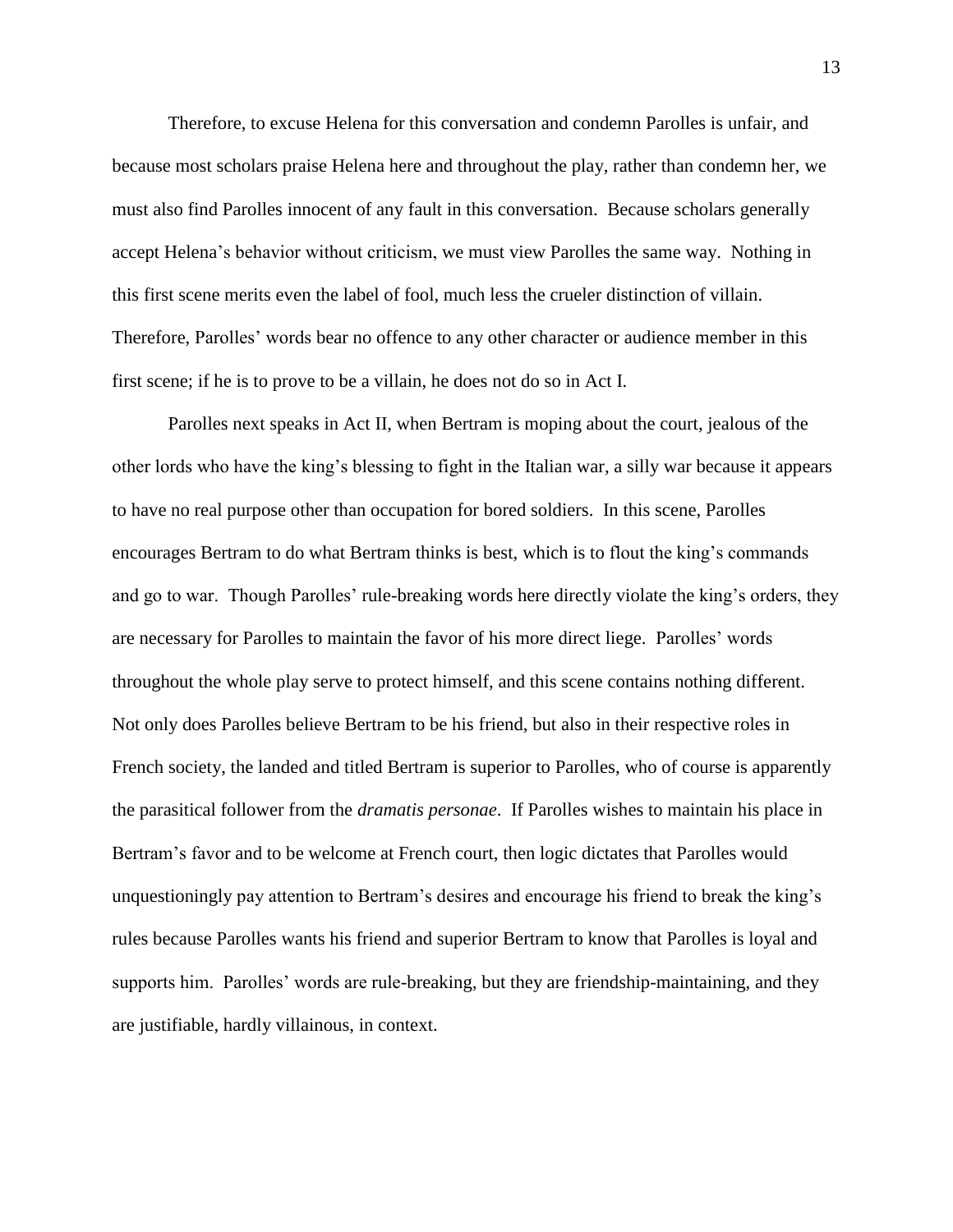Further, Parolles goes beyond just encouraging youthful stubbornness to help his friend build his reputation. Once he has supported Bertram in his resolve to go to war, then Parolles instructs Bertram to

[u]se a more spacious ceremony to the noble lords; you have restrain'd yourself within the list of too cold an adieu. Be more expressive to them, for they wear themselves in the cap of the time, there do muster true gait; eat, speak, and move under the influence of the most receiv'd star, and though the devil lead the measure, such are to be follow'd. After them, and take a more dilated farewell. (II.i.50-57)

Parolles looks out for the reputation of not only Bertram as count but also Bertram as his friend. He knows that Bertram needs to appear to be good and appreciative of the work of others to remain a count in favor, even if Bertram seems to have no real concern for his own reputation, and so in this case Parolles uses his words not for his own good but rather for the good of his friend. What may seem like empty, meaningless advice is necessary for Parolles to give both to help Bertram police his own behavior as well as prove Parolles' loyalty and devotion to his friend. If Parolles can use his words to prove himself useful and valuable to his friend and superior Bertram, he will go far in reaching his goal of self-preservation and maintenance. True, one could argue that Parolles gives Bertram poor advice in suggesting he play courtly games of meaningless gestures, silly though they are, but even such an argument does not cast Parolles in a negative light. Again, Parolles' words are innocuous, even less blameless than they were in his bawdy conversation with besotted Helena, and still not at all villainous.

During his next appearance, Parolles is discussing with old Lord Lafew the king's miraculous recovery of health. At this point, Parolles speaks nothing inappropriately; he merely agrees with Lafew how wonderful the king's recovery truly is. Nothing of Parolles' speech here is worthy of contempt or judgment. The only oath he speaks at this point, "*Mort du vinaigre!*" (II.iii.44, literally "death of the vinegar"), is comical in its meaning, not cruel. Whereas oaths are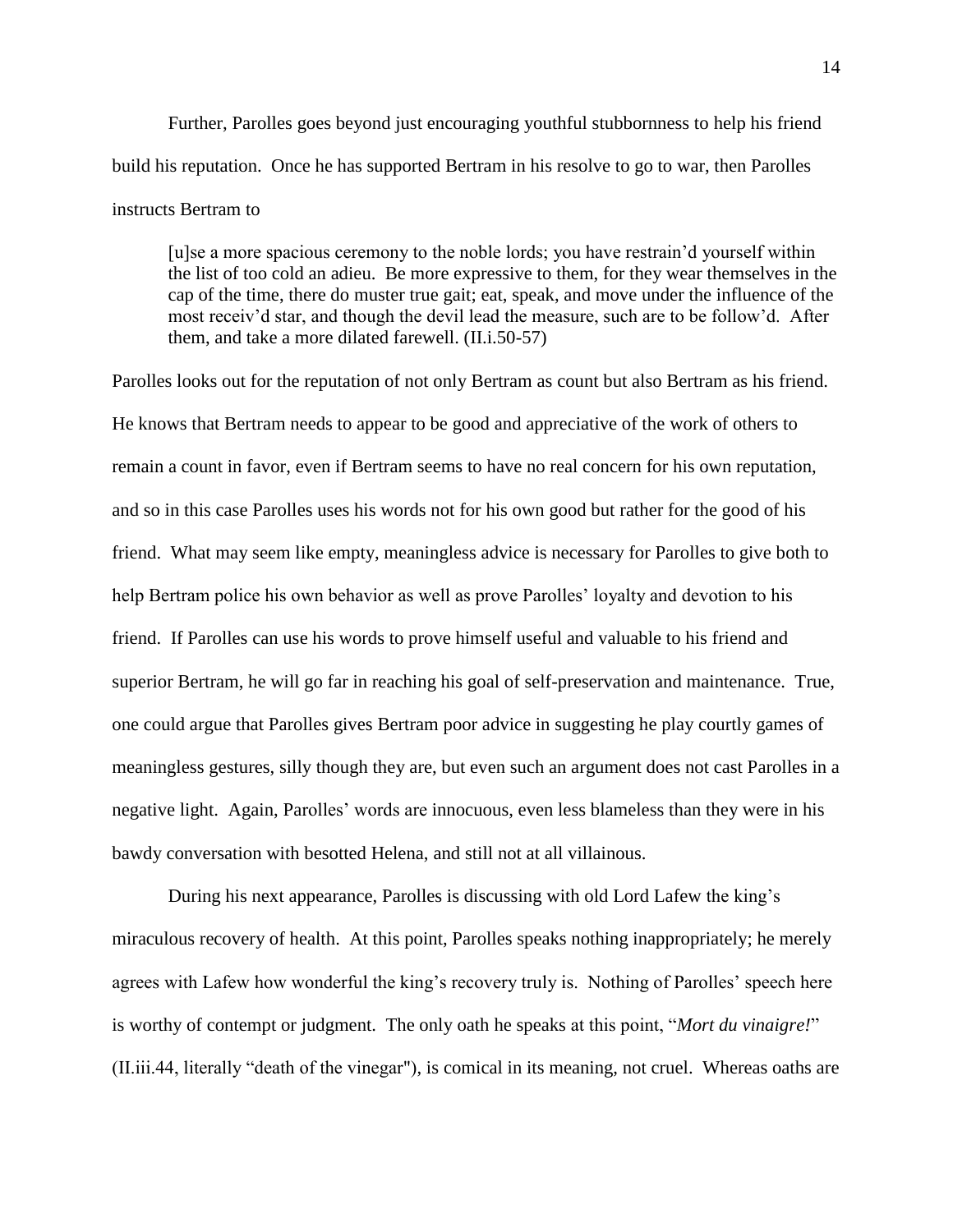usually profanity or inappropriate thoughts, Parolles' words seem more like those of a child who speaks meaningless words to show his feelings rather than any actually offensive or inappropriate language. This oath expresses his surprise at finding at court Helena, the lady also of low socioeconomic status who participated with him in earlier lewd discussion of her virginity. Such surprise is certainly reasonable, logically unaware as he is of the role she has played in restoring the king's health.

Parolles' crime later in this scene seems to be not the content of what he says but that he has ceased to unquestioningly agree with Lafew. In their discussion of the king's betrothal of Helena to Bertram, Parolles reasonably takes the side of his friend once again, just as he did with Bertram's desires to go to war earlier in the play. Parolles knows Bertram's feelings on the subject after listening to Bertram's multiple (and senselessly cruel) rejections of Helena earlier in this scene, so the fact that Parolles would support his friend's position in not wanting this marriage is reasonable, certainly not anything villainous or evil. Parolles does call Lafew "old" (II.iii.196ff), but even though he uses the adjective while restraining himself from physically quarreling with Lafew over the suitability of the marriage, such a comment can hardly be thought evil or villainous. Plus, Lafew is old as even the *dramatis personae* describes; Parolles is merely stating facts, not being villainous in any way

Even Parolles' subsequent vows to fight Lafew are understandable. Parolles is obviously hot-headed and takes offense more easily than he should, but his reaction is understandable, as Parolles himself later begs Lafew to understand. Indeed, Parolles is not the only one to be unreasonable. Lafew responds to Parolles' apology by further dressing Parolles down, utterly denying Parolles any opportunity to save face through use of his words in self-defense and protection. In his remarks to Parolles, Lafew identifies some of Parolles' alleged sins: dressing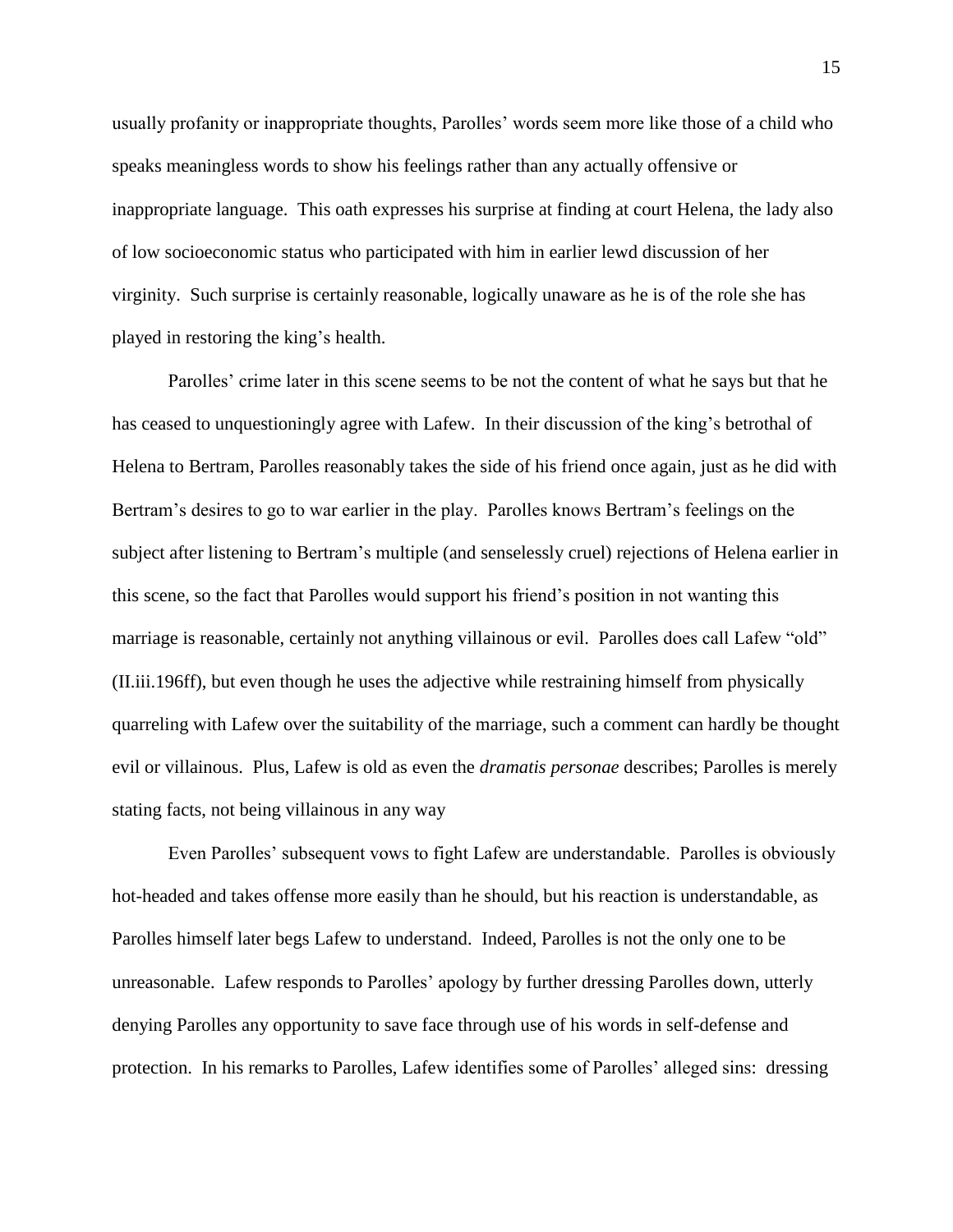in a way that offends Lafew and being "saucy" (II.iii.249-64). This instance provides another example of the baseless accusations this play's other characters level against Parolles. Lafew cannot explicitly or objectively name any actual crime here or after, and the audience has yet to see Parolles commit any true wrongdoing.

Perhaps a fault that could belong to Parolles, if one must exist, could be his ostentatious style of dress, though how such a sin is villainous finds no sufficient explanation within the play or beyond in the scholarship. However inappropriate Parolles' garb, his clothing cannot be so offensive as to merit Lafew's outrage. Other scholars have noticed as well that one of Parolles' significant flaws appears to be his style of dress. Huston makes several comments about this socalled sin, including that the "fashion-minded courtier" is "a curious mixture of the corrupt and the commendable" (431). Huston also writes that "[s]o long as he depends for his impressiveness upon a false art that covers rotten materials with a surface coating of bright color, Parolles is, beneath the fashionable clothes and rhetoric, a general offense'" (437). Another Huston observation is that "[i]t is wrong, for example, for Parolles to assume the dress of a courtier-soldier" (437). Rothman also points out that "Parolles should be dressed to fit the description of a 'snipt-taffeta fellow', a 'jackanapes with scarfs . . . in *villainous* saffron" (191, emphasis mine). Taking another equally insulting perspective, Doyle suggests that Parolles' deception comes by "disguising himself physically in 'the scarfs and the bannerets' [ii.iii.201] of costly apparel" (207-08). Scholars interpret Parolles' style of dress to be differently offensive, but all seem to agree that his dress is offensive.

Perhaps in their futile attempts to locate irrefutable evidence of Parolles' alleged crimes, these scholars and others may refer to Elizabethan sumptuary laws to illustrate how Parolles' dress may have been illegal; however, as McDonald acknowledges, "Tudor authorities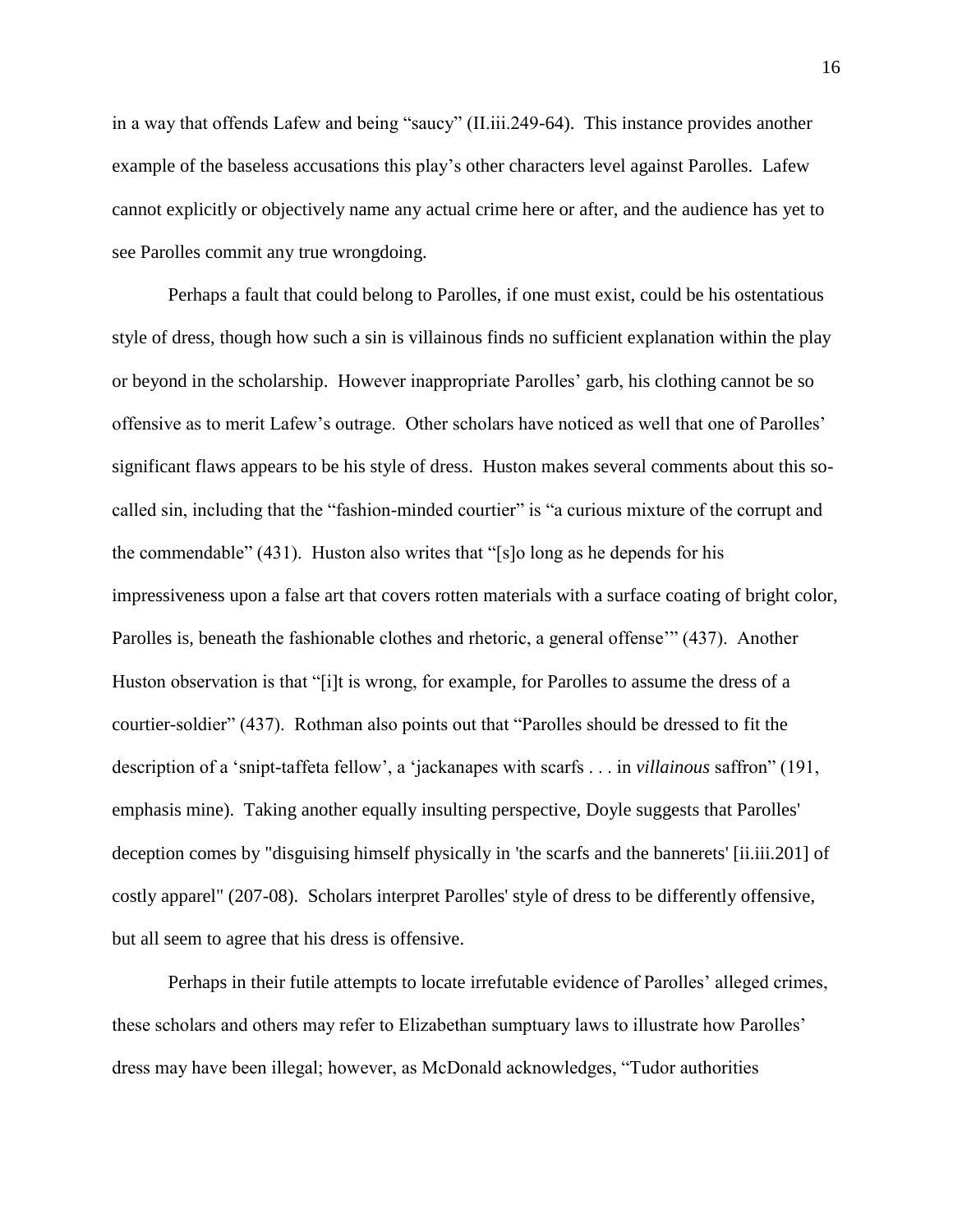*occasionally* sought to enforce the codes regulating dress, known as sumptuary laws, that had been on the books for decades but were *only intermittently observed*" (233, emphasis mine). Whether Parolles actually wore illegal clothing, this would have been neither a rare crime nor one with consistent punishment. Therefore, the apparent offense present in his dress only seems to meld together with Parolles' other perceived offenses to make Parolles the character everyone loves to hate despite his having committed no real sin of his own.

Richard bears some insight in his useful suggestion that Lafew in this scene is not even upset with Parolles directly but rather is "vexed at the man for the faults of the master" (151). If blame were necessary to ascribe to someone, a man who plans to go to war to avoid an unwanted wife seems at least as equally guilty as the friend who wishes to defend that man, if not more so for overreacting and rebelling as Bertram does. As Richard logically argues, no reason is present to find Parolles at fault here.

Parolles' conversation with Bertram upon his return to the stage mirrors their earlier interaction. Just as Bertram earlier wanted nothing more than for Parolles to approve and justify his own desire to go to war, so now, too, does Bertram want an unquestioning supporter instead of a thoughtful advisor with any wisdom of his own regarding Bertram's unwanted marriage. Parolles knows the always-pouting Bertram does not want advice or comfort. Bertram wants someone to tell him that he is correct to do as he pleases, and Parolles, as a good friend and subject and, more importantly, one interested in self-preservation and maintenance, supplies this service. Perhaps the more honorable thing to do would be to follow Lafew's example and lecture Bertram on doing what is right and noble, but to do so could jeopardize Parolles' friendship with Bertram as well as potentially endanger his favor with others at court, now shakier thanks to his disagreement with Lafew just before this point in the play.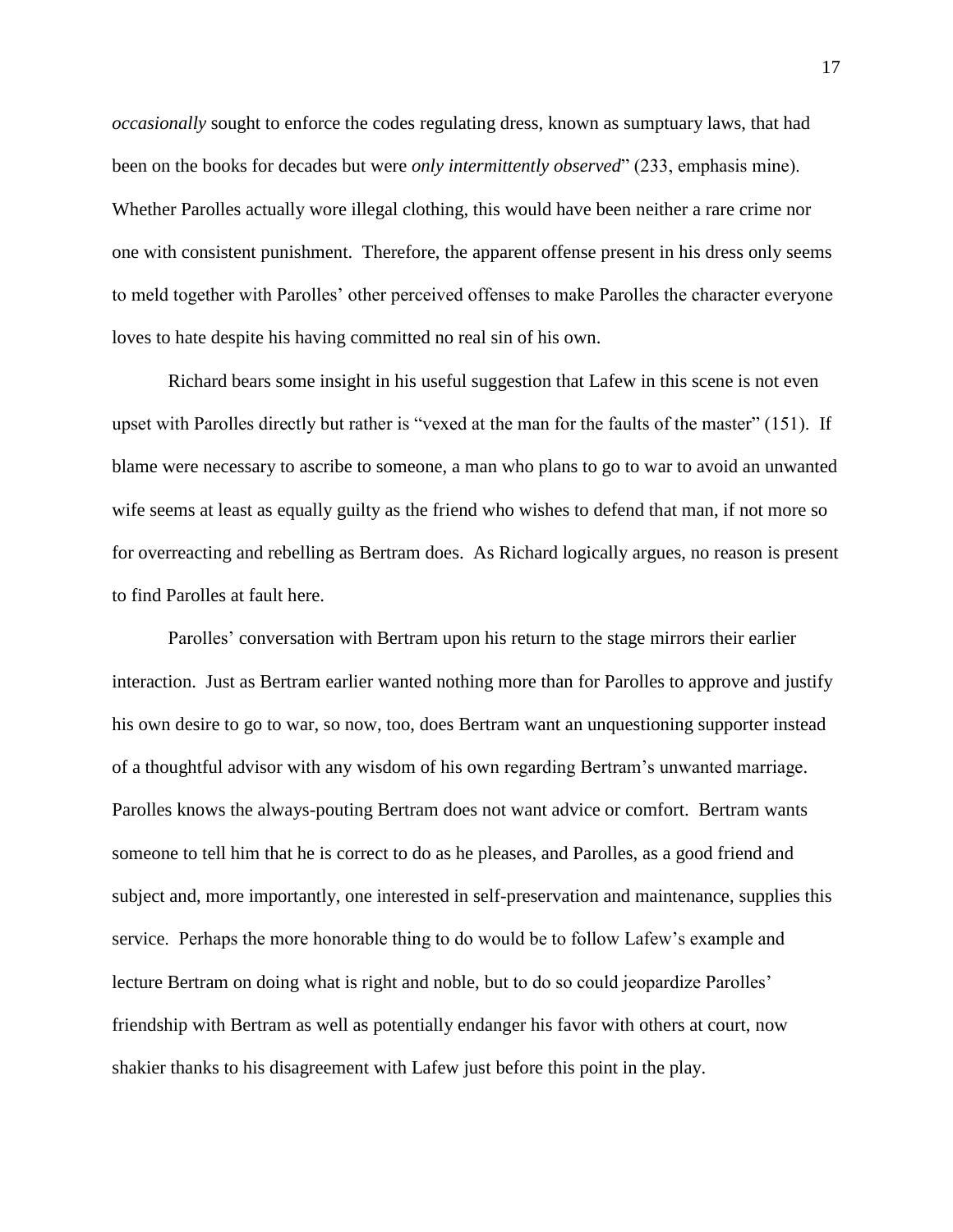Parolles may not be a perfect person, but he is eminently human, looking out for his own best interests, hardly a villainous behavior. Parolles constantly uses his words in acts of selfprotection. To berate Bertram for his childish and cruel temper tantrum would be the right thing to do for someone secure in his position, like Lafew, but not for Parolles. If Bertram can be as upset as he is with the king, the man in whose hands Bertram's fate rests as does an entire country subject to its king, how much more would he likely overreact if someone of lower socioeconomic status were to attempt to bring him to task? If he wishes to remain Bertram's friend or at least in Bertram's good graces, Parolles has no choice but to affirm whatever Bertram says.

Parolles continues to take care of himself by doing Bertram's bidding. Before he can even complete this task, however, Parolles must cross word-swords with the clown Lavatch. In this conversation, Parolles ends up being rather successful:

PAROLLES. Go to, thou art a witty fool, I have found thee. CLOWN. Did you find me in yourself, sir, or were you taught to find me? The search, sir, was profitable, and much fool may you find in you, even to the world's pleasure and the increase of laughter. PAROLLES. A good knave, i' faith, and well fed. (II.iv.32-38)

Most of Shakespeare's characters who cross paths with one of his fools end up looking much more foolish in contrast to the unexpectedly wise fools who confuse and frustrate the allegedlynot-foolish characters. In this encounter, Lavatch and Parolles seem to have a mutual understanding, perhaps even a respect, that stops Lavatch from making any of the frustrating commentary he inflicts on other characters like the countess in this play. Considering in Shakespeare's plays that other characters often lose verbal battles to the fools who engage them in witty badinage, Parolles' not-defeat, more like a draw, in this exchange is commendable, certainly not villainous.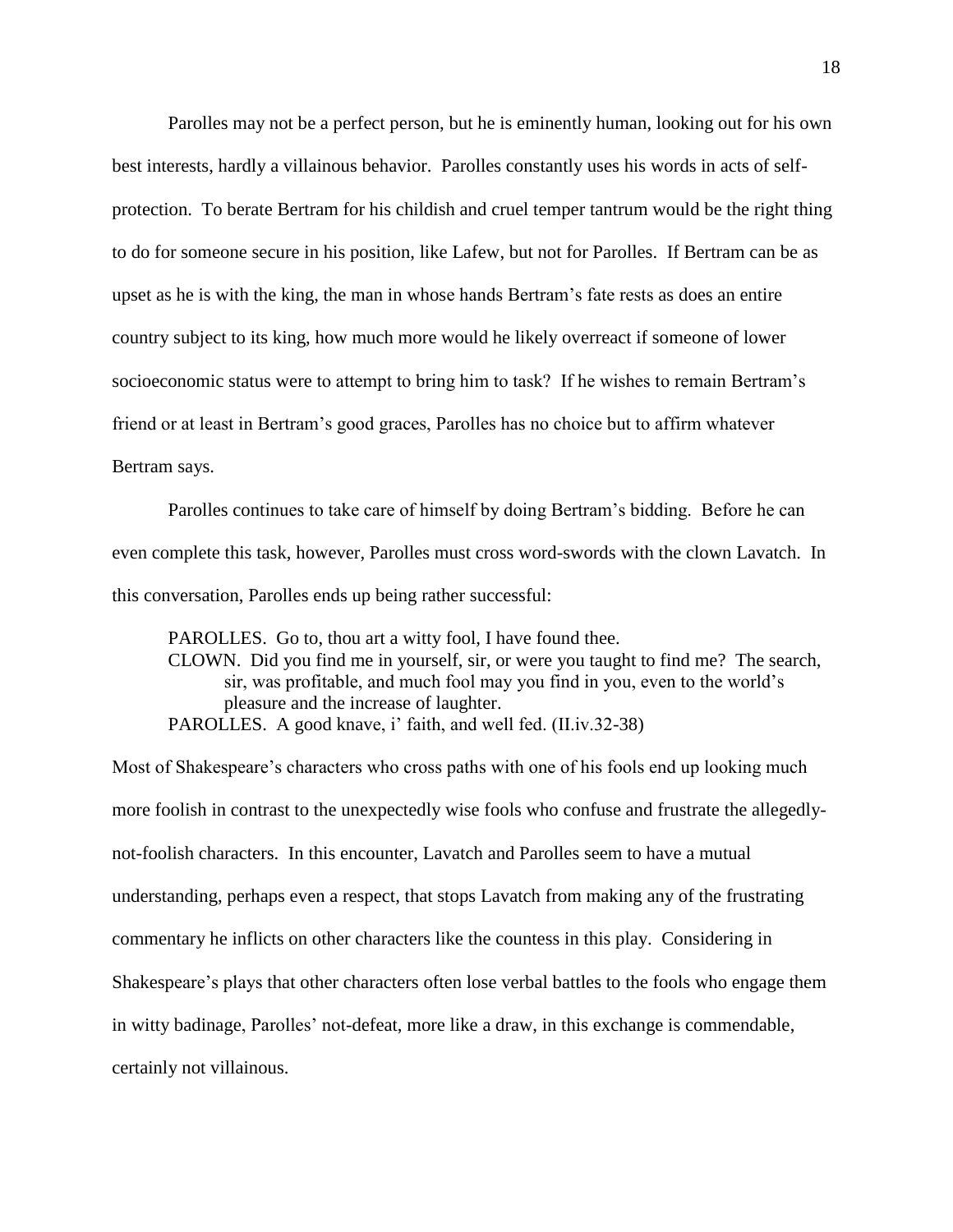Later, when Parolles speaks with Helena to dismiss her to the Countess Rossillion at Bertram's request after his verbal duel with Lavatch, he is little more than Bertram's mouthpiece speaking Bertram's will. If Parolles were to say anything inappropriate or villainous, which he does not, such words would still not be entirely (if at all) the fault of Parolles himself when he is little more than messenger in this instance. Throughout the first two acts of *All's Well That Ends Well*, it seems that even in questionable situations that make others of the play's characters appear to be foolish or even villainous, Parolles is neither of these adjectives.

In Act III when the countess and Helena bemoan Bertram's behavior, Parolles' character suffers once again an unjust attack based solely on his friendship with and alleged influence on the count. The countess and a lord in conversation agree that Parolles is "[a] very tainted fellow, and full of wickedness. / My son corrupts a well-derived nature / With his inducement" (III.ii.87- 89). Interestingly, the countess here blames "tainted, wicked, and corrupting" Parolles for her own son Bertram's egregiously poor behavior. Richard seconds the countess' contention, writing that "Parolles has clearly corrupted Bertram" (151), an often-appearing theme in Parolles scholarship. She neglects to remember at this point that of the two men, her son has the upper hand in class and power, therefore a greater responsibility. Even if Parolles deserved such adjectives as the countess assigns him (which still are yet unsupported), Bertram should be perfectly capable of making his own decisions for which he should be held responsible. Increasingly, it seems that Parolles' alleged sins only come from everyone else's ill views of him.

It is in this scene perhaps that Parolles' nature as innocent, involuntary scapegoat begins to make itself most indisputably known. As Doyle points out,

This "doubling" of the scapegoat with a social superior is reiterated in *All's Well That Ends Well* where the unwilling manservant Parolles is accused of poisoning the mind of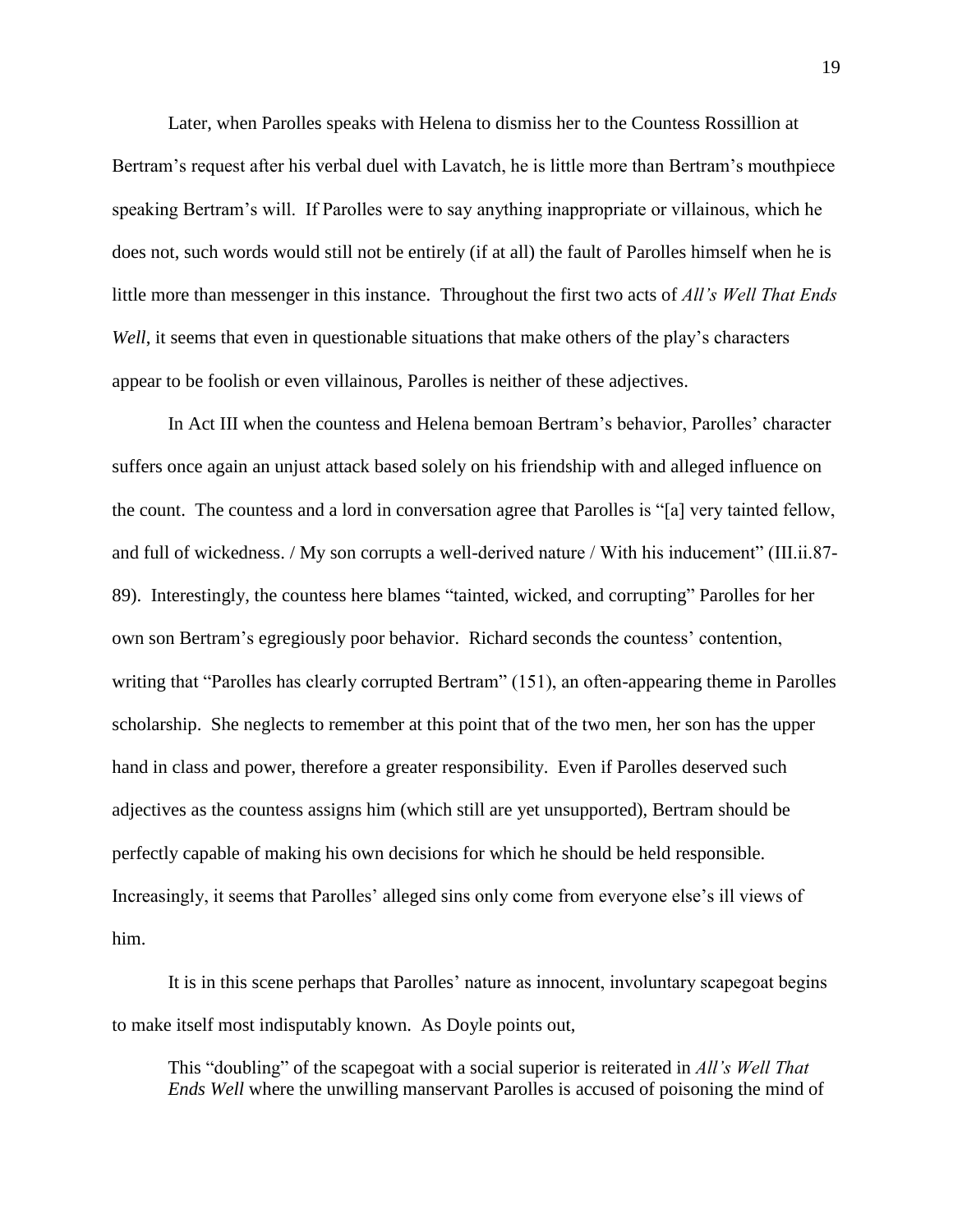another "foolish idle boy", (IV.iii.199) the willingly transgressive Bertram, Count of Rousillon. The inferior is scapegoated for the superior's injustices. (200)

Doyle's use of the scapegoat as literary device helps to illustrate the injustice of the play's characters' tendency to find Parolles guilty of Bertram's sins. If Parolles is to truly be the villainous character almost everyone believes him to be, he must commit a crime of his own to illustrate evil, wicked behavior, yet so far, the only sins for which anyone desires to hold Parolles accountable belong not to Parolles himself but rather to Bertram. Doyle's work not only usefully provides the scapegoat literary device as a way to understand the play's own misunderstandings and audience's subsequent misunderstandings of Parolles' behavior, but the author also finds another interesting parallel in that "the dramatic life of the scapegoat is a *parole* in the Saussurean sense" (207). Without delving into the larger implications present in Doyle's argument, the fact that Doyle connects the scapegoat's experience to the French word that serves as basis for Parolles' name further strengthens the connection between the scapegoated character and his name.

Further frustrating about the unmerited cruelty present in Bertram's mother's assessment of her son's friend and its timing. Countess Rossillion, like other characters in the play, disparages Parolles at a time when he both seems undeserving of such judgment as the wrongful target and also is unable to defend himself. Parolles uses his words for self-preservation and defense, but he may not do so when he is not present to speak. Also guilty of attacking the defenseless Parolles in a situation that permits him no real recourse, in the first appearance of the Italian ladies, they speak of the French forces that accompany the Florentine army, including Bertram and Parolles:

WIDOW. I have told my neighbor how you have been solicited by a gentleman [Bertram's] companion.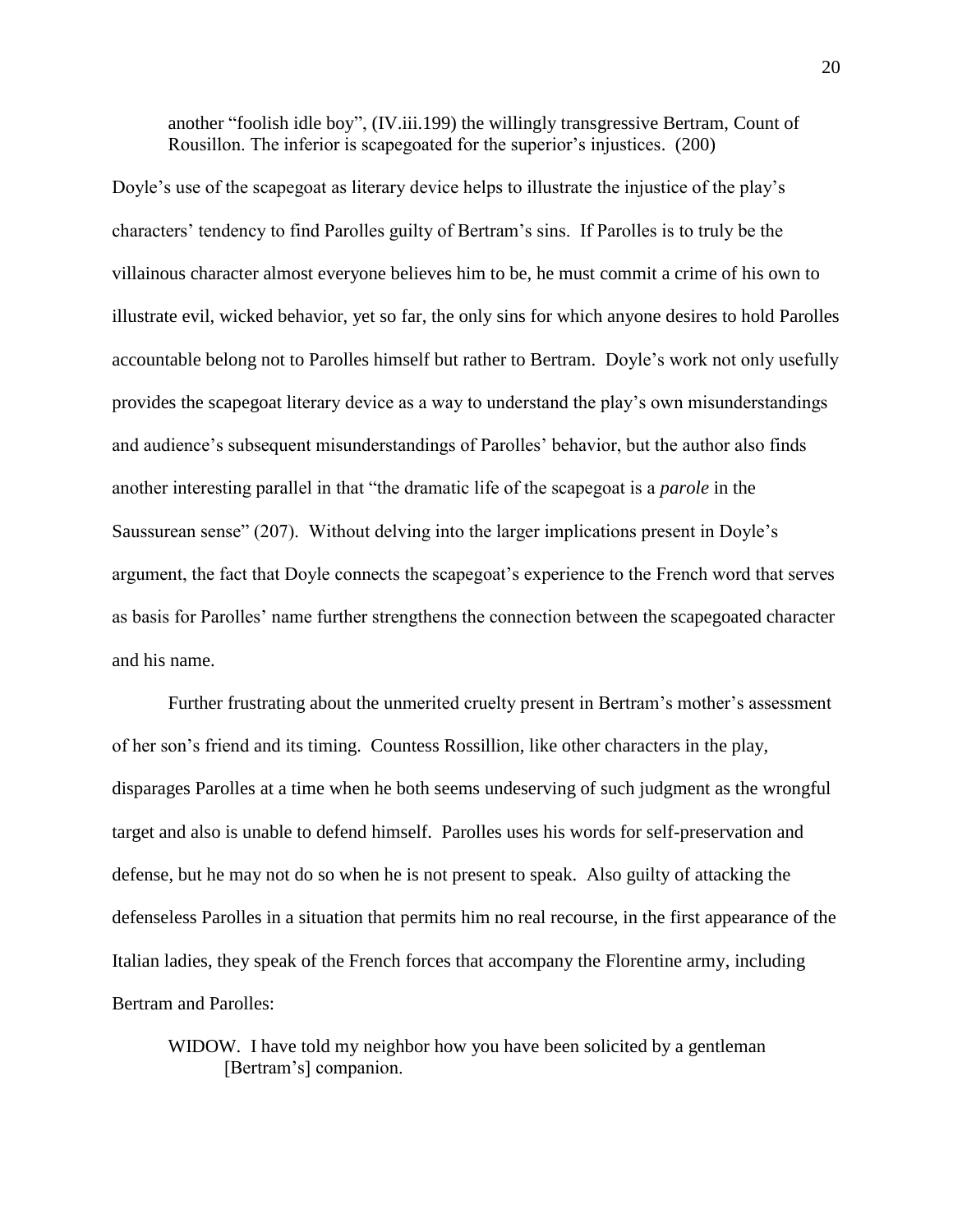MARIANA. I know that knave, hang him! One Parolles, a filthy officer he is in those suggestions for the young earl. Beware of them, Diana; their promises, enticements, oaths, tokens, and all these engines of lust, are not the things they go under. (III.v.14-20)

Though once more characters on stage refer to behavior, in this case "filthy" behavior, the audience lacks any direct proof of such behavior. They haven't seen the behavior these ladies mention, just as they haven't seen any bad behavior at all. The only proof the audience can have of the inappropriate behavior these ladies reference is what they say, and the audience has no reason to trust the word of these ladies over the word of Parolles.

Audiences who have yet to see any inappropriate behavior on the part of Parolles must evaluate with some skepticism any claims the Italian ladies make regarding Parolles' behavior. It would be ignorant to forget Parolles' lewd conversation with Helena; certainly possible is that what these ladies say could bear some degree of truth. It is possible that Parolles did himself make untoward advances towards these Italian women and encouraged others to do the same, but it is worth noting that Parolles is but one of the men of whom Mariana speaks, and no irrefutable evidence exists in the play to demonstrate Parolles' inappropriate behavior, in contrast to the direct proof the audience does receive later regarding Bertram's own misbehavior.

Immediately following her identification of Parolles, tellingly, Mariana switches pronouns from the singular "he" to the plural "their" and uses that word throughout the rest of her warnings. If Parolles were remarkably worse than any of these other men attempting to take advantage of these women, these ladies would be able to explicitly identify Parolles' evildoings. They do not. As well, worth noting is that earlier in the play the French king says,

Those girls of Italy, take heed of them. They say our French lack language to deny If they demand. Beware of being captives Before you serve. (II.i.19-22)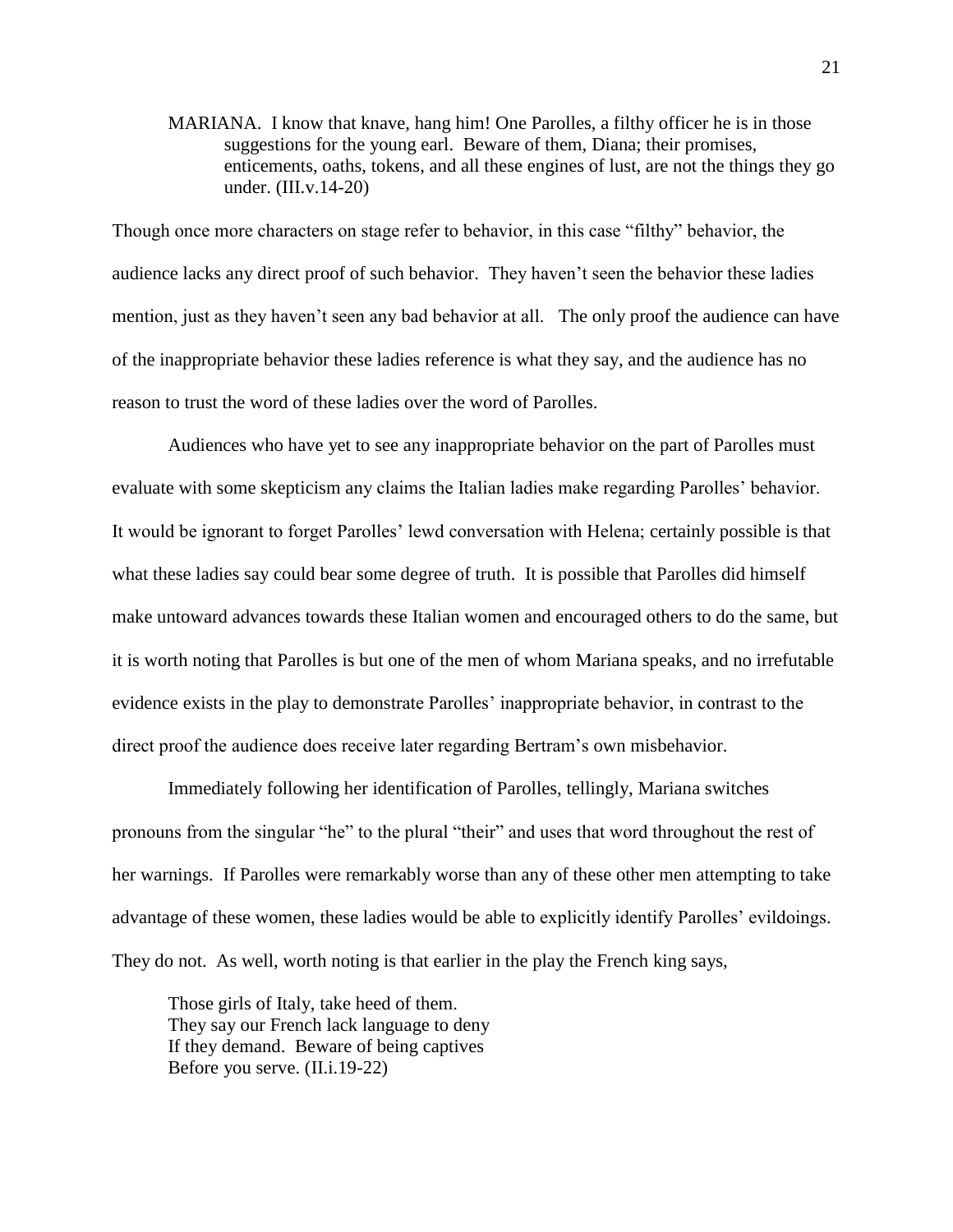If any Frenchman, Parolles included, is guilty of the sin of assuming the Italian women to be willing participants in illicit rendezvous, such an assumption originates with the highest earthly authority Parolles serves. To single out Parolles for this attitude is unfair as well as baseless. Also worth noting is that the only evidence that Parolles has behaved inappropriately are the words of these women, one of whom later willingly engages in the bed-trick, so the source of these allegations requires the audience to evaluate all the information they have in determining Parolles' behavior to be inappropriate and to remember that Parolles, unlike others, uses no false words to set traps. His actions, if somehow not totally blameless, are at worst no more worthy of condemnation than any other of the play's characters.

Parolles' reputation continues to suffer attacks, continuously and especially when he is not present to mount any sort of defense through the use of words that is necessary to him for his self-preservation and protection. Later in Act III when she meets the Italian women, Diana tells Helena that Parolles (who is absent from the stage at this point and therefore unable to defend himself or tell his own side) speaks poorly of Bertram's wife, not knowing to whom she speaks. This comment probably bears a reasonable degree of truth, since the audience has earlier witnessed Parolles' attempt to further ingratiate himself with Bertram by agreeing about the unfairness of the undesired nuptials. Nevertheless, without having witnessed such comment in this case, the audience has no substantial idea of the nature, content, or veracity of these alleged words. Diana's obvious bias against Parolles further leads her to tell Helena about

[y]ond […] same knave that leads [Bertram] to these places. Were I his lady, I would poison that vile rascal[,] . . . That jack-an-apes with scarfs. (III.v.82-86)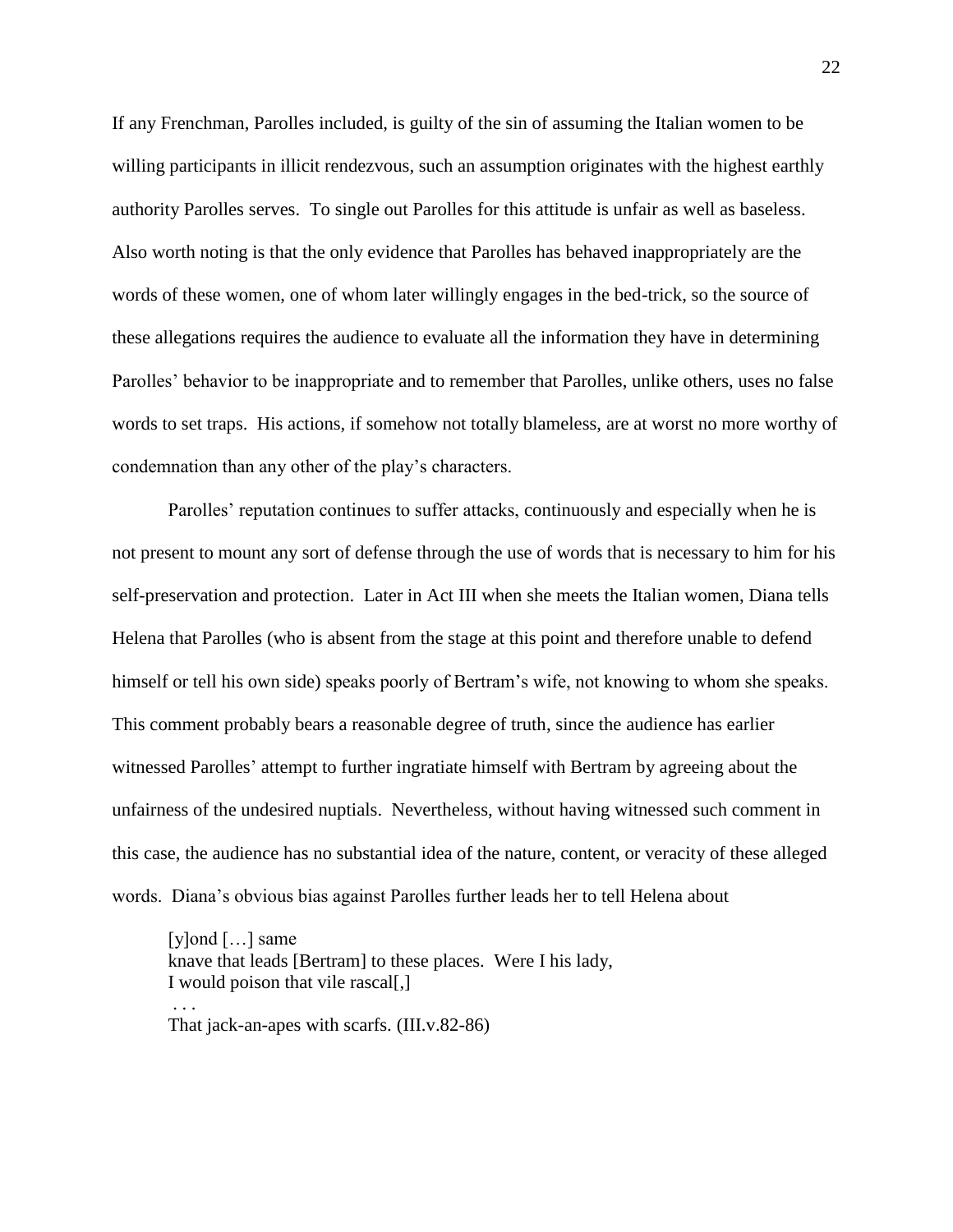Diana apparently feels that Parolles has so offended her that she vows were she married to him, she would kill him. Diana and Parolles have yet to interact directly in front of the audience, so whatever could bring about such vitriol is not apparent at this point and never surfaces. Because the audience has yet to witness any interaction between these two characters that could explain either Diana's vitriol toward the defenseless Parolles, or, better for those who see Parolles as villain, provide irrefutable proof of Parolles' sins, audiences can and should question the veracity of Diana's claims.

Most scholars who label Parolles a villain concur that his crowning failure begins with Parolles' falling into the soldiers' trap. At this point Parolles makes the empty vow regarding the drum: "It is to be recover'd. But that the merit of service is seldom attributed to the true and exact performer, I would have that drum or another, or *hic jacet*" (III.vi.60-63). Parolles is aware of the futility of such a vow, as are the other men in this scene. Such a promise can only result in failure: Parolles will not be able to recover the drum, as everyone knows. He will either have to find another drum and lie, or make himself look valiantly wounded to prove his attempt, another sort of lie.

Further devastating regarding Parolles' promise is the drum's status as symbol of honor. Morris points out that "historically [drums] would have been a symbol and rallying point as we now rally round a flag and national anthem. When the French drum is taken, it's far more than a drum." Parolles' plan to reclaim the drum is, in other words, Parolles' plan to regain the honor of the drum for his side and, more importantly for himself. In a war that seems more a game for men than a battle over any real issue, with men who choose fighting in this war as a chance to avoid the wives they did not want in the first place, honor seems long gone; therefore, what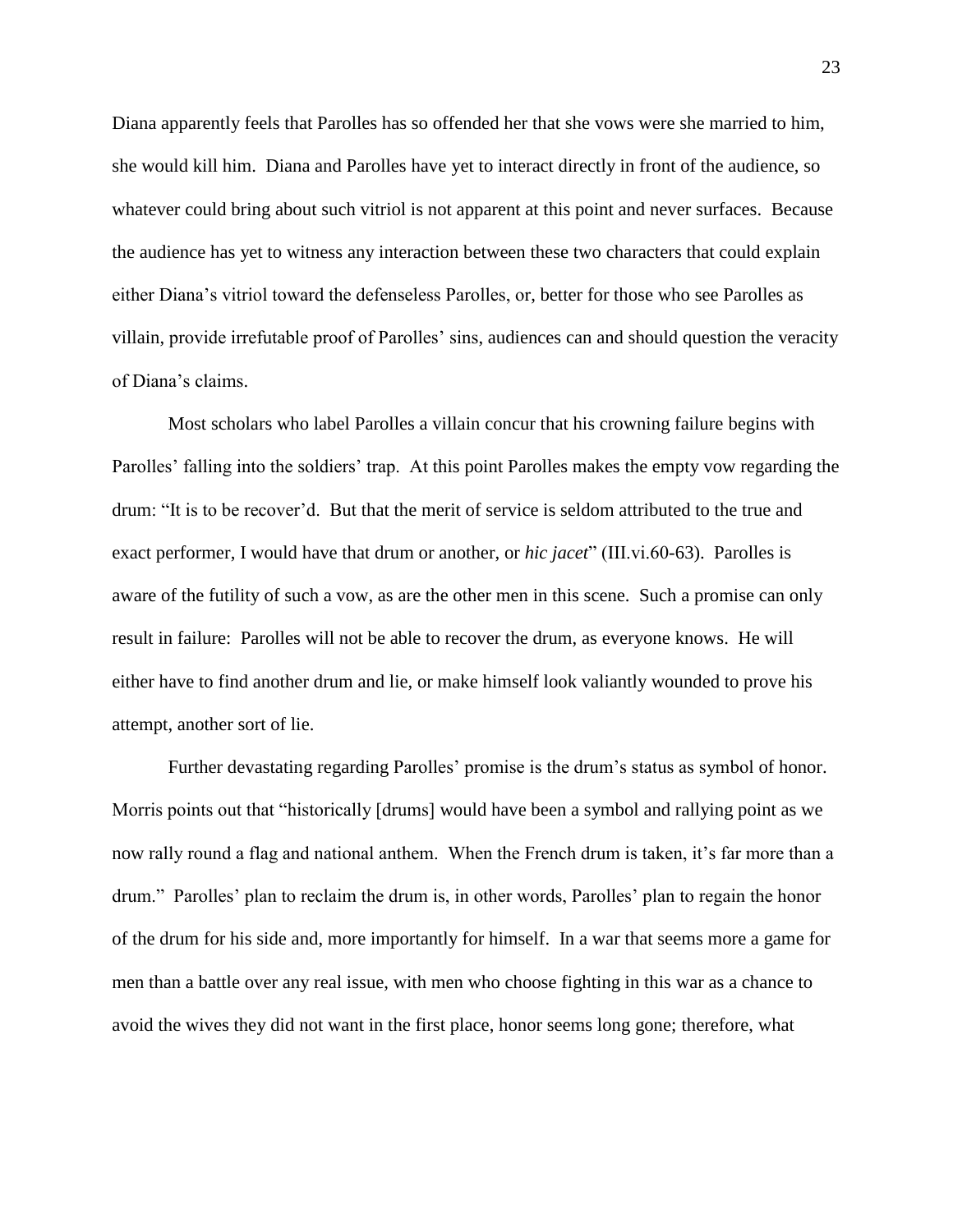would be an impossible task under normal circumstances becomes even more farfetched in this situation.

In fact, scholars who cite Parolles' empty promise as the beginning of his failure have yet to describe any possible alternative for Parolles in this situation. What else can he do but vow to fix this problem presently facing the Florentine army? To remain silent would make him look weak and ineffective, unthinkable for a soldier even in this apparently meaningless war. If Parolles sees his friendship with Bertram once again at stake, as Pearce sensibly suggests in these circumstances, it makes sense that "Parolles pretends to undertake a hazardous quest to win honor and deserve Bertram's love (hazarding his life and honor to recover a drum). Parolles' ambition is only to seem to deserve well" (80). The men testing Parolles believe the trial they plan for him is still to come, but by even putting him into this situation, they have already begun an impossible test for Parolles to pass successfully. To refuse to go after the drum would condemn Parolles just as much as his vow does.

Parolles' most enigmatic line occurs when he leaves this scene: "I love not many words" (Shakespeare III.v.84), important both for its own meaning and for the response it inspires. Especially from Parolles, a character whose name literally means "words," this is a puzzling sentiment. The ambiguity in this line is a prime example of a feature of the English language: emphasizing different words in the same phrase or sentence changes the meaning entirely. Is Parolles saying that he does not love as many words as other people may? Is he saying he does not love but only likes words? Does "not many" mean that he loves only a few words? Or should the emphasis be on "words" to mean a preference for actions instead? Rather than attempt a conclusive definition for this ambiguous statement, the important task is to note this example of Parolles' skill with words, borne out of their role as his only and best mode of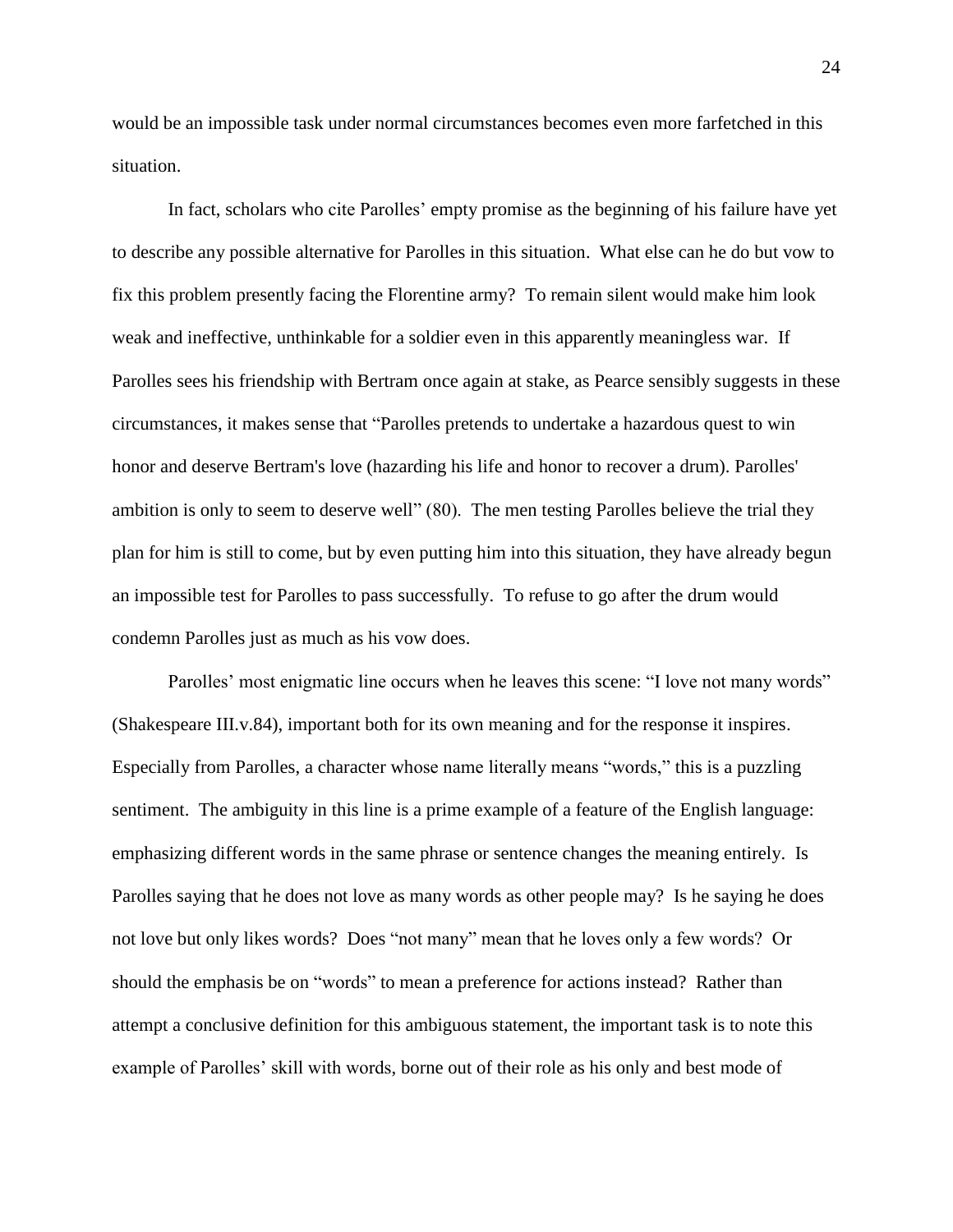protection. His comment causes one quick-witted lord to respond, "No more than a fish loves water" (III.v.85), but if this lord means to insult Parolles, the speaker has failed. Fish live in water, necessarily so. In other words, just as a fish loves that which is part of its life-sustaining environment, of course so, too, does Parolles value words as part of his own life-sustaining environment. It may even be that Parolles says this line anticipating the lord's response, which gives him the justification that proves language is Parolles' skill and protection. Not only does this line demonstrate the value of words for Parolles, even if this line lacks a straightforward and indisputable meaning, but it also belies the fact that Parolles' words will save his life later in the play.

Parolles' alleged treachery continues throughout his capture. Once again, even before Parolles enters the scene, other characters are denigrating him with no hard evidence as usual. Bemoaning his fate and trying to decide the best way to save face, honor, and his life, of course Parolles stumbles literally and figuratively into the trap his so-called friend Bertram has permitted other soldiers to set for him. As Parolles' captors spy on his self-preserving bumbling, they note that Parolles says that he finds his "tongue is too foolhardy, but [his] heart hath the fear of Mars before it, and of his creatures, not daring the reports of [his] tongue" (IV.i.28-31), to which one of his captors says that this is "the first truth that e'er [Parolles'] own tongue was guilty of" (IV.i.32-33). If this captor spoke truly, that Parolles has never spoken truth before this line, the audience should be able to recall at least one other of Parolles' lies. As this close reading has so far demonstrated, they will not be able to, because Parolles has yet to lie or even utter anything approaching falsehood. In fact, the "foolhardy" nature of his tongue that Parolles references may preview Parolles' biggest flaw yet, not as a liar but rather as someone who dares to utter unpopular truth.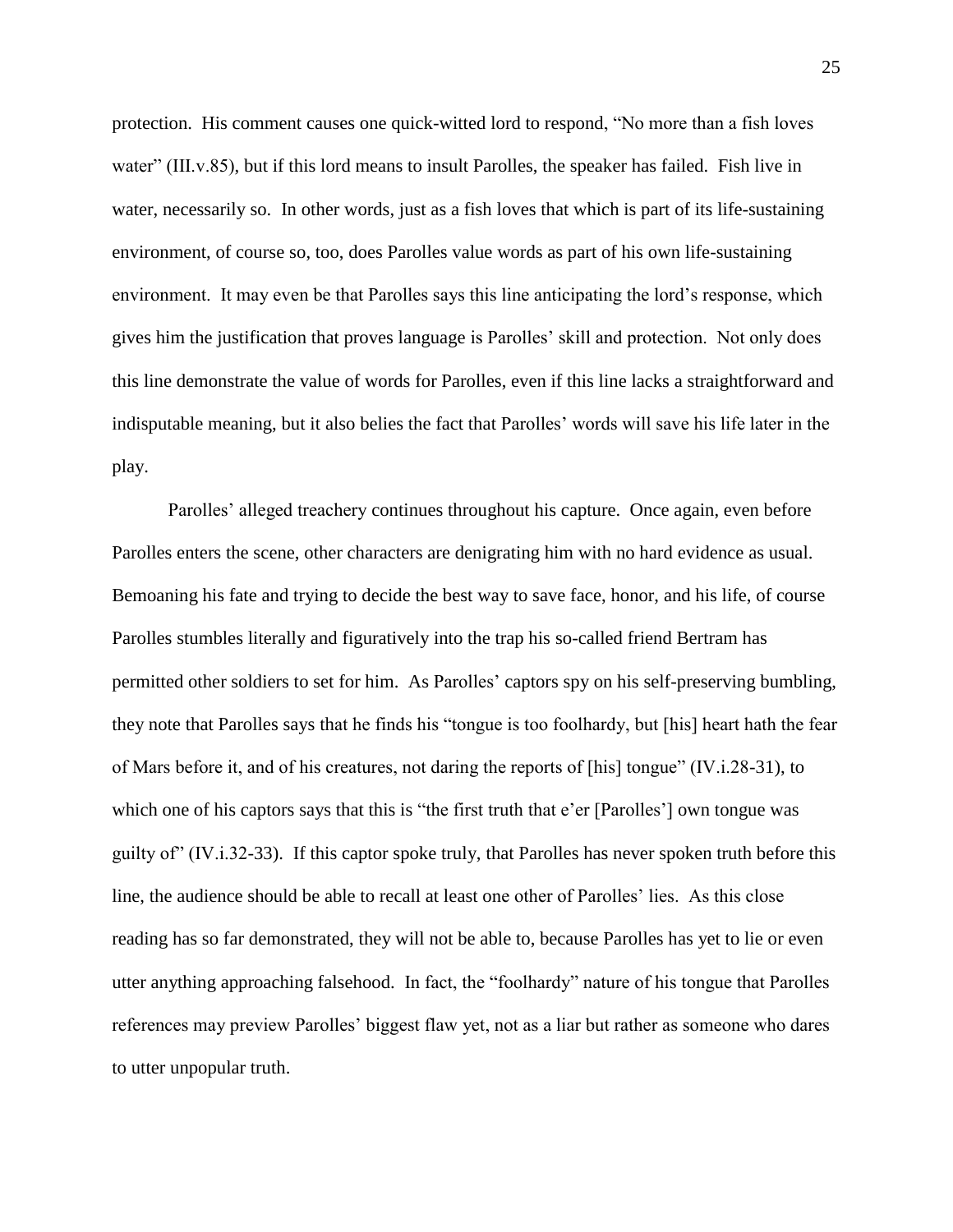In this scene Parolles struggles not because of the physical bindings but because of the verbal bindings that his captors use. He only has one person with whom he can verbally spar (his preferred mode of self-preservation and protection), and he allows himself to be so vulnerable that he reveals the true import of words for him: "I shall lose my life for want of language" (IV.i.70). At this moment Parolles' weakness is apparent to his captors, thus enabling them to see the best way to further ensnare Parolles in their trap and to unnecessarily humiliate the soldier who at least partially was attempting to preserve the honor of this ridiculous army in his quest for the stolen drum. Like Parolles says and will demonstrate, he needs language to survive.

To deny Parolles language is the only sure way to defeat him, knowledge the captors use. To protect himself, Parolles says, even

all the secrets of our camp I'll show, Their force, their purpose; nay, I'll speak that Which you will wonder at.

If I do not, damn me.  $(IV.i.84-87)$ .

. . .

If "damn me" means "kill me" or something equivalent, then the audience can see that Parolles' focus is not necessarily on revealing the secrets the captors want to hear to finally lend some credibility to the unfair mischaracterization everyone thrusts upon Parolles. Instead, this comment prefacing the rest of the confessions indicates that everything he says from this point forward comes from the mouth of one who fears for his life. Just as a coerced confession is invalid in legal proceedings today, so, too, should we remember that the words Parolles says during his capture are the words of a man who seeks to use language as self-preservation and protection. He will say whatever necessary, regardless of anything, to save his life. Parolles seems to be guilty in this case of the betrayal of his friend and fellow soldiers, and indeed he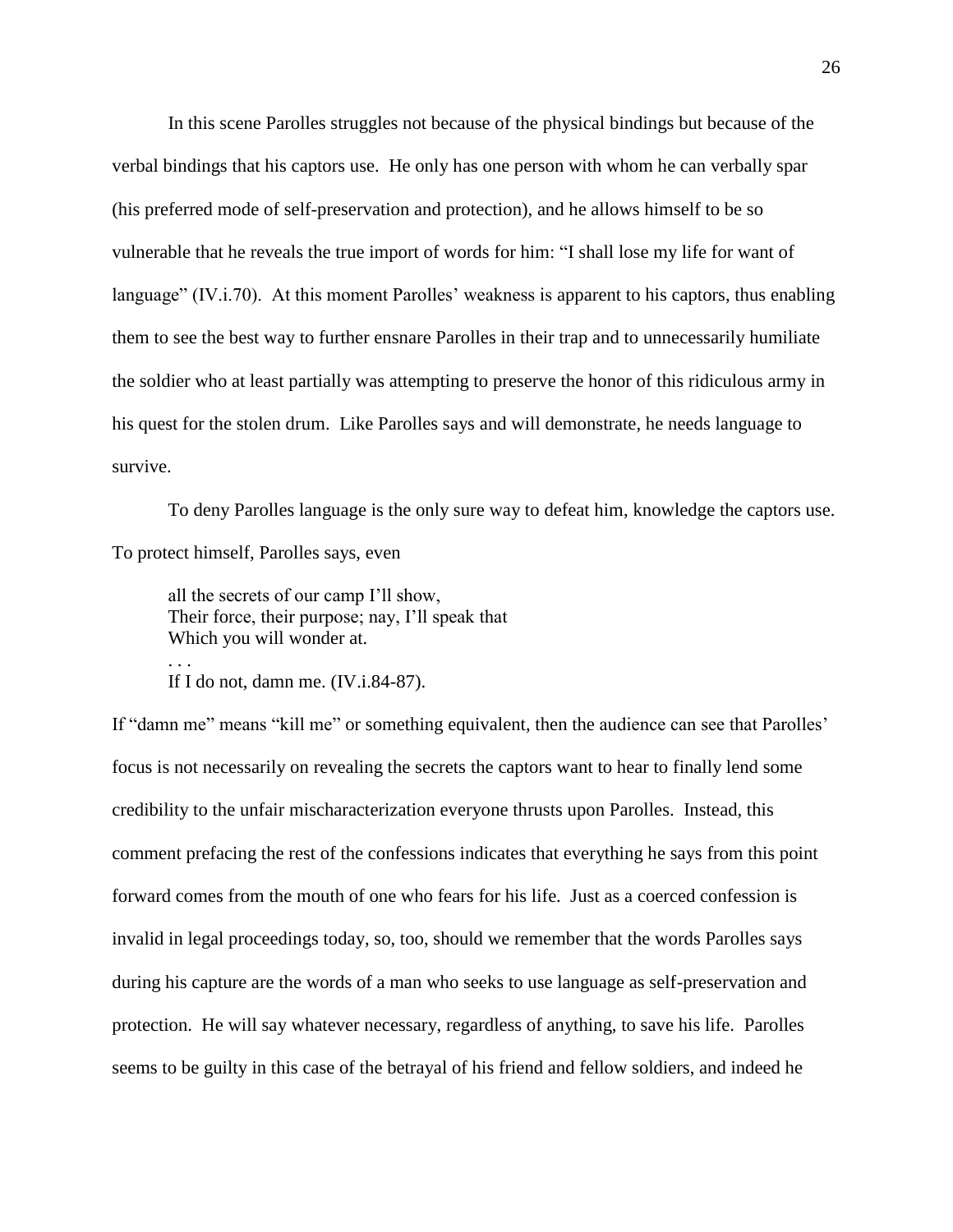appears to accurately divulge every bit of information he has, but does he have an alternative in this situation? Words are all Parolles has and the best of what he has, so of course he will plead for the chance to use those words and save himself. Perhaps he could lie in this confession and avoid betrayal, but the consequences that could follow such lies would be mere speculation, and further, Parolles has not lied prior to this point, so expecting him to lie now is not necessarily reasonable or logical.

Parolles' alleged villainy peaks during his coerced confession, according to characters within the play and the play's scholarly critics. Because he truthfully admits everything he knows about the Florentine army, Parolles offends Bertram and the other lords and loses their respect. The wrong Parolles commits at this point comes not from wicked lies but rather from Parolles' ability to use language in such a way that reveals to characters, especially Bertram, what their moral character looks like in contrast to how each character idealizes himself. Interestingly, Calderwood suggests that Parolles' villainy stems from his desperate lies in this scene (75) just as Doyle takes for granted that Parolles is deceptive throughout the whole play (207), but both scholars fail to explicitly name any of these lies. Though some scholars point to this scene as evidence of his lies, Parolles not only tells everything but also tells everything so truthfully that his captors feel compelled to comment on his accuracy. Therefore, Parolles cannot be a villain due to a counterfeit nature as Bertram claims (IV.iii.99). Instead, for Bertram, Parolles' so-called villainy comes from telling the truth, despicable as it is. As well, audiences know that the lords think lowly of Parolles from the very beginning because they have earlier called him a liar. This should always be in the mind of audiences, reminding them of the bias of the lords present in their views of Parolles.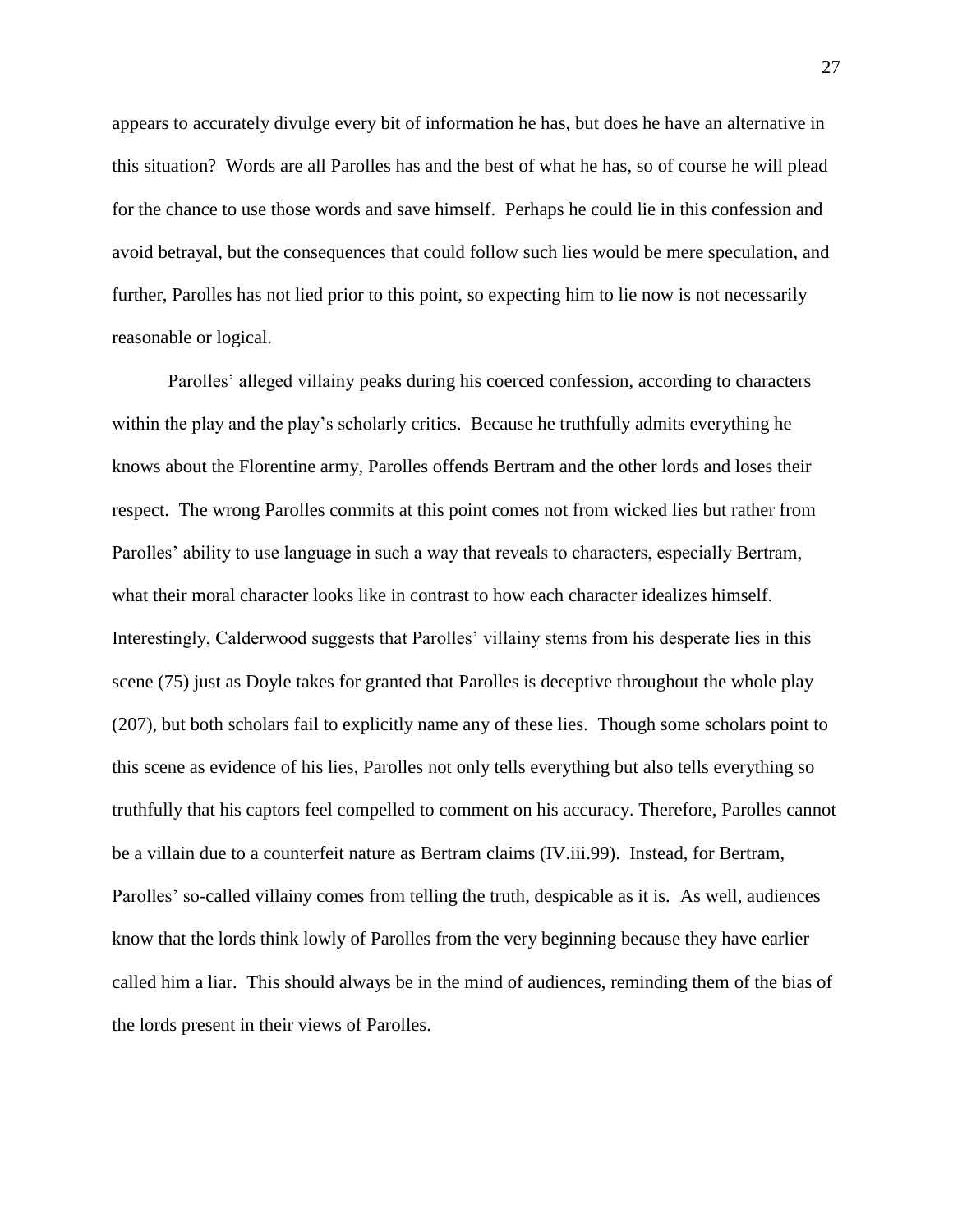While the lords' poor opinion of Parolles is not a surprise, Parolles and Bertram have appeared before this point to be friends, at least as well as people of different socioeconomic status in the play's setting can be. Therefore, Bertram's unwarranted reaction to Parolles appears to stem not from outrage at lies but rather from an offended reaction to Parolles' honesty. At this moment, Parolles lifts any remaining veil off Bertram's character to reveal within the play and beyond who this count truly is:

"Dian, the Count's a fool, and full of gold— $\ldots$ "When he swears oaths, bid him drop gold, and take it; After he scores, he never pays the score. Half won is match well made; match, and well make it; He ne'er pays after-debts, take it before, And say a soldier, Dian, told thee this: Men are to mell with, boys are not to kiss; For count of this, the Count's a fool, I know it, Who pays before, but not when he does owe it." (IV.iii.211-230)

Reading the letter he planned to send to Diana, the woman Bertram plans to bed, Parolles lies not once. He notes that Bertram is a fool, full of gold, who believes that he can dangle his money to entice people without needing to settle his debts. Further, Parolles recognizes the childish character Bertram fails to see in himself, calling his friend a boy, not a brave soldier. Of course, Bertram does not like this description, much less so because it happens in front of the soldiers with whom Bertram believed he would watch Parolles' humiliation unfold, not his own.

Bertram appears to want sympathy from the other lords. He wants someone else to notice Parolles' alleged treachery; unfortunately for Bertram, Parolles has revealed to everyone Bertram's true moral character, and the lords do not respond as Bertram wishes they would. Bertram is frustrated by Parolles' revelation, but the other lords seem almost impressed at Parolles' audacity. The man whom they believed to be a liar turns out to be perhaps the most truthful character in this scene, and the lords seem to agree with Parolles' commentary, lessening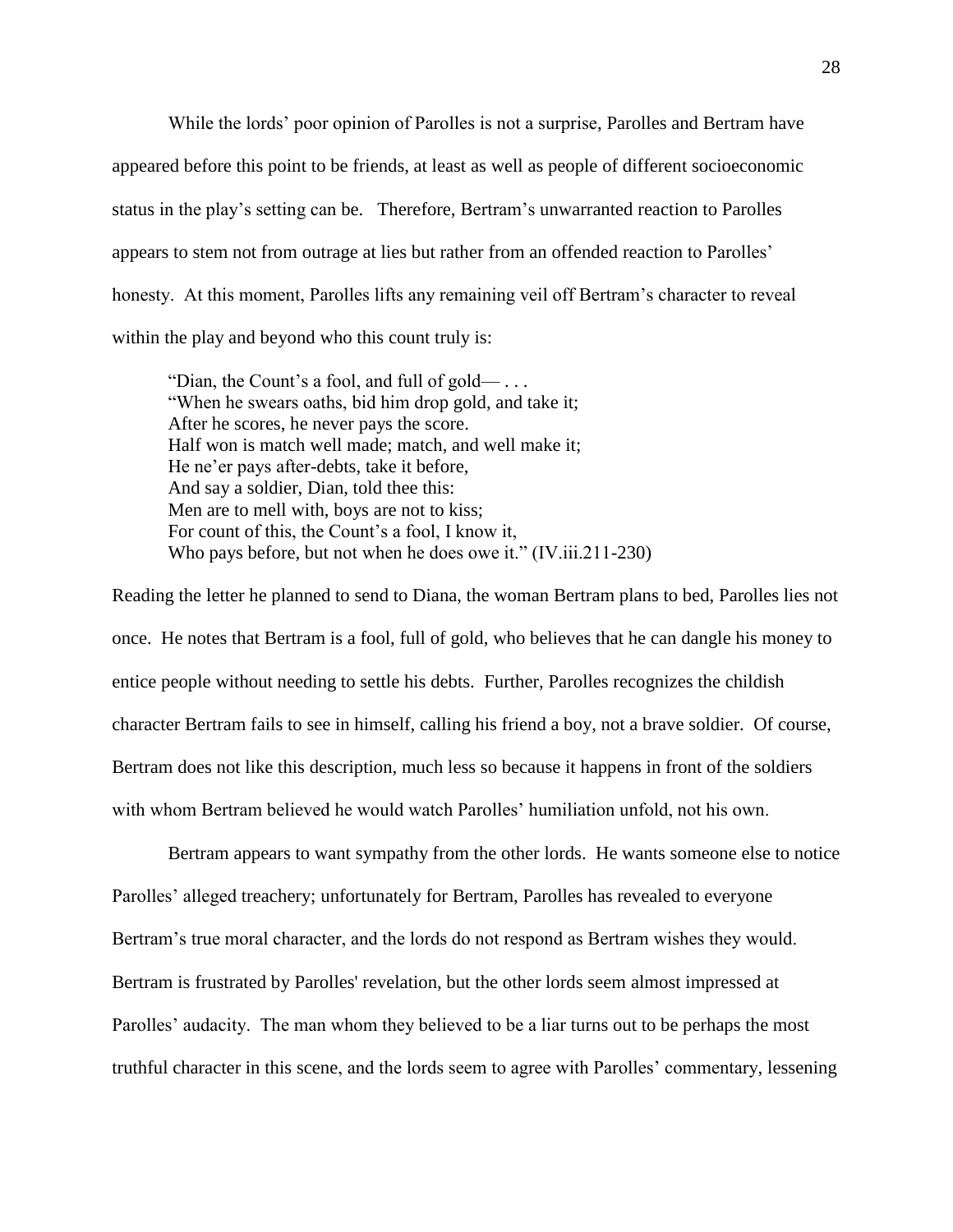Parolles' poor reputation in their minds if not eliminating it all together. The real reason Bertram thinks Parolles is a villain (the reason scholars universally seem to ignore) is that Parolles dares not to lie but, rather, to tell the truths he knows. He speaks the truth. He uses his words, recognizing in this case that revealing the truth is what he needs to do to enable himself the chance to speak long enough to save his neck. It is this honesty that seems to be what earns him his bad reputation, not the lies or wickedness of which others in the play and beyond baselessly accuse this character.

Had this situation actually been one of a captive prisoner confessing all, Parolles' honesty could appear to be treachery in his traitorous tell-all. After all, he reveals details that would greatly benefit an opposing army. Parolles knows he is the braggart soldier Shakespeare uses in this character's creation; his willingness to reveal all he knows seems to be in direct contrast to what a soldier should do. Divulging this privileged information is entirely inappropriate for a soldier, and so any criticism of Parolles as braggart soldier, *miles gloriosus*, does find some justification, though such evidence of his flaws does not constitute the lies and wickedness he has failed to display. Furthermore, such confession is entirely logical from a man who wants nothing more than to save his life and knows the only way he can do so is through language, a perfect description of Parolles.

In fact, in contrast to Richard who suggests that "Parolles' fatal aspect is his inability to recognize or define himself in his language" (152), Parolles knows exactly who and what he is, just as the entry on Parolles in the *Salem Press Encyclopedia of Literature* states: he "has no illusions about his own character" ("All's Well That Ends Well: Analysis of Major Characters"). Doyle affirms this idea, writing that Parolles revels in the confidence he possesses as "the thing that I am" (216). An example of Parolles' self-awareness occurs when he says, "If ye pinch me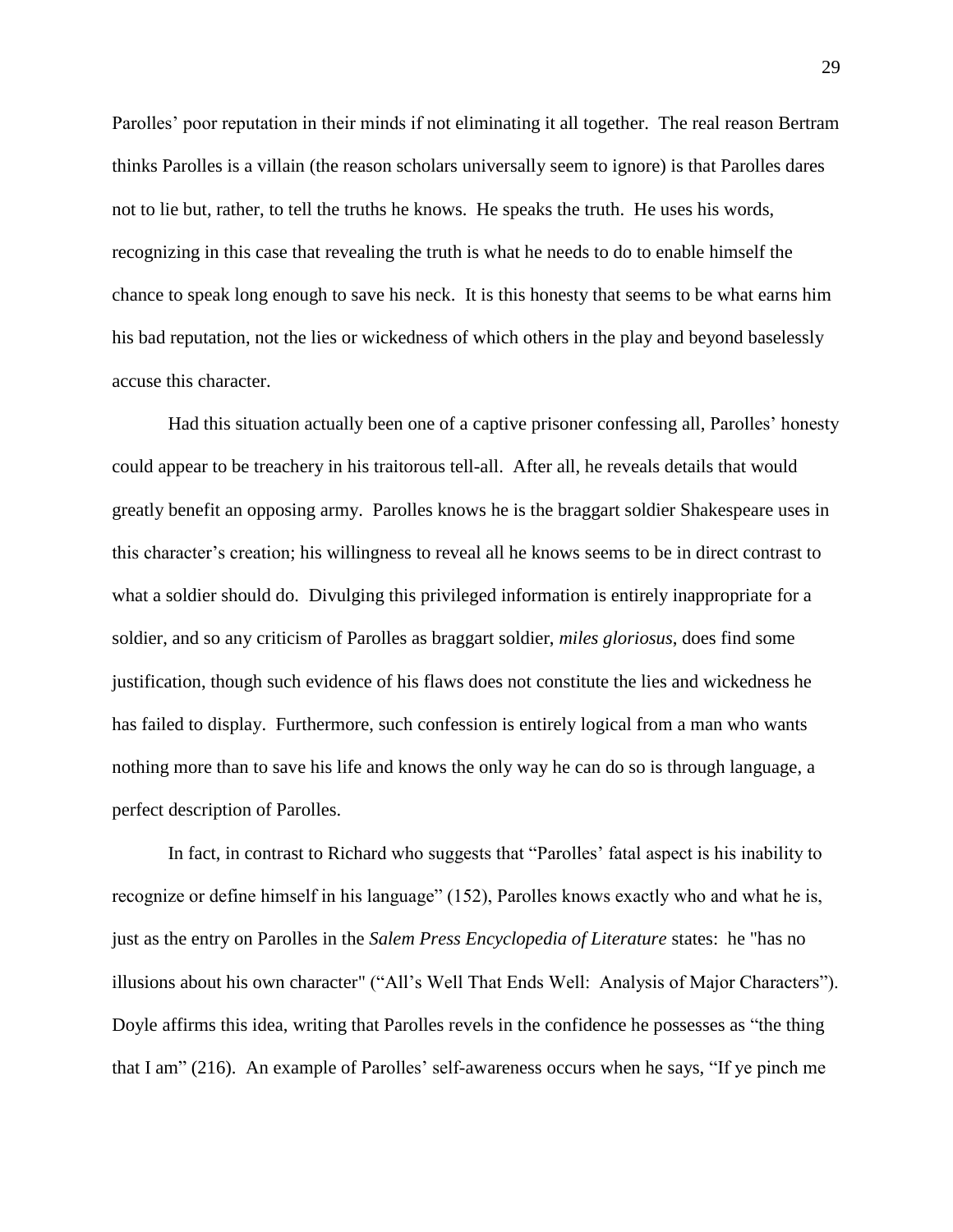like a pasty, I can say no more" (IV.iii.123). Though the nobler behavior in such circumstances probably would be to keep one's mouth shut and deny the captors the information they seek, though other characters call him such, Parolles never claims to be noble.<sup>4</sup>

Later, Parolles acknowledges the inevitability of his confession: "Who cannot be crush'd with a plot?" (IV.iii.325). Despite calling him a villain, even Richard acknowledges the truth of Parolles' statement here, noting that "all is rigged against" Parolles (153). As his behavior demonstrates, Parolles is a man who only wants to live and utilizes language as his best chance to do so. Scholars who interpret Parolles as villain, especially in this scene, do so at the significant danger of reading shallowly and forgetting Parolles' status as character, not merely the stock character from which Shakespeare drew or a typecast fool or clown. Parolles contains a basic personhood and very human desires, and a basic character analysis of any merit will not neglect these details in interpreting Parolles.

Back in France and shamed, looking markedly bedraggled, Parolles next appears in an interaction with Lafew. In this scene, when Lafew finally recognizes Parolles, he seems to have totally forgiven Parolles for the so-called crimes of which he accused Parolles earlier. Lafew says, "Cox my passion! give me your hand. . . inquire further after me. I had talk of you last night; though you are a fool and a knave, you shall eat" (V.ii.40-54). It appears that Parolles' main sin (toward Lafew at least) lay less in what he said or how he acted but, rather, how he looked.

Now that Parolles looks humble and worn, rather than flashy or ostentatious, Lafew finds no fault with this character, even though Parolles never apologizes for any other offense Lafew

 $\overline{a}$ 

<sup>4</sup> One lord calls Parolles "noble" at II.i.46; though in jest, later Bertram and another lord call Parolles noble at IV.iii.314-16. Parolles himself refuses all such complimentary titles for himself, from "monarch" earlier to "noble" here.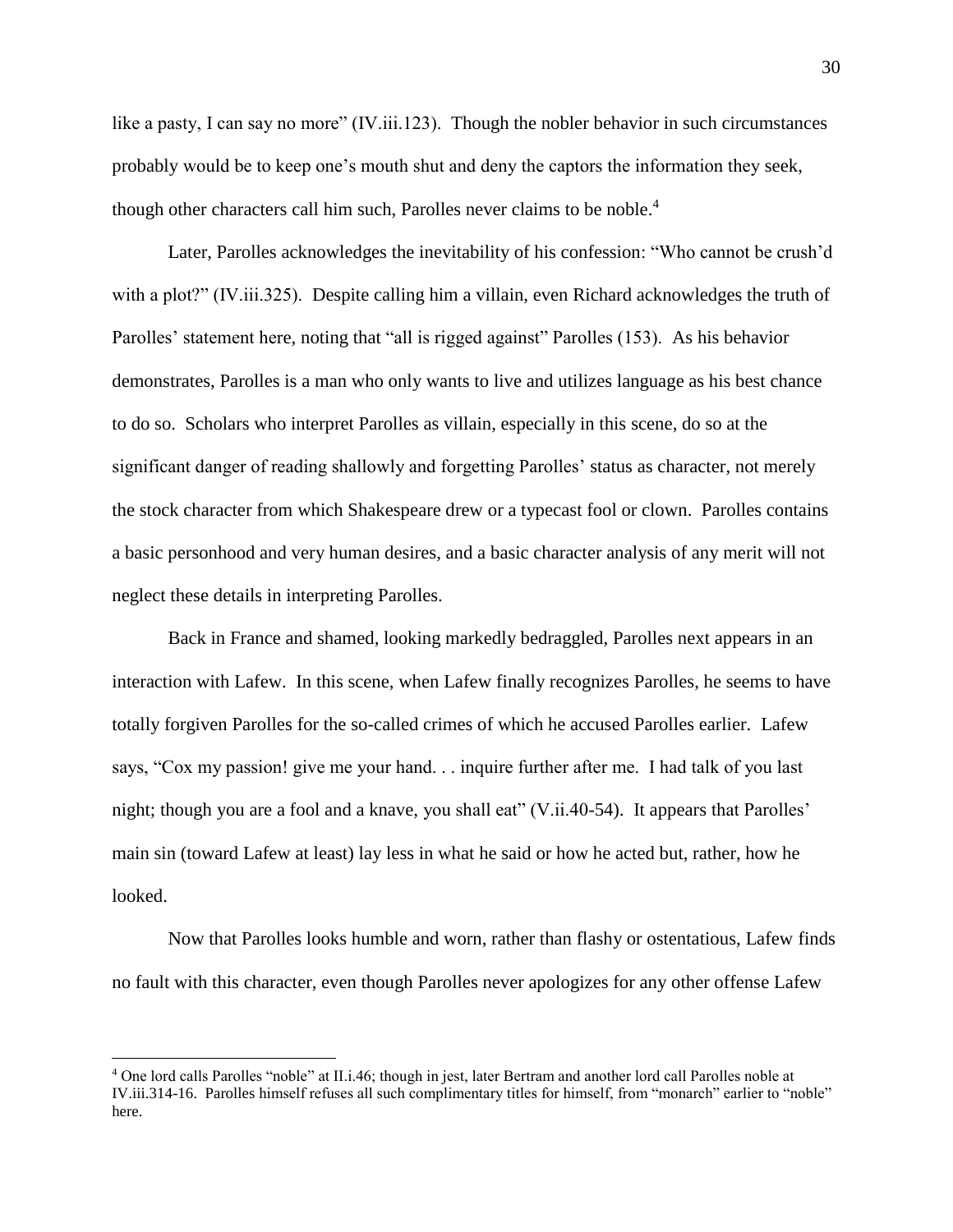earlier described. Once Parolles' demeanor and appearance has changed such that Lafew does not recognize the man, he appears willing to not only forgive Parolles but even pities the man. All it takes for Parolles to return to Lafew's good favor is a pitiable aspect. Therefore, Parolles could never have been such an offending and lying villain earlier in the play if Lafew now uses no stronger oath than "knave" or "fool" even though nothing else has changed about Parolles besides his clothing, save, perhaps, a defeated mien coming from his newly likely friendless state. A need to speak the truth even if someone else would prefer it stay secret and a creative style of dress appear to be Parolles' chief sins, and as he has now fallen far thanks to the trap his so-called friend set for him, his changed dress is all that is necessary to earn Lafew's forgiveness in light of Parolles' newly lowered social status and appearance.

In the final scene, the king demands Parolles reveal his knowledge of Bertram's behavior, an ironic request considering both the reception of such truth-telling earlier in the play and even more so everyone's apparent perception of Parolles as wicked, evil liar. In this scene he equivocates often, saying one thing and then contradicting himself the very next line. Such questionable use of language shows that honest Parolles now is aware that the words he uses to protect himself are what others use as ammunition against him. Nevertheless, words are all Parolles can use in this situation to protect and preserve himself, necessary for clarification in a confusing situation thanks to Bertram's lies.

Though before the play's characters have spoken insultingly of Parolles, they now need his word, the word of an accused liar, to reveal the truth. Worth pointing out is that if Parolles earlier had been able to use his words to the fullest, in getting his letter to the intended recipient, then at least one character in this scene would have even greater need to reevaluate her misconceptions. Diana, the Italian woman who engaged Bertram in Helena's bed-trick, still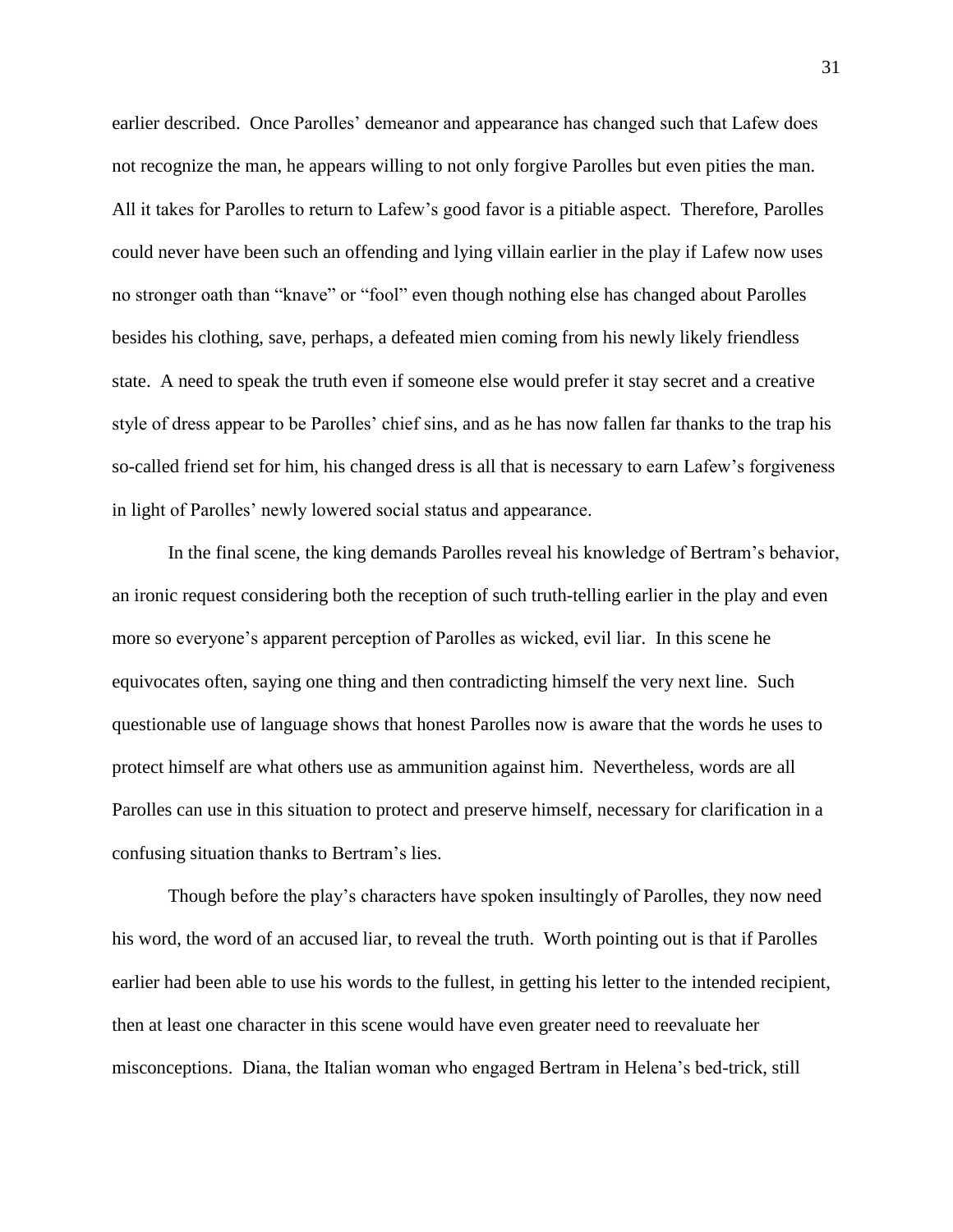speaks of Parolles in degrading terms: she is "loath . . . to produce / So bad an instrument" (V.iii.201-02). The audience knows she would have a much different perspective of Parolles had she received Parolles' letter containing the warning of Bertram's (lack of) moral character. Parolles only appears to be a liar in this play because other characters in the play want him to be a liar, not because he fails to tell or even ever twists the truth. Bertram's actions have brought the rest of the characters to a point where they need Parolles.

To paraphrase what Richard pointed out, though perhaps "from the mouth of a fool," Parolles "is telling the truth" (157). Parolles may be somewhat less than honorable, and he cannot be a noble soldier any longer after his capture and loquacious confession; regardless, Parolles is honest, and his word is the necessary piece to definitively trap Bertram and reveal the play's true villain. Parolles wants to keep his friendship with Bertram (probably because Bertram's favor could maybe help restore Parolles' honor, military standing, or social favor), so he says that he does not know the specifics of Bertram's interactions with Diana, even though he does. Once again, Parolles is a man who wishes to save himself, and in this case, perhaps salvage what he believed to be a friendship. Yet when his king commands him to speak the truth, he reveals the truth of Bertram's Italian rendezvous because that is what a loyal subject and honest person does. Parolles may not have clear loyalties to any person (save, perhaps, his king), but he has obvious and reasonable loyalty to his own life, evident through his use of language as self-preservation.

By the end of the play, Bertram and Parolles' friendship seems severely weakened, if their friendship exists at all anymore. Despite all the evidence to the contrary, scholars continue to focus on Parolles as bad influence on Bertram, instead of the more accurate and opposite reality. Bradbrook notes that "Bertram's ultimate rejection of Parolles" is "well deserved" (301,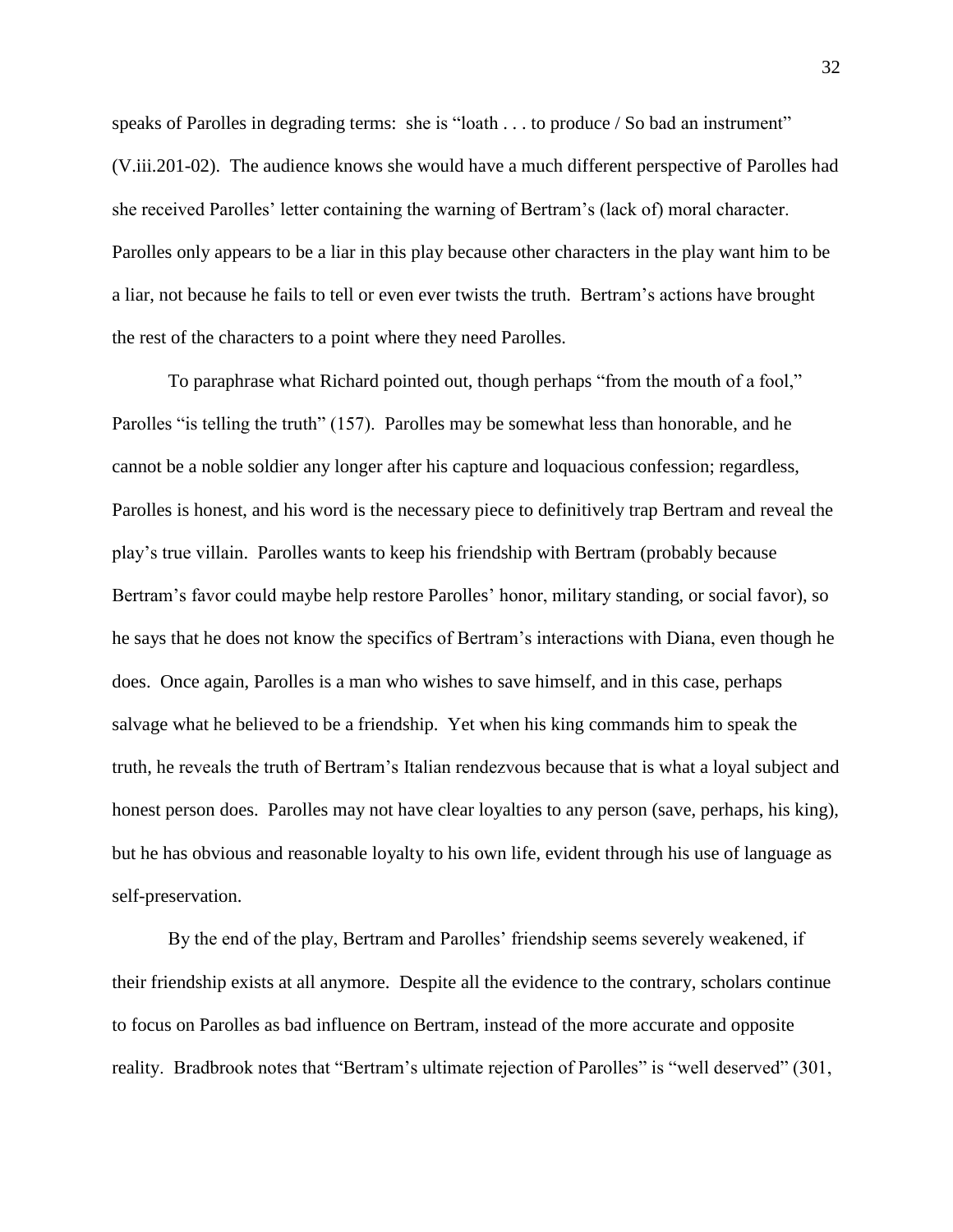fn 3). Huston later celebrates that "Bertram chooses to expunge from his character all traces of that 'stain of soldier' which he derived from the companionship of Parolles" (483). Around the same time, Babula outright blames Parolles for Bertram's flaws, noting that Bertram's "sexuality is misdirected—the fault, as several characters in the play agree, of Parolles" (96). Almost forty years after Huston, Langis yet refers to "blustering Parolles, Bertram's foppish friend" (116) and calls Parolles a "vain, dishonorable surrogate" (134). Even more recently, Dessen still blames Parolles as "the instigator of Bertram's caddish behavior" (37). Though Bertram commits multiple errors of judgment and behavior throughout the play, Parolles is the character on whom everyone places blame, despite significant evidence to the contrary of the effect Parolles has on Bertram. All these scholars take for granted the assumption that nobility is automatically superior to members of the lower class. In doing so, they ignore the truth contained within the play: it is not Parolles who is wicked, evil, or full of lies – it is Bertram, and in fact, Parolles' influence, if he has one at all, is neutral, certainly not negative.

Calling Parolles a braggart and a coward are not necessarily incorrect, which is good news for scholars like Doyle who do so (183), but these titles are overly reductive. Anyone who views Parolles as worse, a liar or a villain, fails to understand Parolles as a character and see his inherent humanity. Notably, Parolles' only lines which could bear some degree of dishonesty are only the words he uses to save his friendship. Even then, such lies are more of omission than of dishonesty: Parolles alleges at first that he does not know the exact nature of Bertram's encounter with Diana (V.iii.238-66). As Shapiro pointed out, Parolles is "the fool without hypocrisy or deceit" (525); even the so-called lies he does tell do not last long because he reveals the truth almost immediately after he attempts to help Bertram. As to Parolles' alleged villainy, none of his behavior appropriately fits the *OED* criteria for villain. He is no more base-minded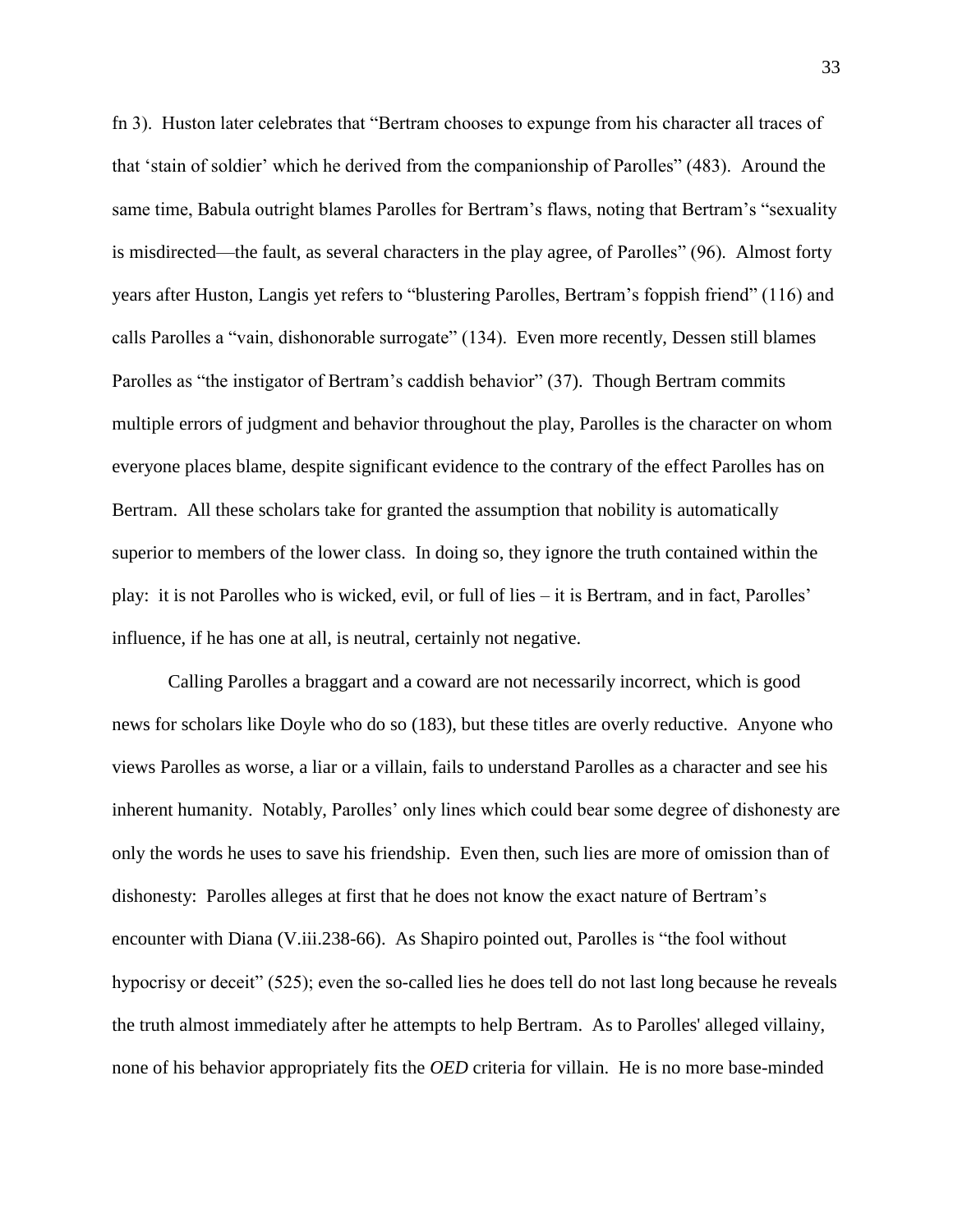than any other character in the play. He does not lack moral principles, especially in comparison with Bertram; he is neither corrupt nor evil, and if scoundrel he is, such behavior is only in response to the trap set for him and logical, considering the circumstances. He commits no base or criminal actions or crimes. Though other characters speak of him disgracefully, nothing he does during the play truly merits such derision.

Simply, Parolles is a believably human character. He is highborn enough to have some military and class clout, yet lowborn enough that he must still submit to his betters, regretfully including corrupt Bertram. He has very human desires to have friends and have others think well of him, but his primary focus, logically so, is to save his own skin. Parolles uses the words that are his namesake to protect himself. Parolles' honest personality irritates other characters, especially any character unable to view himself or herself accurately. Unlike them, fool though he might be, Parolles unapologetically knows and accepts who he is regardless of what anyone else thinks. He is not a liar, nor is he wicked or evil; he is no villain. He needs no apology; he only needs audiences to give him the fair chance that his fellow characters deny him to prove his honesty and strong moral character, regardless of social status or style of dress.

Unfortunately for Parolles' character, however, it seems as though the stereotyping and typecasting present in Hollywood films today will continue to define Parolles in the play. The overwhelming negative attitude of Parolles' fellow characters within the play as well as the staggering proportion of scholarly critics who equally find Parolles guilty of a myriad of offenses seems to predict that characters taking on this role will have little else in the way of interpretation besides the substantial negative portrayals and conceptions. One can only hope that actors who do take on this role in the future will study Shakespeare's original text closely to understand that the accusations of fellow characters and scholars are baseless and unfair.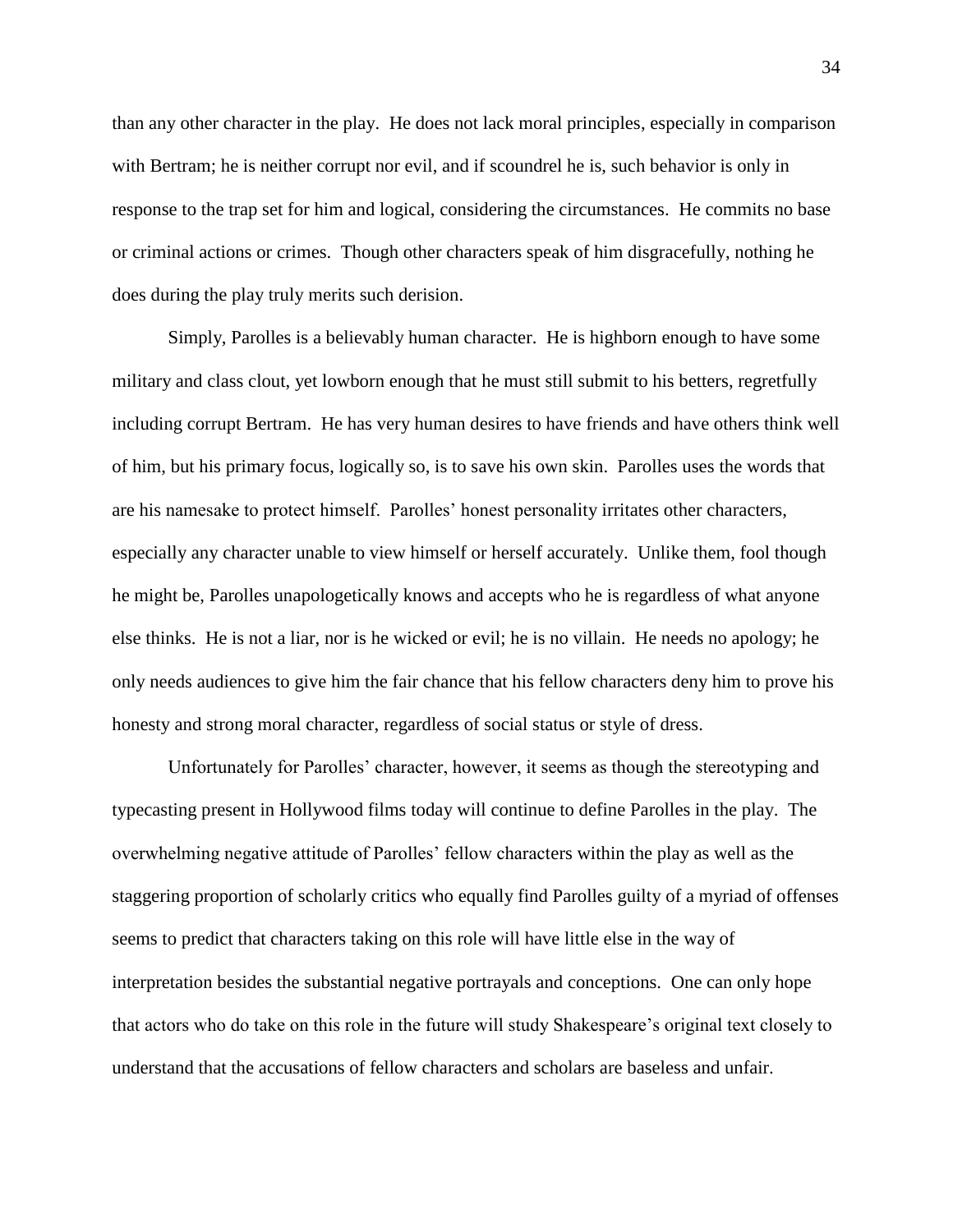Playing Parolles as he is in Shakespeare's words will require actors to note the importance of words to this character, a man ultimately innocent of all alleged crimes who only wishes to save and protect himself.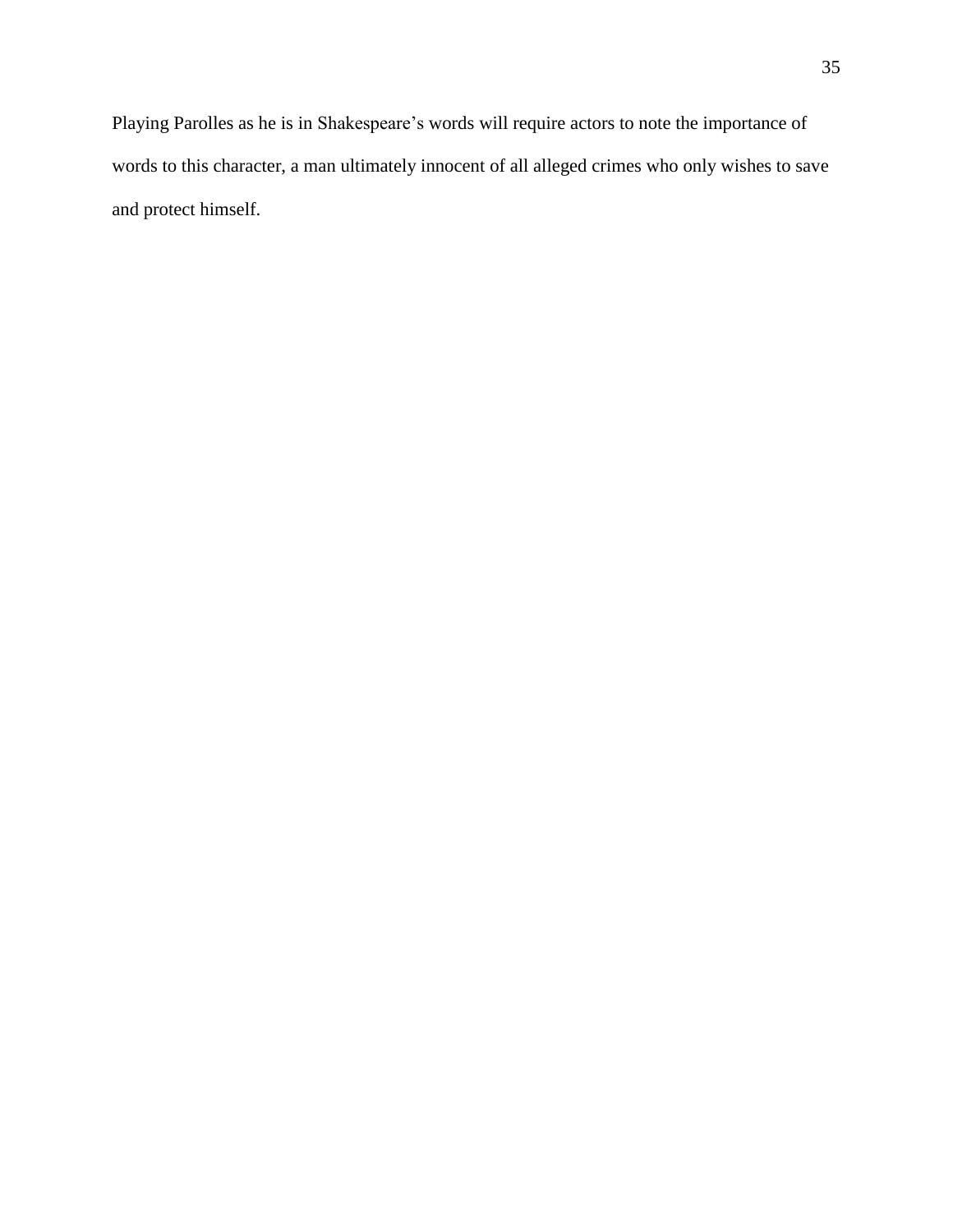## **Works Cited**

- "All's Well That Ends Well: Analysis of Major Characters." *Salem Press Encyclopedia of Literature*, January 2016. *Research Starters*.
- Babula, William. "The Character and the Conclusion: Bertram and the Ending of 'All's Well That Ends Well.'" *South Atlantic Bulletin*, vol. 42, no. 2, May 1977, pp. 94-100. *Google Scholar*, [www.jstor.org/stable/3199069.](http://www.jstor.org/stable/3199069)
- Bradbrook, Muriel. C. "Virtue is the True Nobility: A Study of the Structure of *All's Well That Ends Well*." *The Review of English Studies*, vol. 1, no. 4, October 1950, pp. 289-301. *JSTOR*, [www.jstor.org/stable/510783.](http://www.jstor.org/stable/510783)
- Calderwood, James L. "The Mingled Yarn of *All's Well*." *The Journal of English and Germanic Philology*, vol. 62, no. 1, January 1963, pp. 61-76. *JSTOR*, [www.jstor.org/stable/27714180.](http://www.jstor.org/stable/27714180)
- Dessen, Alan. "A 2011 Gallimaufry of Plays: Shakespeare, Heywood, Marlowe, and Massinger." *Shakespeare Bulletin*, vol. 30, no. 1, Spring 2012, pp. 37-47. *Project MUSE*, doi:10.1353/shb.2012.0024.
- Doyle, Anne-Marie. "Shakespeare and the Genre of Comedy." Thesis, University of Stirling, 2006. British Library EThOS, [storre.stir.ac.uk/handle/1893/177#.WI6BrFMrLIU.](http://storre.stir.ac.uk/handle/1893/177#.WI6BrFMrLIU)
- Friedman, Michael D. "Male Bonds and Marriage in *All's Well* and *Much Ado*." *Studies in English Literature*, vol. 35, no. 2, Spring 1995, pp. 231-49. *EBSCO MegaFILE*.
- Godshalk, W. L. "*All's Well That Ends Well* and the Morality Play." *Shakespeare Quarterly*, vol. 25, no. 1, Winter 1974, pp. 61-70. *JSTOR*, [www.jstor.org/stable/2868884.](http://www.jstor.org/stable/2868884)
- Huston, J. Dennis. "'Some Stain of Soldier': The Functions of Parolles in *All's Well That Ends Well*." *Shakespeare Quarterly*, vol. 21, no. 4, Autumn 1970, pp. 431-38. *JSTOR*, [www.jstor.](http://www.jstor.org/stable/2868428) [org/stable/2868428.](http://www.jstor.org/stable/2868428)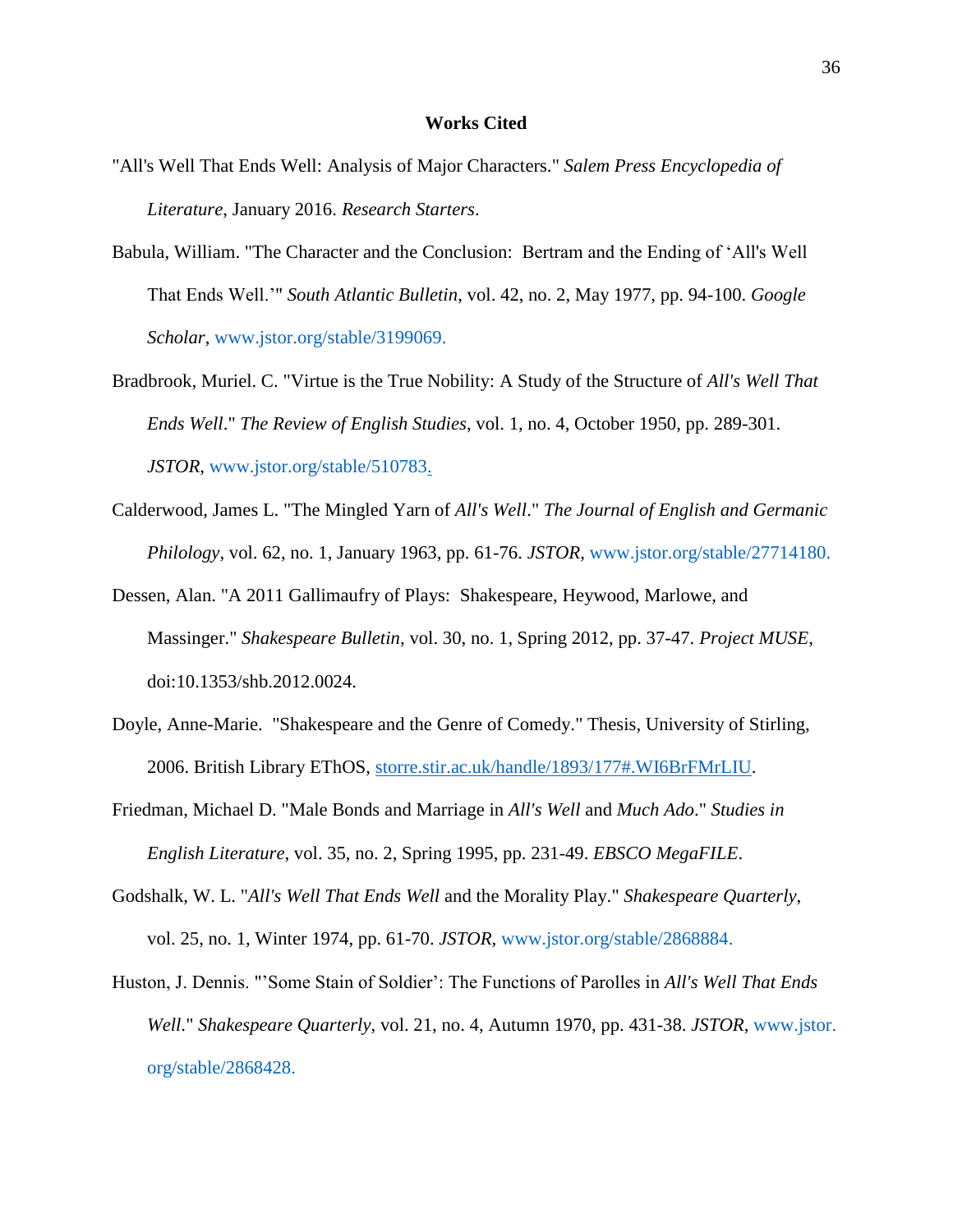- Langis, Unhae Park. "Passion, Virtue, and Moderation in Shakespearean Drama." Dissertation, University of Southern California, 2008. *Google Scholar*, [www.shakespeare4alltime.com/](http://www.shakespeare4alltime.com/uploads/4/1/8/1/4181397/passion_virtue__moderation_2008.pdf) [uploads/4/1/8/1/4181397/passion\\_virtue\\_\\_moderation\\_2008.pdf.](http://www.shakespeare4alltime.com/uploads/4/1/8/1/4181397/passion_virtue__moderation_2008.pdf)
- Lawrence, William Witherle. "The Meaning of *All's Well That Ends Well*." *PMLA*, vol. 37, no. 3, September 1922, pp. 418-69. *JSTOR*, [www.jstor.org/stable/457155.](http://www.jstor.org/stable/457155)
- McDonald, Russ. *The Bedford Companion to Shakespeare: An Introduction with Documents*, Macmillan, 20 Feb. 2001, p. 233.
- Morris, Sylvia. "Shakespeare and Honor in All's Well That Ends Well." *The Shakespeare Blog*, 4 July 2011, theshakespeareblog.com/2011/07/shakespeare-and-honour-in-alls-well-that-endswell/.
- Pearce, Frances M. "In Quest of Unity: A Study of Failure and Redemption in *All's Well That Ends Well*." *Shakespeare Quarterly*, vol. 25, no. 1, Winter 1974, pp. 71-88. *JSTOR*, [www.jstor.org/stable/2868885.](http://www.jstor.org/stable/2868885)
- Pierce, Robert B. "Bernard Shaw as Shakespeare Critic." *SHAW: The Annual of Bernard Shaw Studies*, vol. 31, no. 1., 2011, pp. 118-32. *Project MUSE*, [muse.jhu.edu/article/449918.](http://muse.jhu.edu/article/449918)
- Richard, Jeremy. "'The Thing I Am': Parolles, the Comedic Villain, and Tragic Consciousness." *Shakespeare Studies*, vol. 18, 1986, pp. 145-59. *MasterFILE Premier*.
- Rothman, Jules. "A Vindication of Parolles." *Shakespeare Quarterly*, vol. 23, no. 2, Spring 1972, pp. 183-96. *JSTOR*, [www.jstor.org/stable/2868576.](http://www.jstor.org/stable/2868576)
- Scott-Warren, Jason. "When Theaters Were Bear-Gardens; Or, What's at Stake in the Comedy of Humors." *Shakespeare Quarterly*, vol. 54, no. 1, Spring 2003, pp. 63-82. *JSTOR*, doi:10.1353/shq.2003.0060.